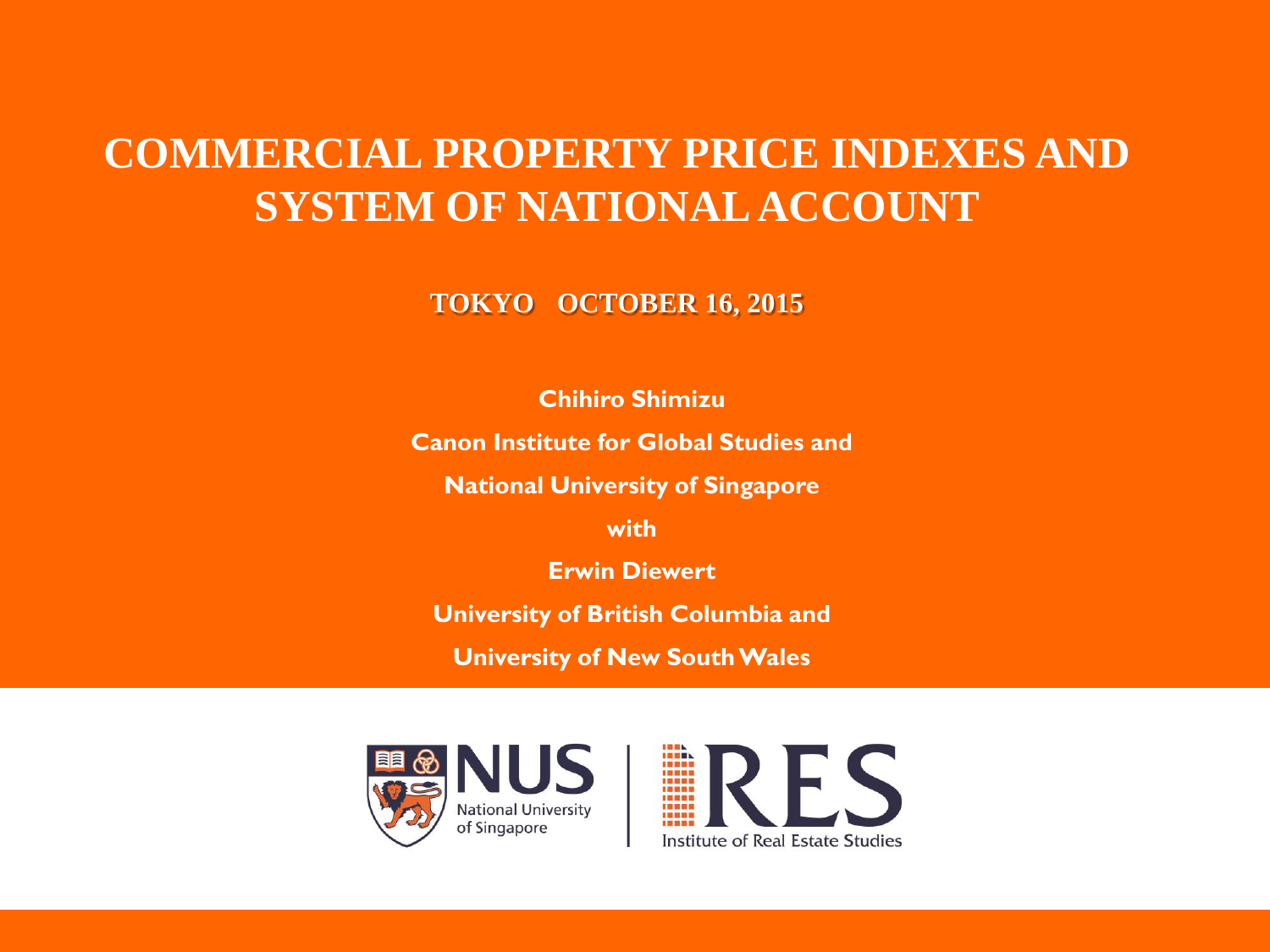# PART Ⅰ: CPPI IN SYSTEM OF NATIONAL ACCOUNT.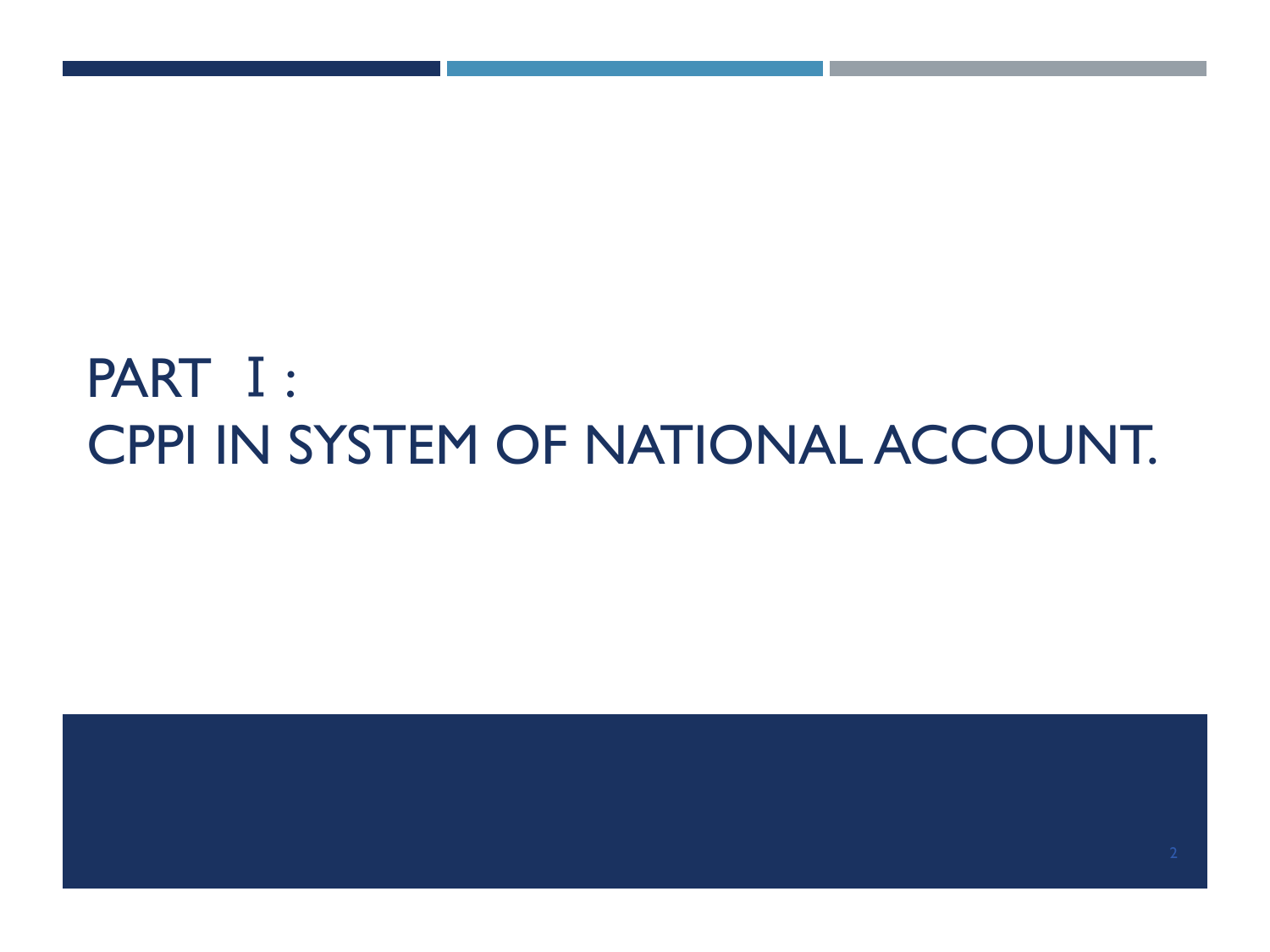# 1. CONCEPTS OF COMMERCIAL PROPERTY.

- Before considering property price indexes, let us first define "What Property is".
- **Property is one of the most significant non-financial assets**.
- **Number 1** What's more, its economic role changes depending on the entity that *owns* and *uses* it.
- Entities that "*own*" property are *households*, *firms*, and *governments*, and "*use*" differs for each one.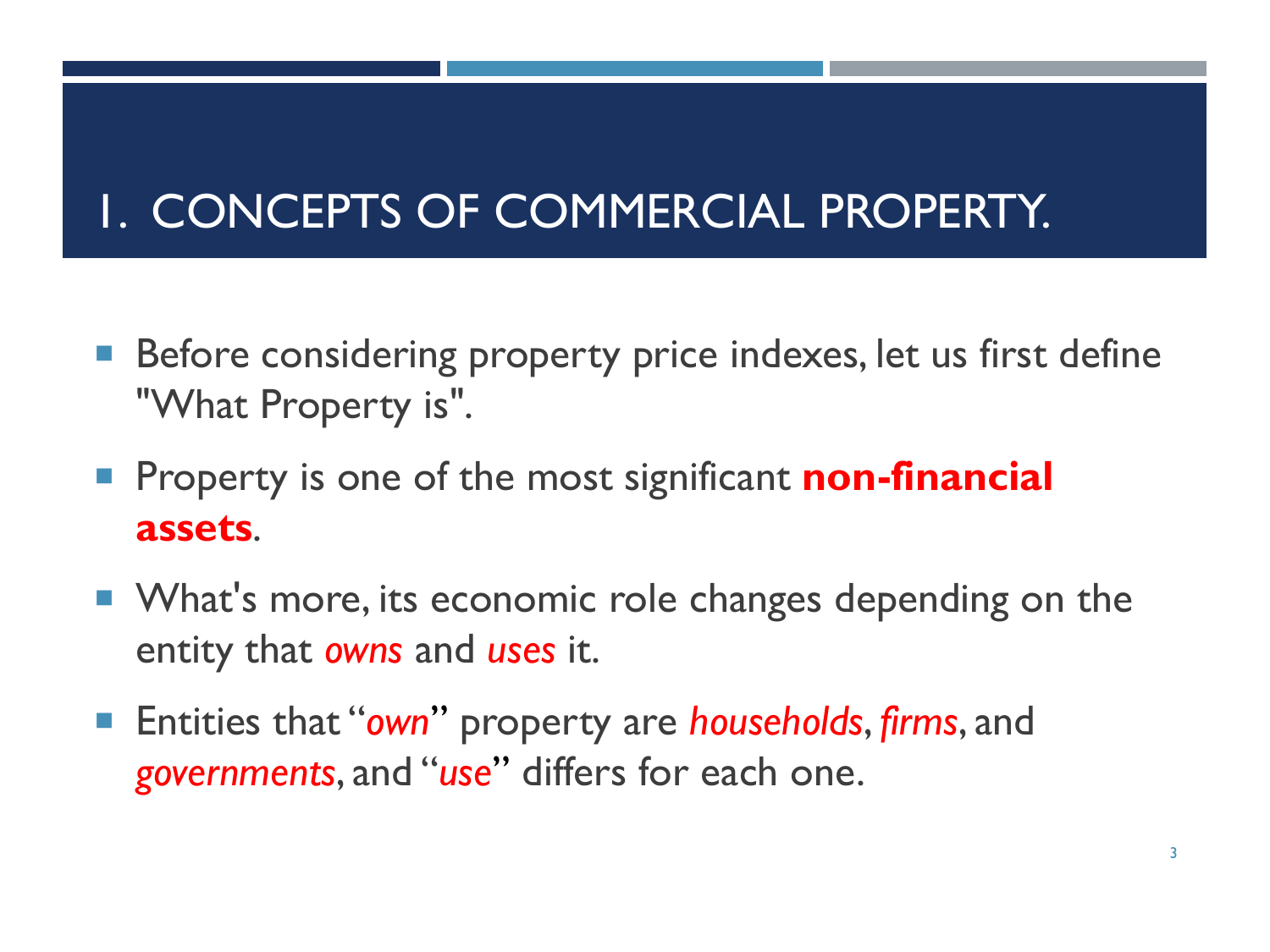# **(1) PROPERTY: WHO "***OWN***" AND HOW "USE".**

#### ■ What is Property?

- **Notable 10 Vith regard to households, use centers on residential use.** Households are an entity that consumes housing services.  $\rightarrow$  One may assume that households change the usage method and amount owned in order to maximize utility.
- **Property owned by firms is one of the factors in producing goods** and services.  $\rightarrow$ Depending on the goods and services produced by the company, property may be used for various purposes, such as offices, commercial facilities, factories, medical facilities, warehouses, or hotels. Companies change the usage method and amount used in order to maximize their profit.
- Governments use property that is required in order to produce public services.  $\rightarrow$  The amount is determined in order to maximize utility for citizens of the state or local residents.

4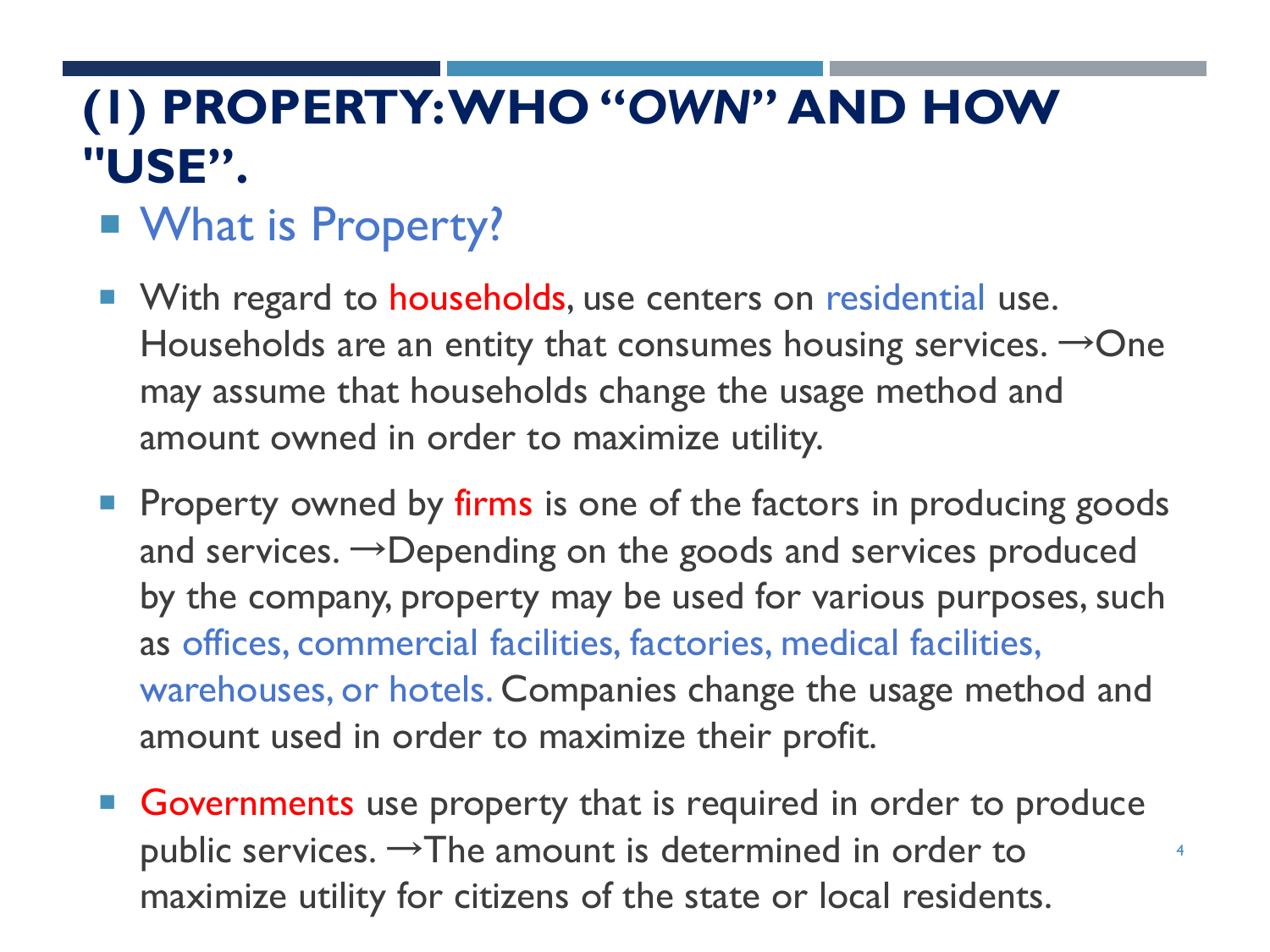# **(2) TOWARDS A NATIONAL ACCOUNTS BASED DELINEATION OF COMMERCIAL PROPERTY**

- **NAT IS Property? SNA perspective.**
- **Dwellings (AN111)**
- Other buildings and structures (AN112)
- Buildings other than dwellings (AN1121)
- Other structures (AN1122)
- Land improvements (AN1123)
- Land (AN211)
- Reproduced or not: Land(non-reproduced tangible assets) and Building (reproduced tangible assets).
- **Activity : Market/non-market output and output for own** final use.
- Use (residential, office, retail, industrial, etc.)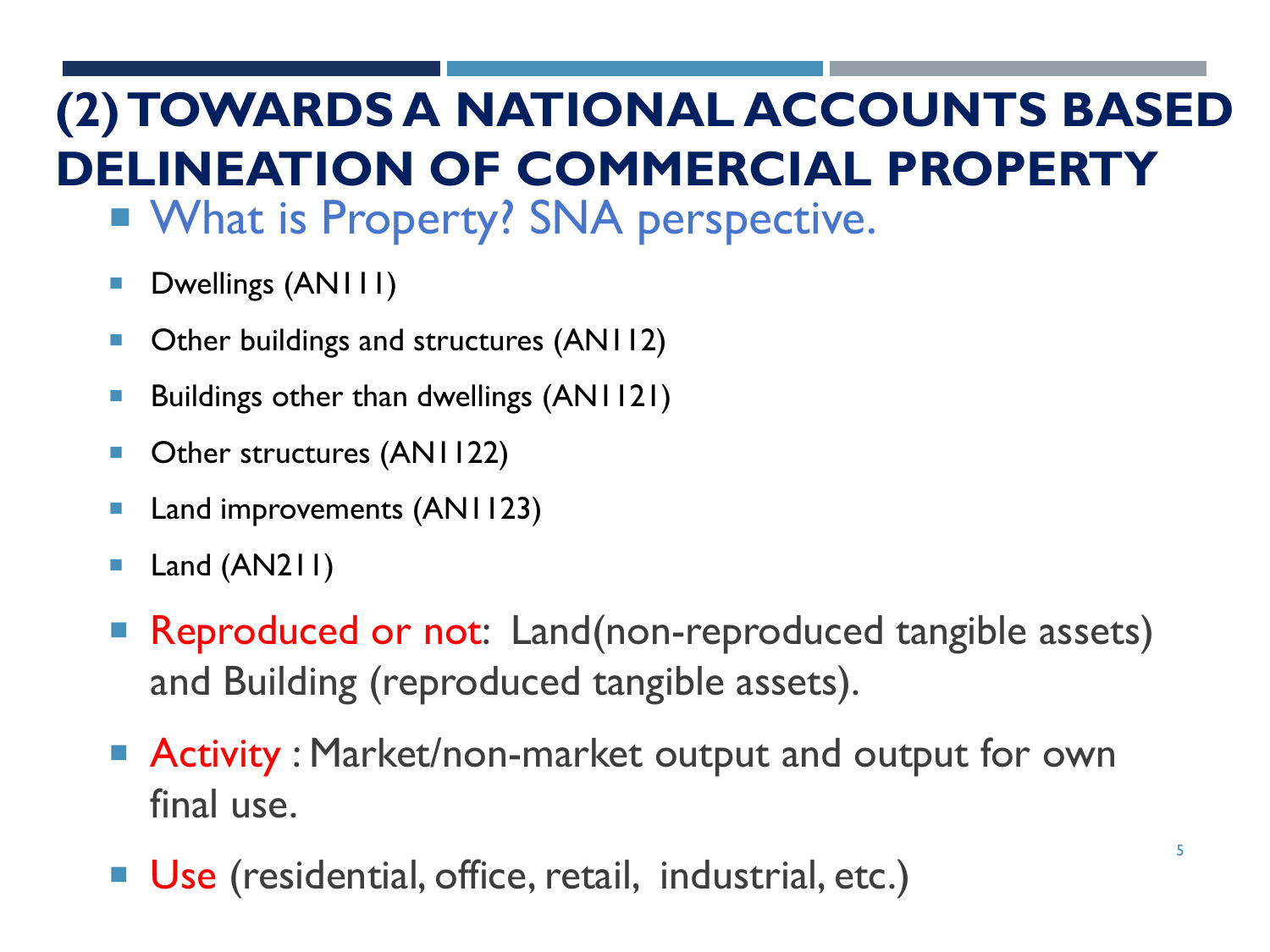| <b>National</b>  |                        | <b>Market</b>      | <b>Non-Market</b>     | <b>Own-Use</b>  |
|------------------|------------------------|--------------------|-----------------------|-----------------|
| <b>Accounts</b>  |                        | <b>Output</b>      | <b>Output</b>         |                 |
| <b>Concepts</b>  |                        |                    |                       |                 |
|                  | <b>RPPI and CPPI</b>   | <b>Commercial</b>  | <b>Non</b>            | Owner           |
|                  | concepts               |                    | <b>Commercial</b>     | <b>Occupied</b> |
|                  |                        |                    |                       | <b>Housing</b>  |
| Dwelling +       | <b>Residential</b>     | <b>Commercial</b>  |                       | Owner           |
| land             | <b>Property</b>        | <b>Residential</b> |                       | <b>Occupied</b> |
| underlying       |                        | <b>Property</b>    |                       | <b>Housing</b>  |
| dwelling         | <b>Social Housing</b>  |                    | <b>Social Housing</b> |                 |
| <b>Building</b>  | <b>Office Property</b> | <b>Commercial</b>  | <b>Non-Market</b>     |                 |
| other than       |                        | <b>Real Estate</b> | <b>Real Estate</b>    |                 |
| dwelling, land   | <b>Retail Property</b> | <b>Commercial</b>  | <b>Non-Market</b>     |                 |
| underlying       |                        | <b>Real Estate</b> | <b>Real Estate</b>    |                 |
|                  | <b>Industrial</b>      | <b>Commercial</b>  | <b>Non-Market</b>     |                 |
|                  | Property               | <b>Real Estate</b> | <b>Real Estate</b>    |                 |
| <b>Other</b>     |                        |                    |                       |                 |
| <b>Structure</b> |                        |                    |                       |                 |

6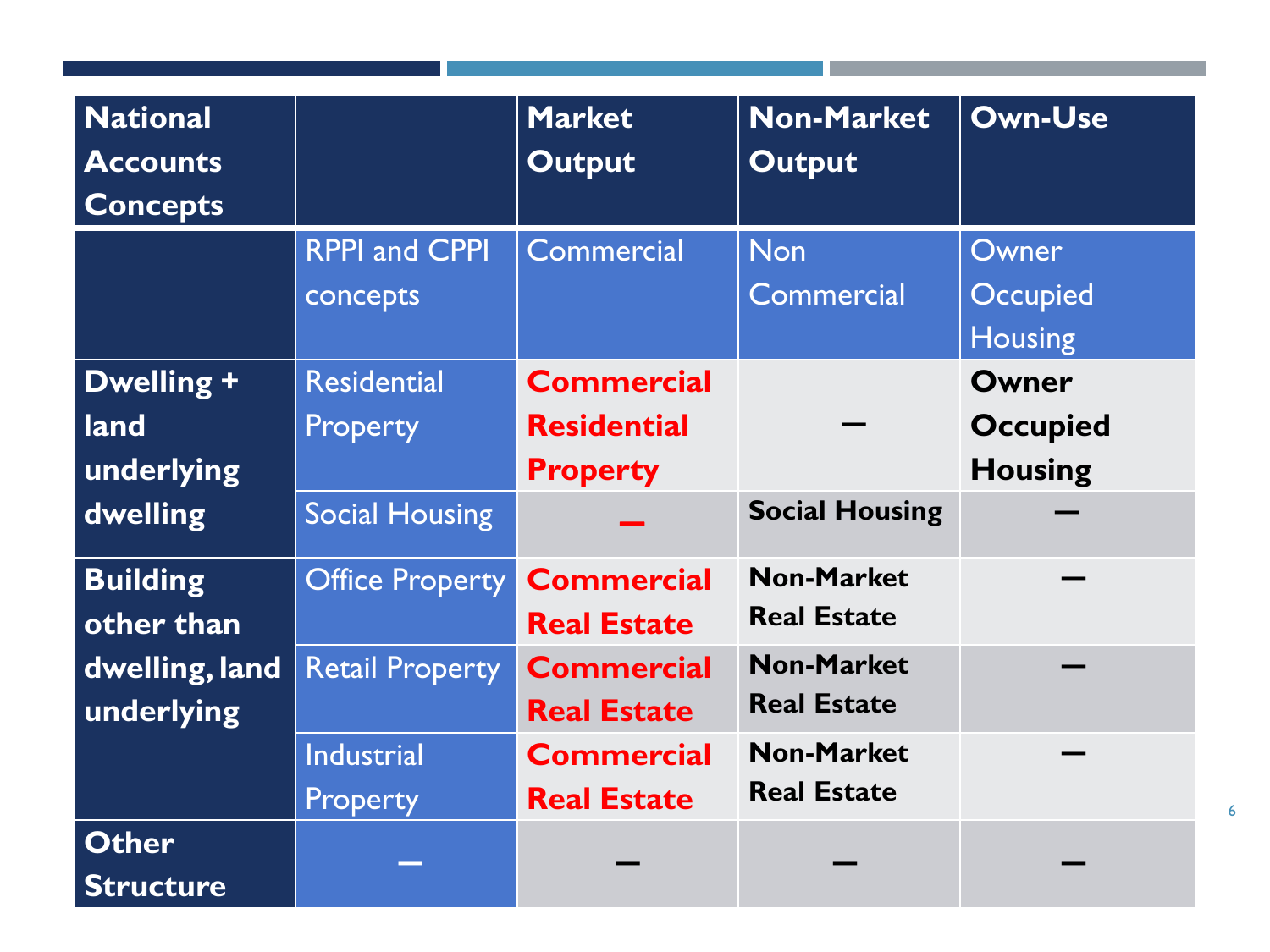# **(3) DELINEATION OF COMMERCIAL PROPERTY IN BUSINESS SECTOR.**

- The business sector classifies "*income-producing properties"* and "*own-use properties"*
- **The business sector has a greater wealth of experience than** the official statistics sector. For example, in the *property appraisal business*, appraisers determine prices based on three methods:
- a) transaction comparison or comparable method,
- $\blacksquare$  b) cost method, (Land + Building).
- c) capitalization method. (*income-producing properties*).
- dominate, though capitalization method & cost method may <sup>7</sup> ■ Where mkt is strong, *transaction comparison method* will also be used.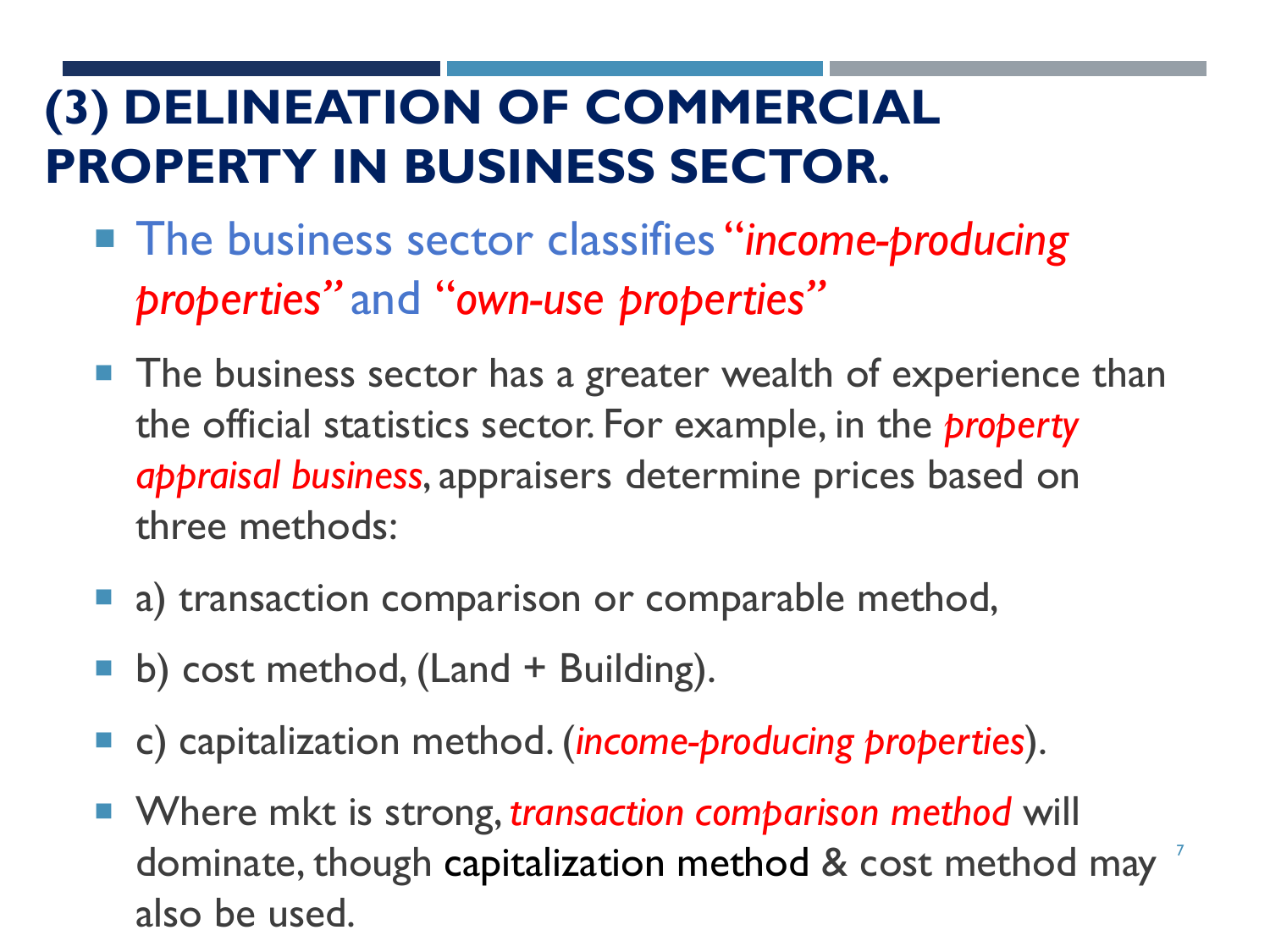# **(4) DATA AVAILABLE.**

|                                        |                             | Urban area |         | Non-       |
|----------------------------------------|-----------------------------|------------|---------|------------|
|                                        |                             |            | Own use | Urban area |
| Dwelling + land<br>underlying dwelling | <b>Residential Property</b> | A          | na.     | C          |
| <b>Building other than</b>             | <b>Office Property</b>      | A          | B       | C          |
| dwelling, land                         | <b>Retail Property</b>      | A          | B       | C          |
| underlying                             | Industrial Property         | A          | B       | C          |
| Agriculture land                       |                             |            | na.     |            |

- A: Rich transactions and income or rent data.
- B: Poor transactions and rich income or rent data.
- C: Poor transactions and income or rent data.
- D: Strong regulation for conversion and transaction.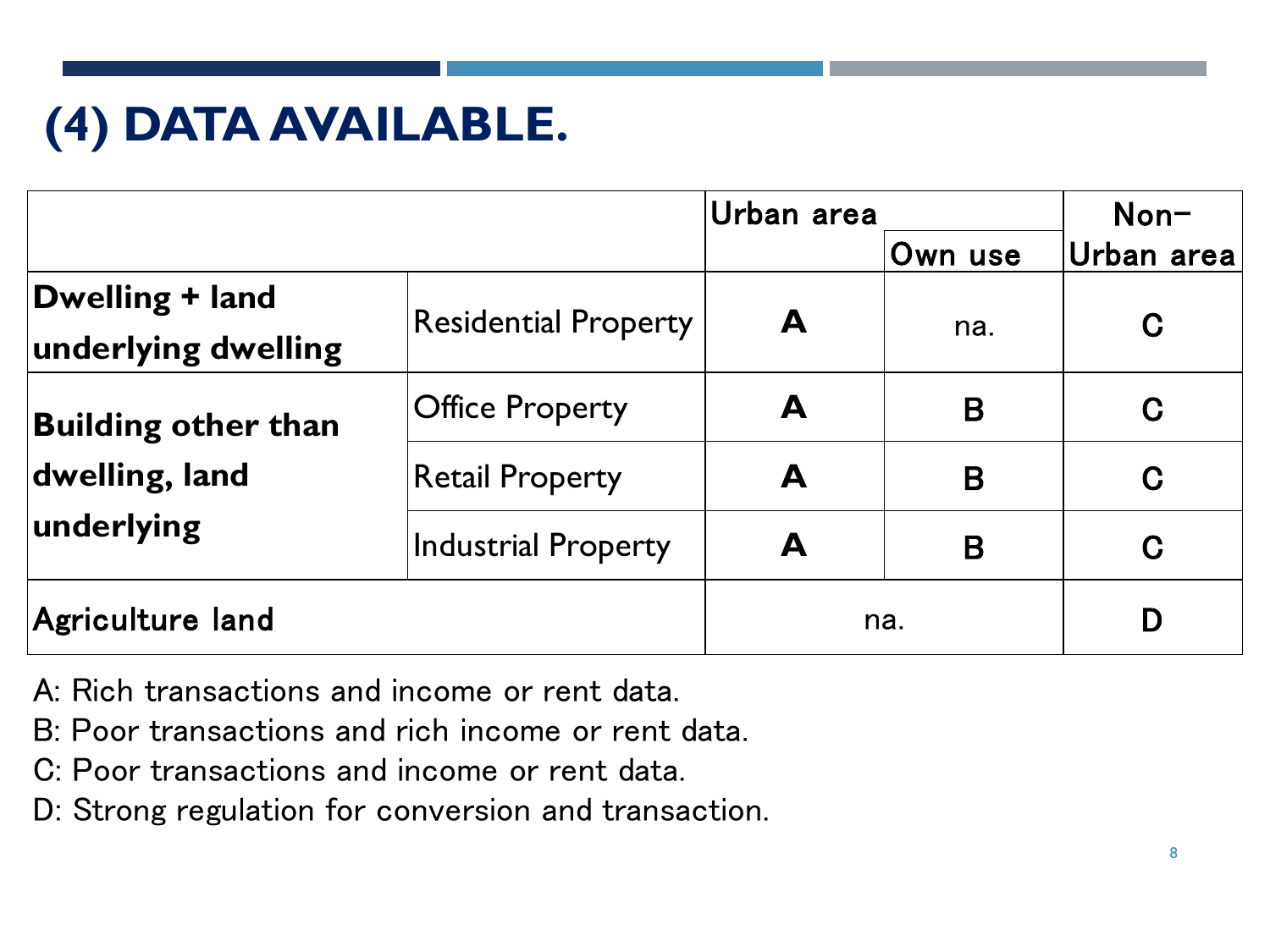#### **(5) MARKET SIZE: CASE OF JAPAN.**



Source: Japanese Cabinet Office, Ministry of Land, Infrastructure, Tourism and Transportation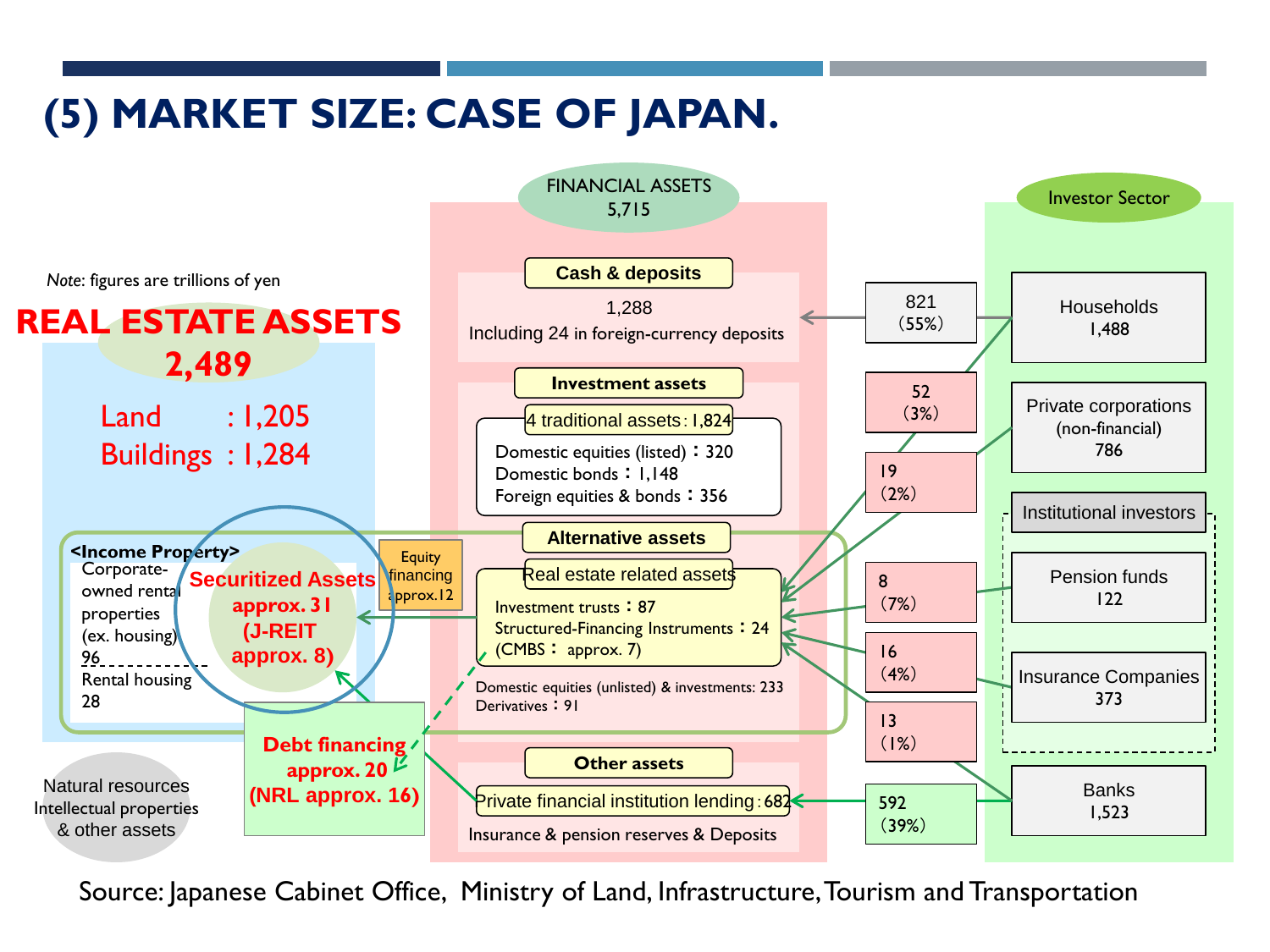# 2. CLASSIFICATION OF COMMERCIAL PROPERTY.

- Commercial properties are very heterogeneous. Heterogeneity exists not only at the individual asset level, but at an aggregate level in populations of properties that effectively trade in distinct asset market segments.
- To construct useful CPPIs it is crucial to recognize this type of aggregate level heterogeneity and market segmentation, because different price dynamics can prevail across different market segments. Prices in one market segment might be rising at the same time those in another segment are falling. If you mix the two segments (or "populations") together without care and attention, then you may think nothing is happening to prices in either market. The mass of the control of the control of the control of the control of the control of the control of the control of the control of the control of the control of the control of the con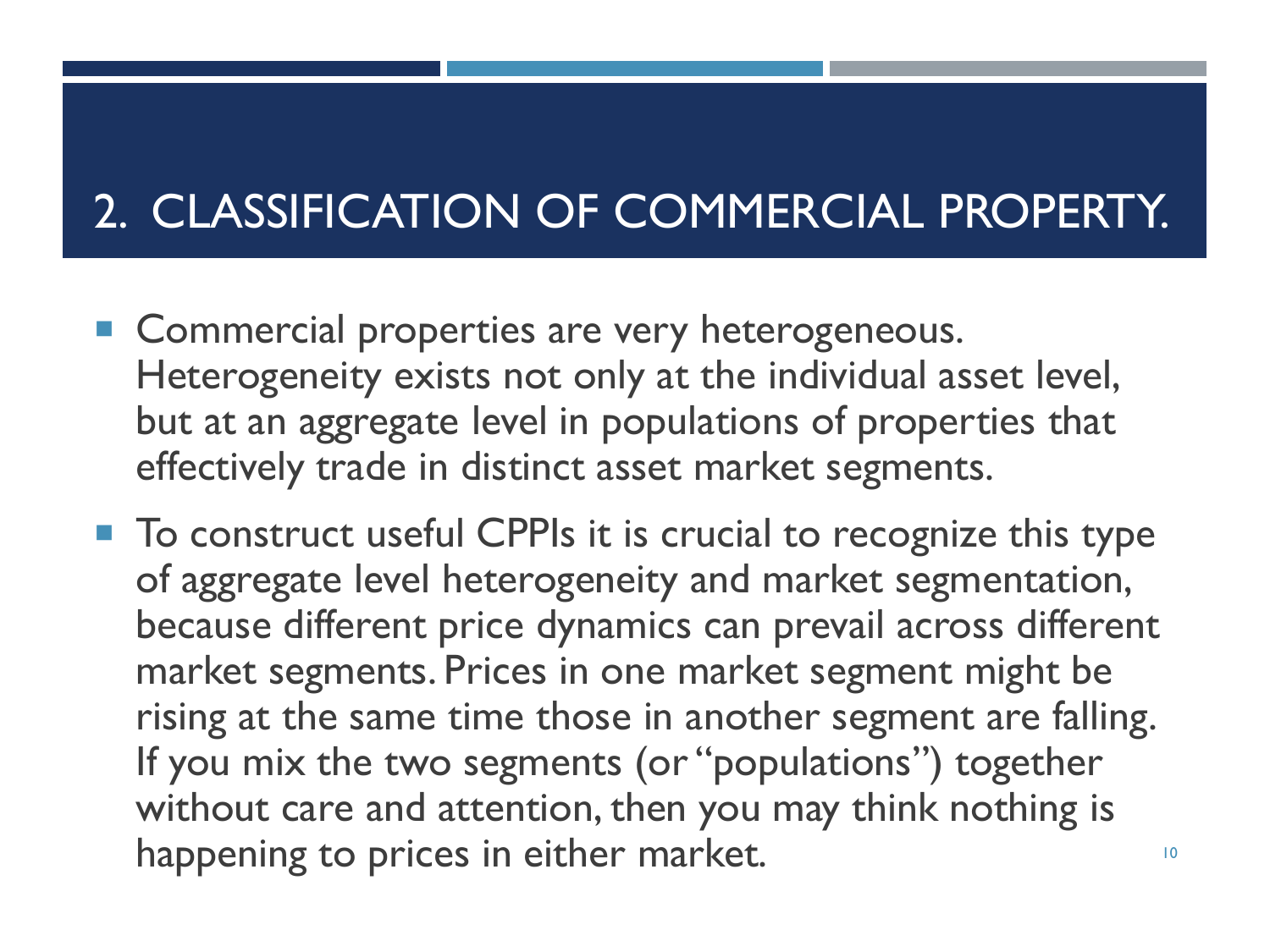# **(1). CLASSIFICATION IN OFFICIAL STATISTICS.**

#### ■ Asset classification in SNA perspective.

- For buildings, the acquisition amount should be recorded as the economic value, but subsequently, "consumption of fixed capital", "improvement of building", and "demolition" are taken into consideration in estimating the economic value.
- **Therefore, when it comes to the categorization of these assets,** one can see that it is necessary to perform estimation by distinguishing between assets with varying depreciation rates or curves.
- Specifically, they must be classified based on property use (housing, office, commercial facility, factory, hotel, medical facility, etc.) and building structure (wooden, reinforced concrete, steel-reinforced concrete).
- → "Cost method" in business sector.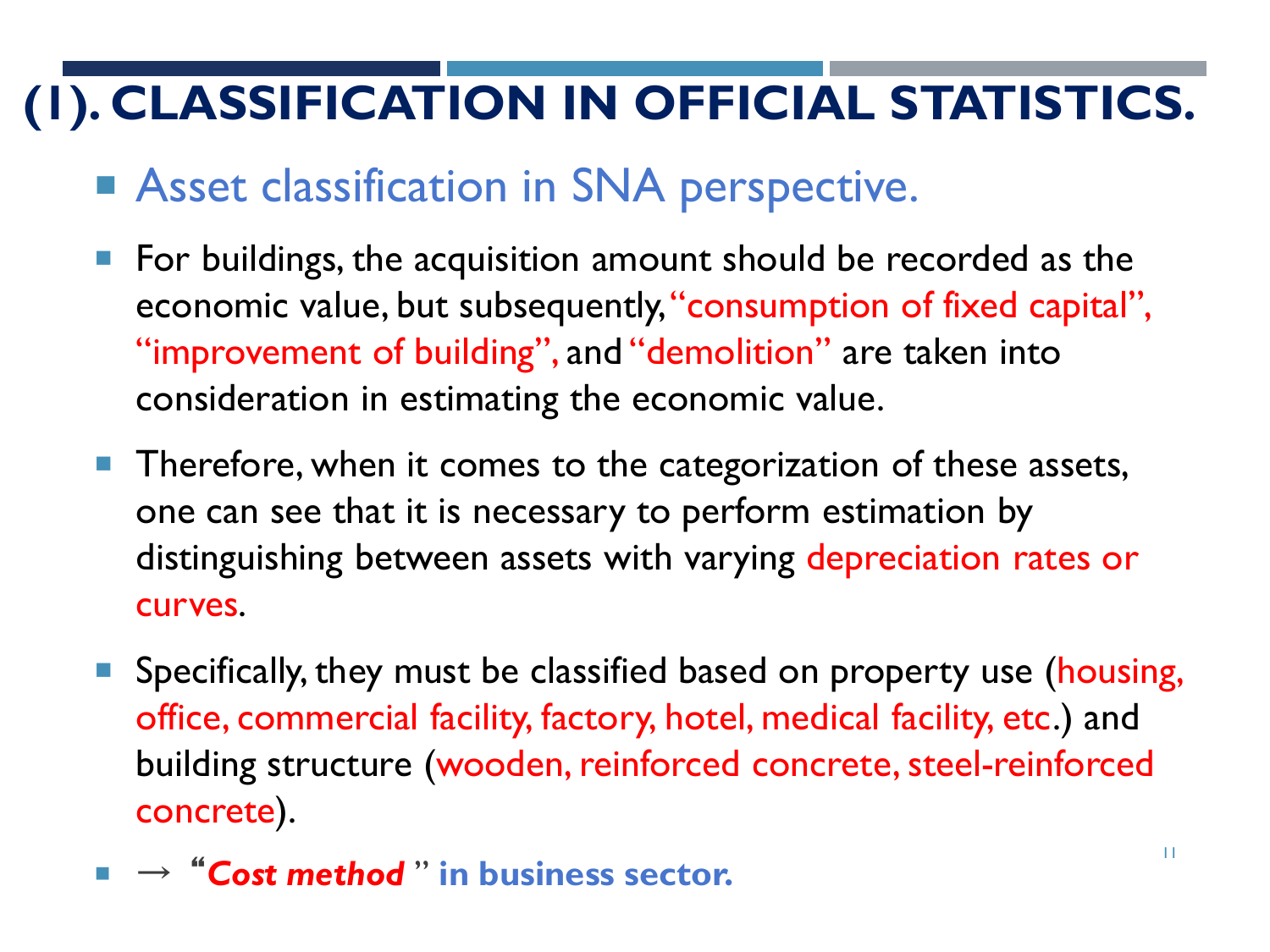# **CLASSIFICATION IN BUILDING.**

- Classification of types of construction.
- **11. Residential buildings**
- **111. One-dwelling buildings**
- **112. Two- and more dwelling buildings**
- **113. Residences for communities**
- **12. Non-residential buildings**
- **121. Hotels and similar buildings**
- $\blacksquare$  122. Office buildings  $\rightarrow$  Office
- $\blacksquare$  123. Wholesale and retail trade buildings  $\rightarrow$  Retail
- **124. Traffic and communication buildings**
- $\blacksquare$  125. Industrial buildings and warehouses  $\rightarrow$  Industrial
- **126. Public entertainment, education, hospital or institutional care buildings**
- **127. Other non-residential buildings**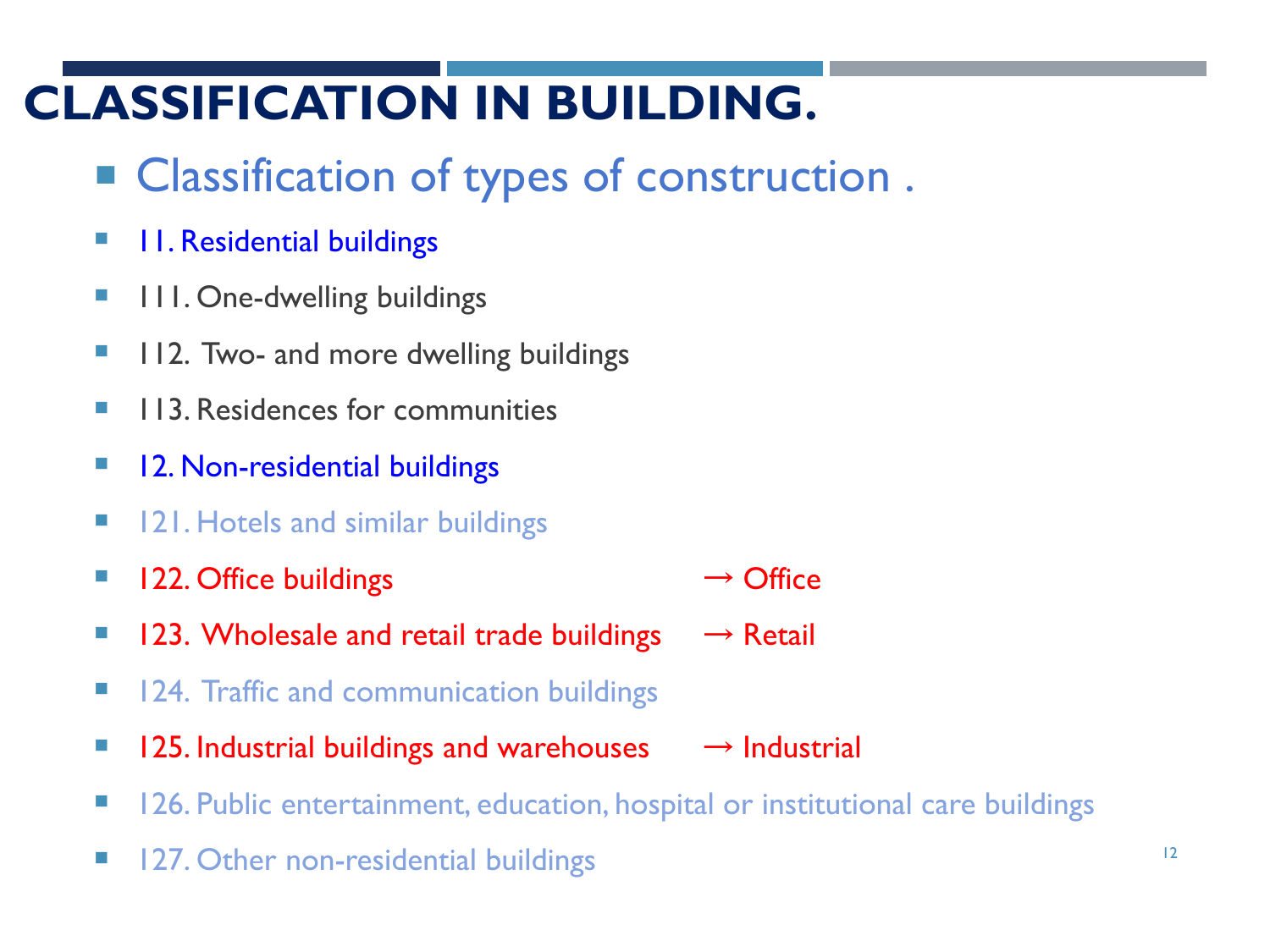# **PRODUCT CLASSIFICATION.**

- The CPA (Statistical Classification of Products by Activity) 2008.
- **Residential.**
- **Business.**
- **Industrial and warehouses.**
- **Agricultural.**
- **Non-residential properties include: factories, office,** warehouses, theatres, multiple-use buildings that are primarily non-residential, agriculture, forestry properties, similar properties.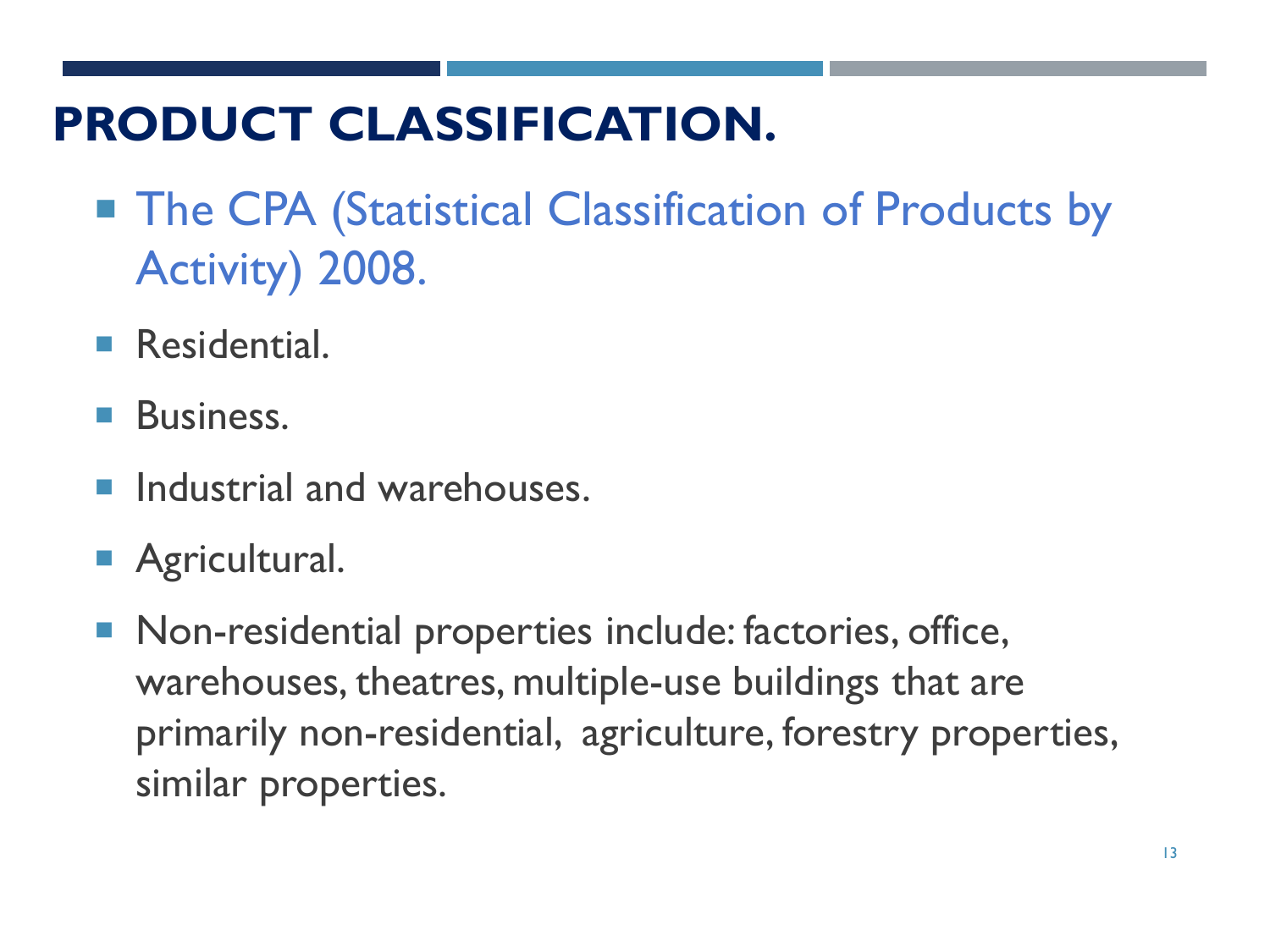# **CLASSIFICATION IN J-SNA.**

Use X building structure.

1.Dwellings 1.Houses owned by corpoations 2.Complex housing owned by corporations 2.Buildings other than dwellings 3.Plants 4.Warehouses 5.Offices 6.Stores 7.Hotels 8.Restaurants 9.Laboratories

10.Model home

11.Recreation and training facilities

12.Other buildings

(Use) (Building structure)

wooden: W steel-framed reinforced concrete: SRC reinforced concrete: RC steel-framed: S other structure

×

Source: NOMURA, K and Y.SUGA (2014), " Asset Service Lives and Depreciation Rates based on Disposal Data in Japan" ESRI Working Paper(Mimeo).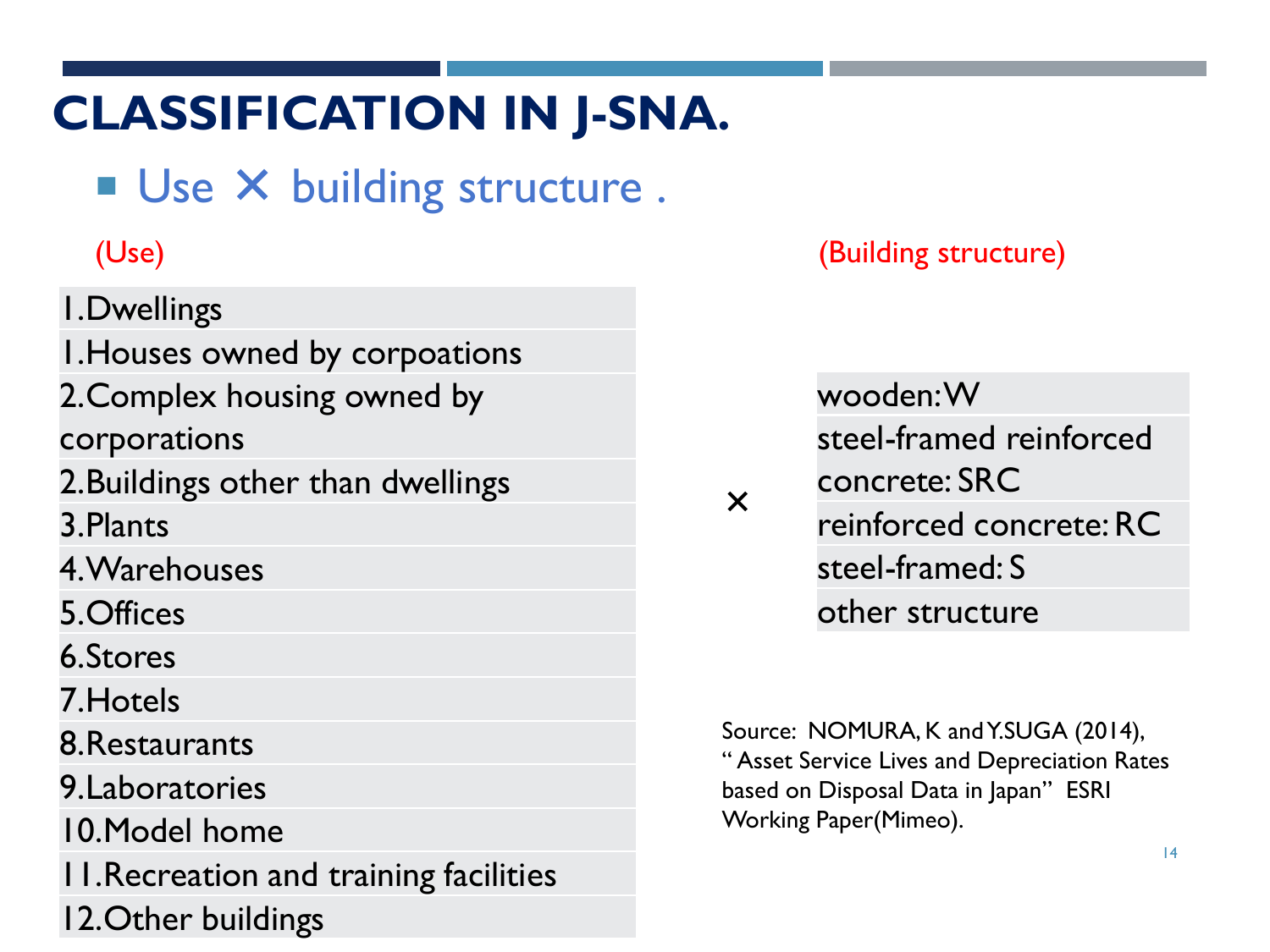# **(2) CLASSIFICATION IN BUSINESS SECTOR.**

- Building usage type "sectors," geographic location "*markets*," and the perceived physical quality and/or size "*class*" of the individual properties.
- **Sectors**: offices, retail, industrial (including logistics) and rental residential.
- **Geographic Regions & Markets**: geographical divisions, within the metropolitan region or not, etc.
- **Property Physical Quality & Size Classes: Class A** (sometimes referred to as "prime" or "premium" or "institutional quality") or Class B.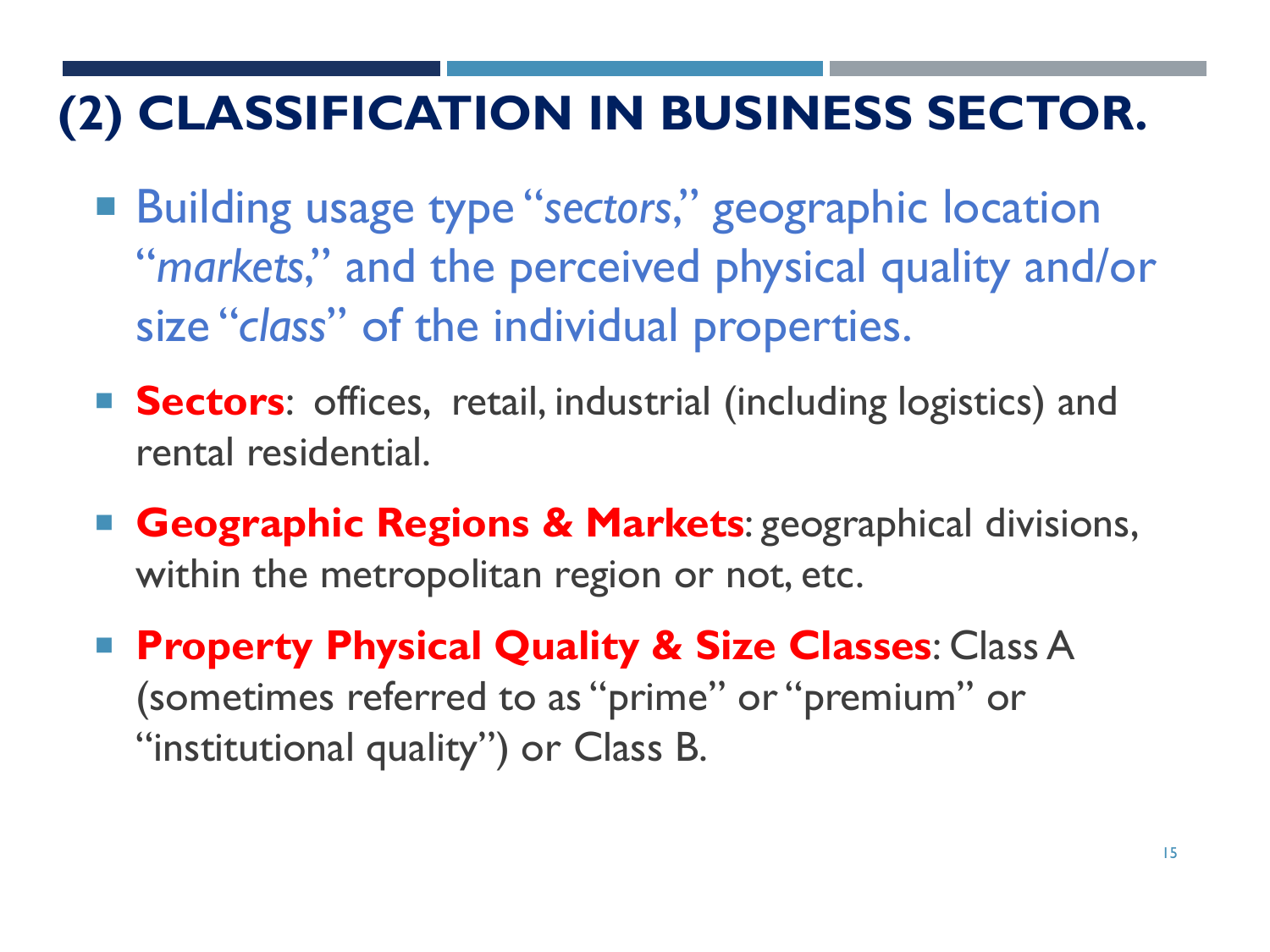# 3. CLASSIFICATION OF J-CPPI

- In Japan, since the economic system is heavily reliant on land, there is a long history of estimating land asset amounts in official statistics.
- **The survey on appraisal based property price indexes started in** 1926.
- Land asset amounts were estimated in 1970 as a "National Wealth Statistic" and joined to the National Accounts (J-SNA).
- 16 **The "Corporations Survey on Land" begun in 1993 has companies** declare the land they own and collects information on the land's address (location), size, and characteristics. In addition, a *hedonic index* is estimated using transaction price information and estimate "Land asset amounts" which owns by.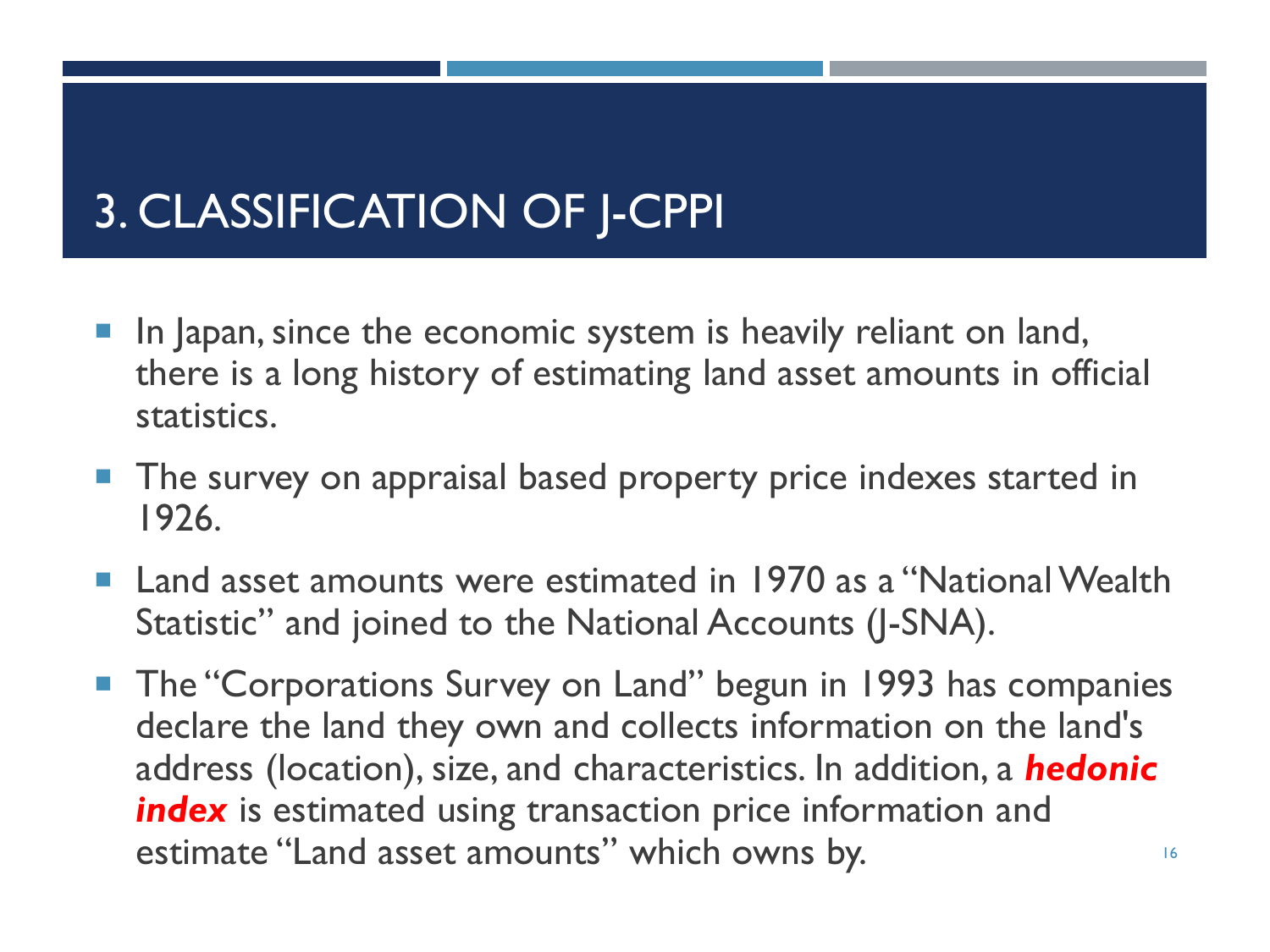#### **(1) CLASSIFICATION IN J-CPPI.**

- CPPI's for "Land with Structure".
	- **Retail**
	- **Office**
	- Warehouse
	- **Industry or Factory**
- **CPPI's for "Land".** 
	- Commercial
	- **Industrial**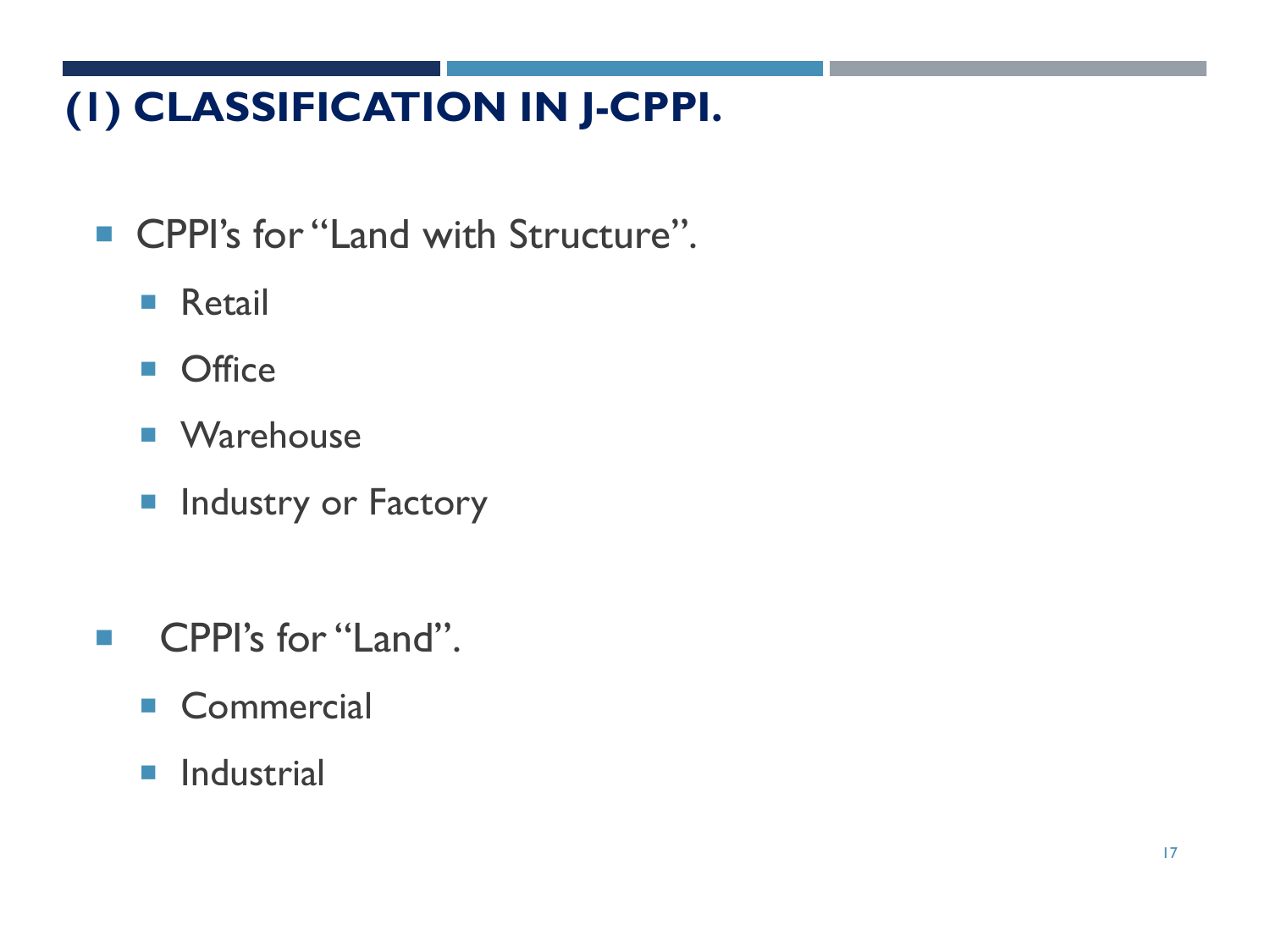#### **(2). APPRAISAL BASED INDEXES FOR CPPI IN JAPAN.**



Source: Japan Real Estate Institute, Research & Study Department, "Urban Land Price Index"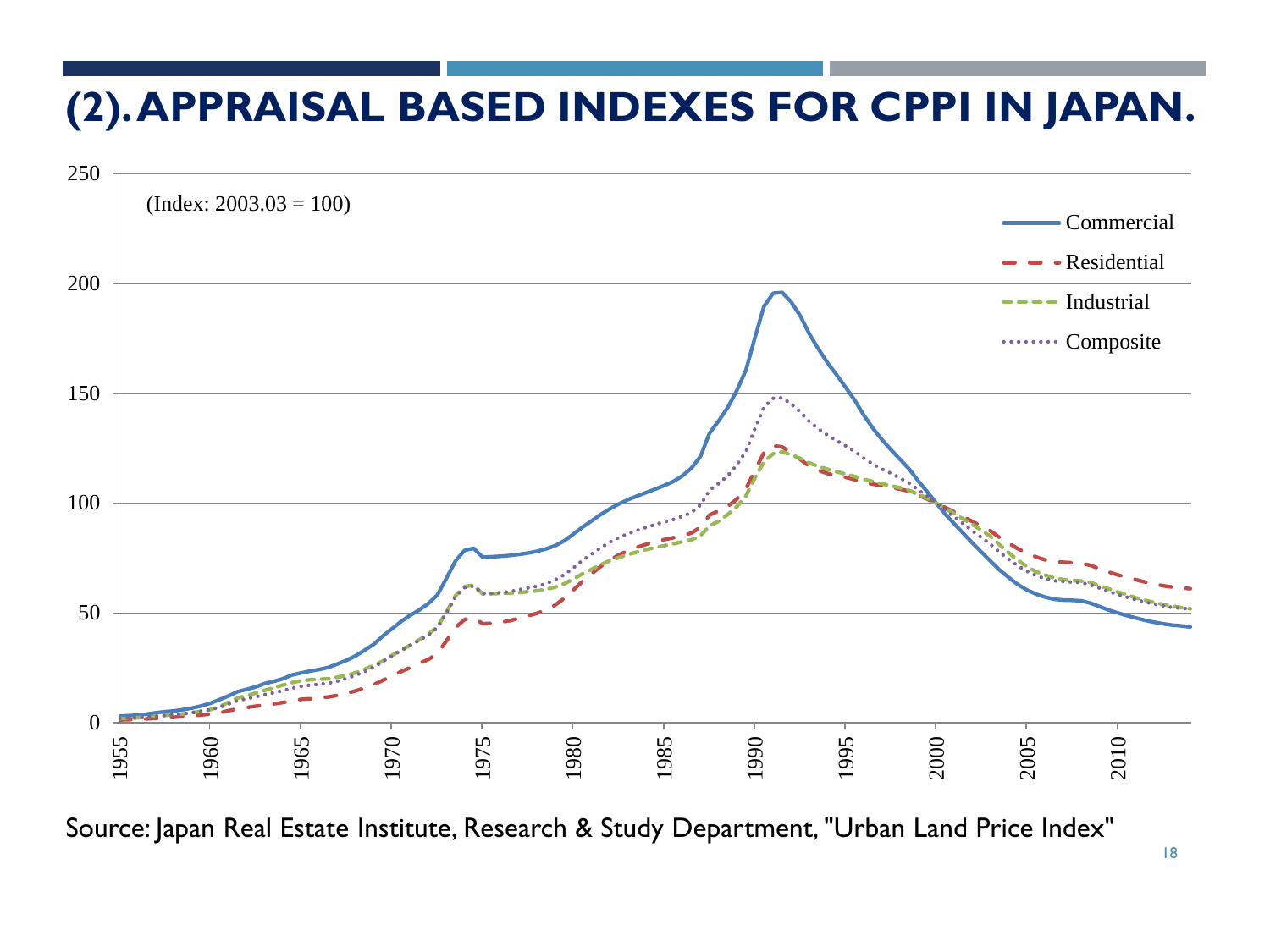#### **(3). APPRAISAL BASED INDEXES FOR AGRICULTURAL LAND IN JAPAN.**



Source: Japan Real Estate Institute, Research & Study Department, "Survey on Farmland Value and Rent" and "Survey on Timberland Value"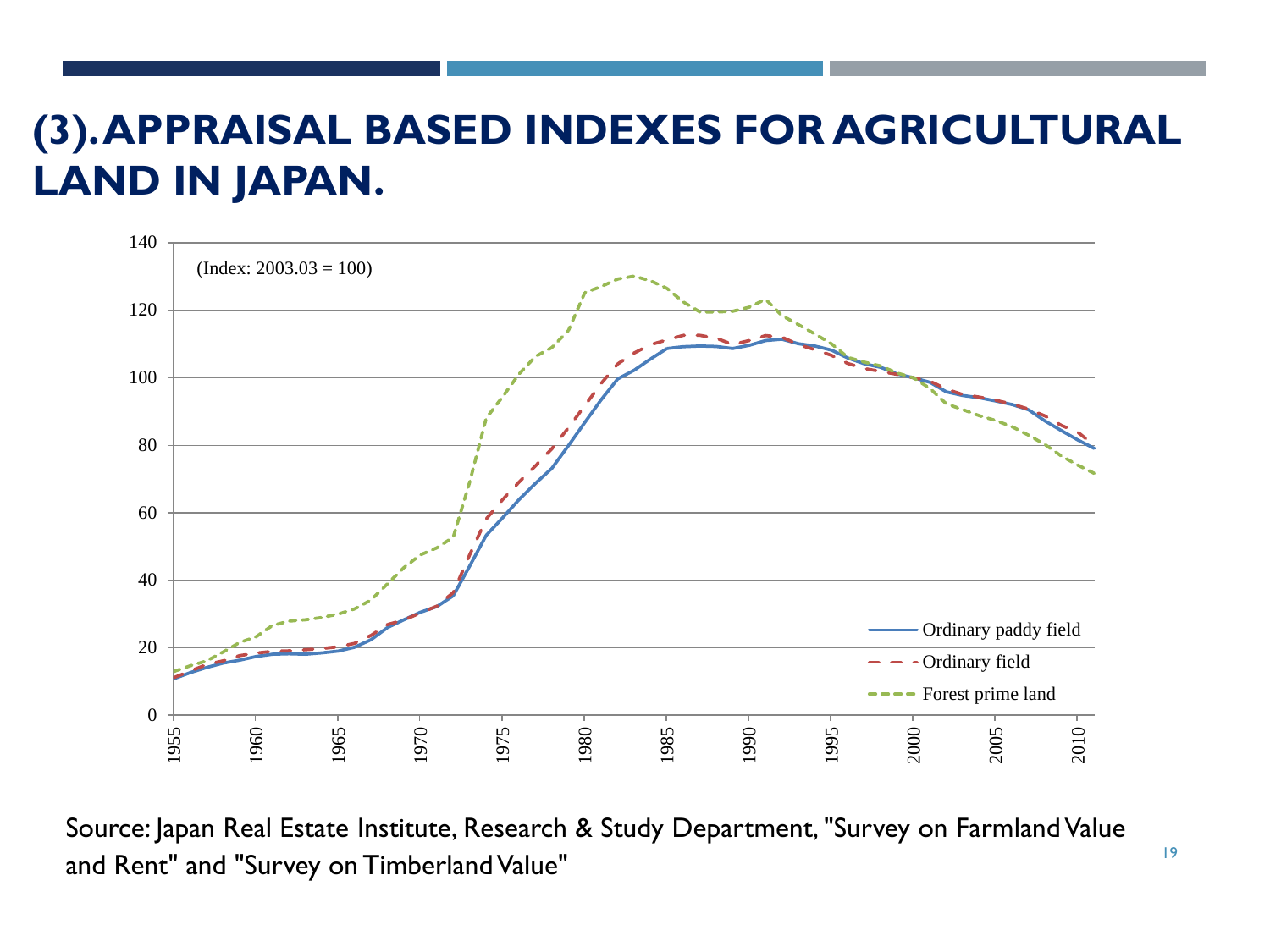#### **(4). TRANSACTION BASED OFFICIAL CPPI IN JAPAN.**



Source: Japanese Ministry of Land, Infrastructure, Tourism and Transportation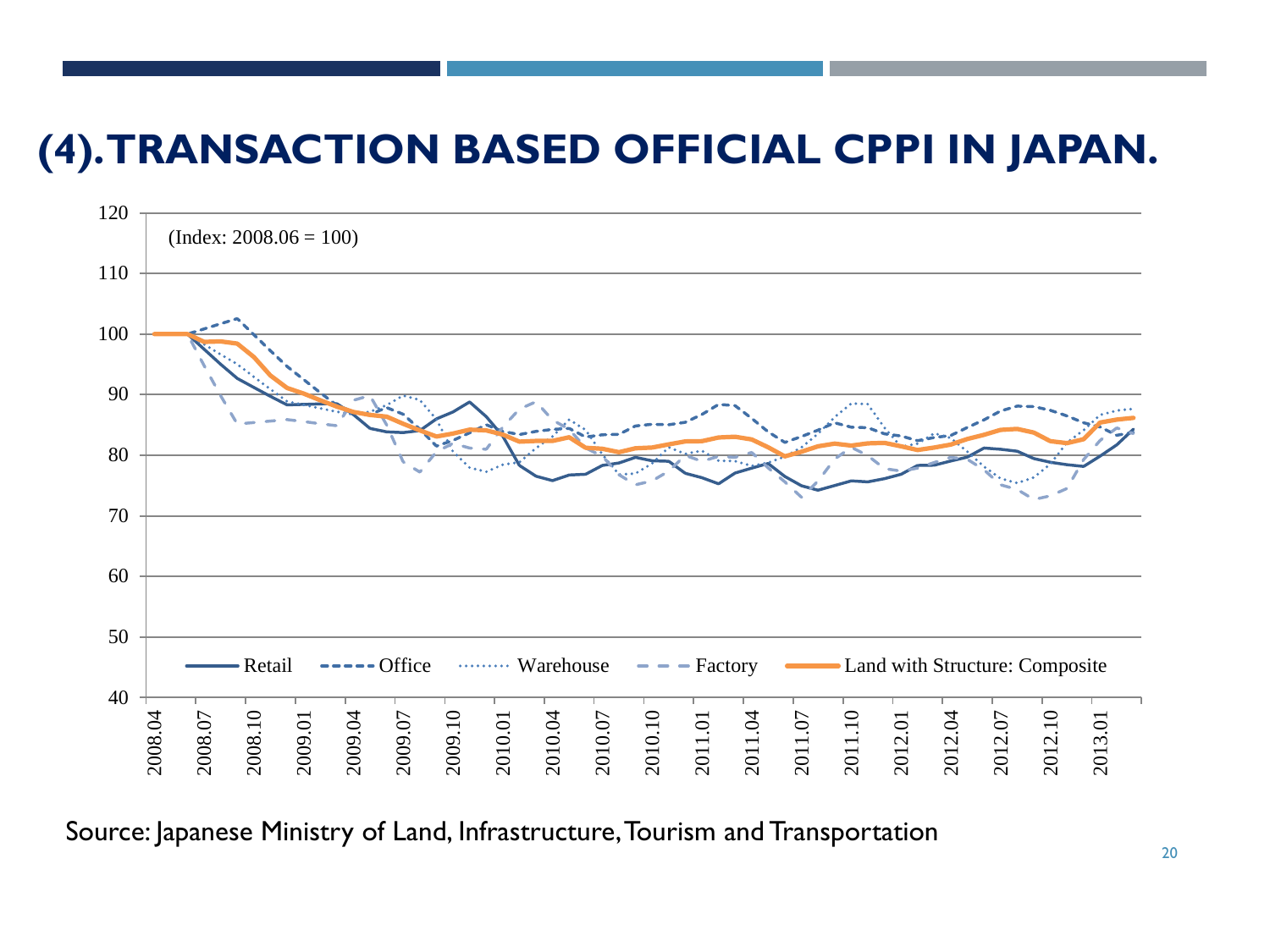#### **(5). TRANSACTION BASED OFFICIAL COMMERCIAL LAND PRICE INDEXES IN JAPAN.**



Source: Japanese Ministry of Land, Infrastructure, Tourism and Transportation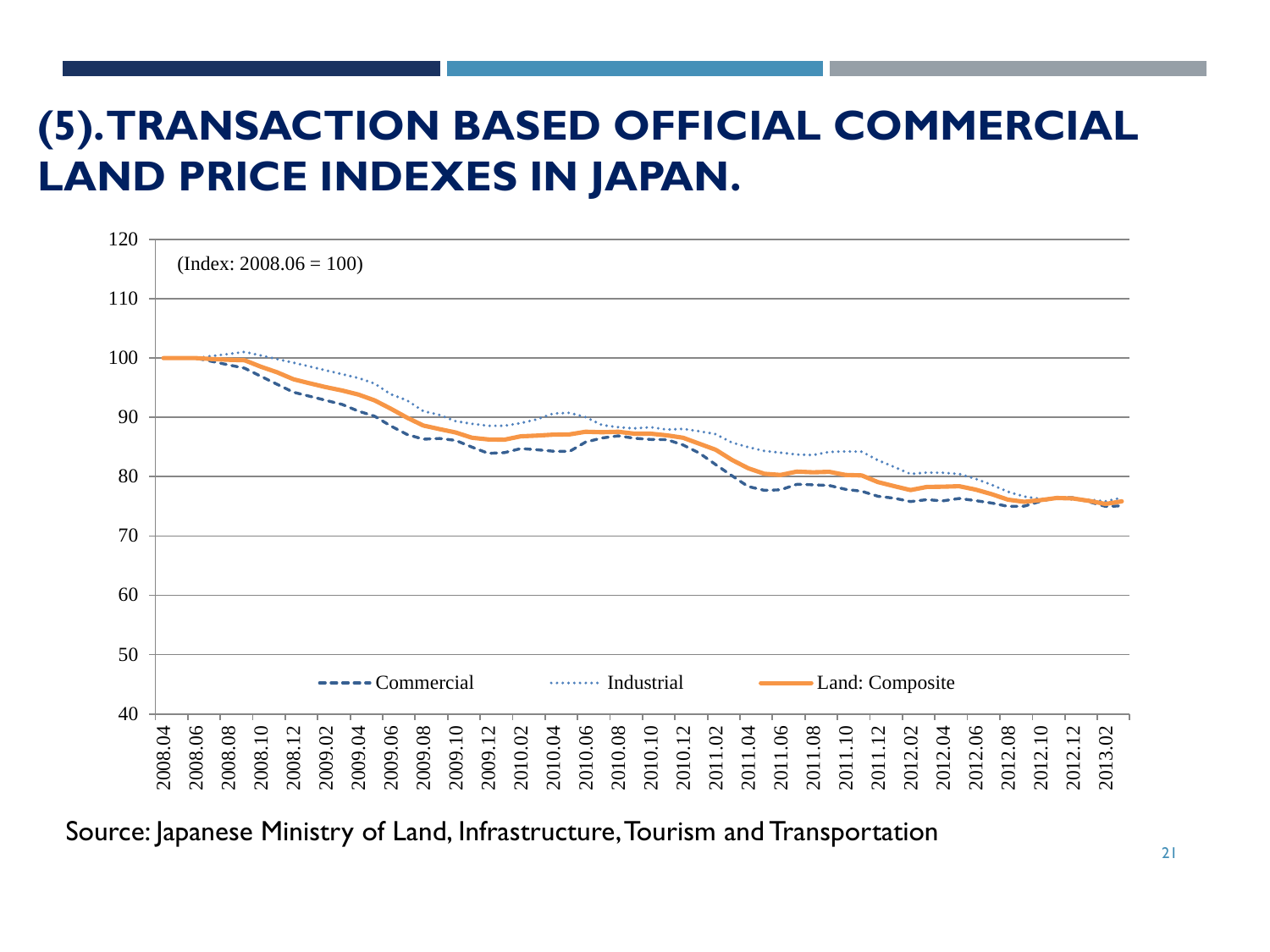# PART  $II$ : ALTERNATIVE APPROACH OF CPPI.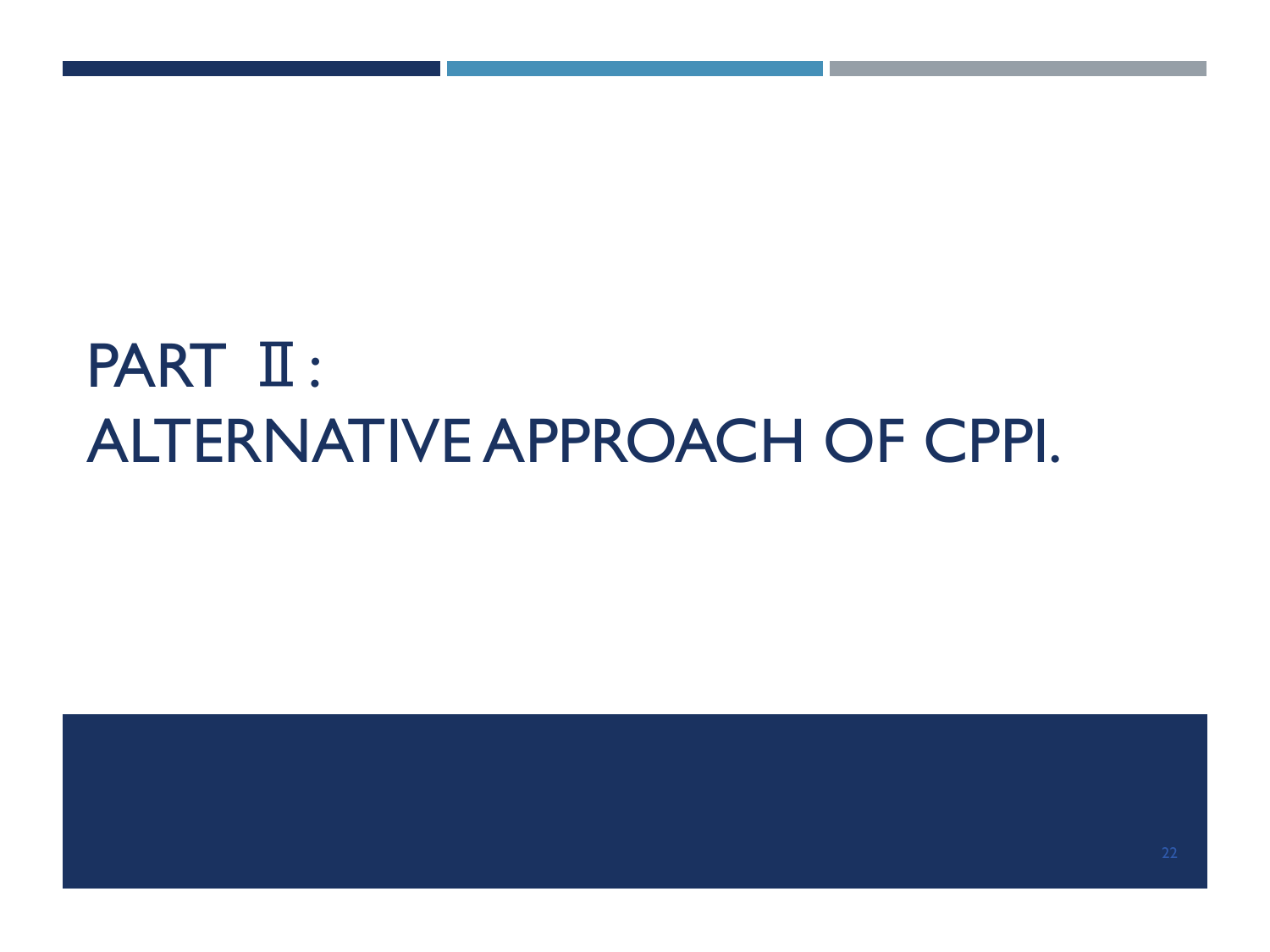# **1. INTRODUCTION**: ALTERNATIVE APPROACHES TO CPPIS FOR TOKYO

■ Our goal is to obtain not only an overall commercial property price index but to have a **decomposition of the overall index into structure and land components.** 

#### **Contents:**

- Section 2: Data set.
- Section 3: The Asset Value Price
- Section 4:A National Balance Sheet Accounting
- **Section 5: Traditional Hedonic Regression**
- Section 6: The Builder's Model
- Section 7: The Builder's Model with Geometric Depreciation Rates
- Section 8: Conclusion.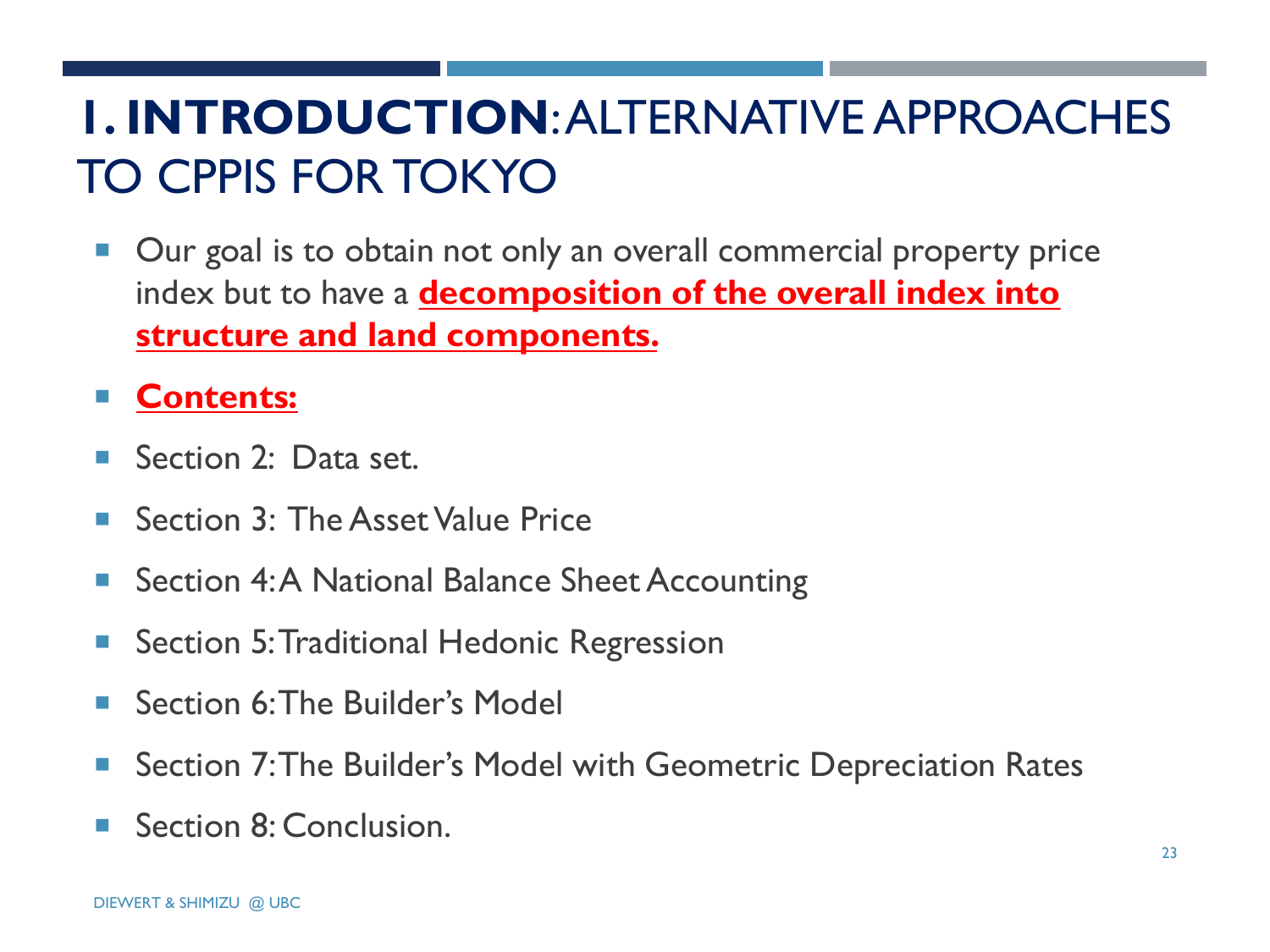# **2. THE TOKYO REIT DATA**

**This paper uses published information on the Japanese Real Estate Investment Trust (REIT)** market in the Tokyo area.

→**MSCI-IPD or Investment Property Data Bank in UK**

- **Balanced panel of observations on 50 REITs for 22 quarters**, starting in Q1 of 2007 and ending in Q2 of 2012.
- **V**: the assessed value of the property(yen)
- **CE:** the quarterly capital expenditures made on the property(yen)
- **L:** the area of the land plot in square meters (m2)
- S: the total floor area of the structure in m2
- **A:** the age of the structure in quarters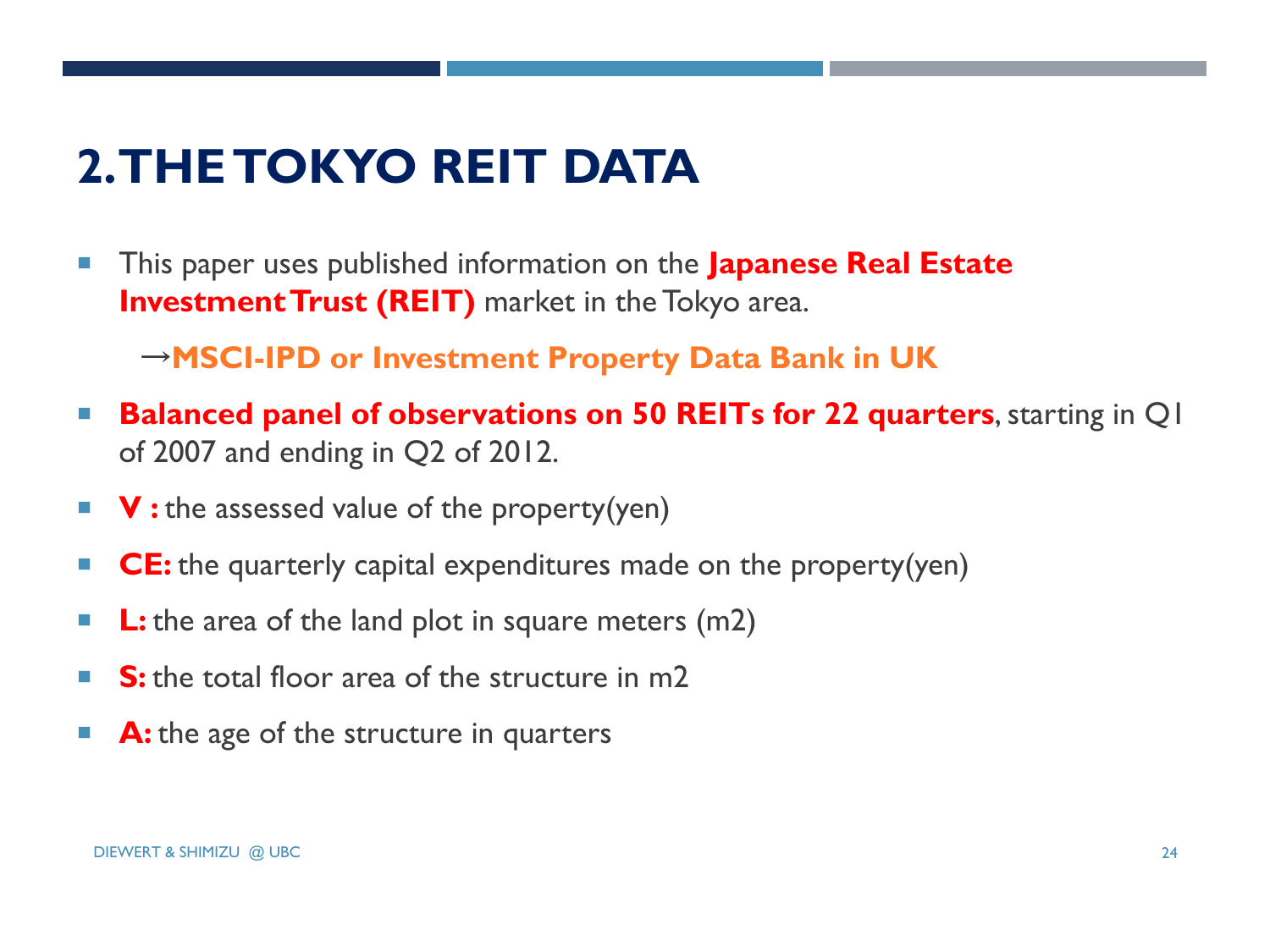# **TABLE 1: DESCRIPTIVE STATISTICS FOR THE VARIABLES**

| <b>Name</b>  | No. of Obs. | Mean   | <b>Std. Dev</b> |       | <b>Minimum Maximum</b> |
|--------------|-------------|--------|-----------------|-------|------------------------|
| V            | 1,100       | 4984.8 | 3417.8          | 984.3 | 18600                  |
| S            | 1,100       | 5924.8 | 3568.1          | 2099  | 18552                  |
| L            | 1,100       | 1106.3 | 718.2           | 294.5 | 3355                   |
| $\mathbf{A}$ | 1,100       | 83.9   | 25.2            | 16.7  | 156.7                  |
| <b>CE</b>    | 1,100       | 6.08   | 11.94           | 0.06  | 85.49                  |

Balanced panel of observations on **50 REITs (Properties)** for **22 quarters**, starting in Q1 of 2007 and ending in Q2 of 2012.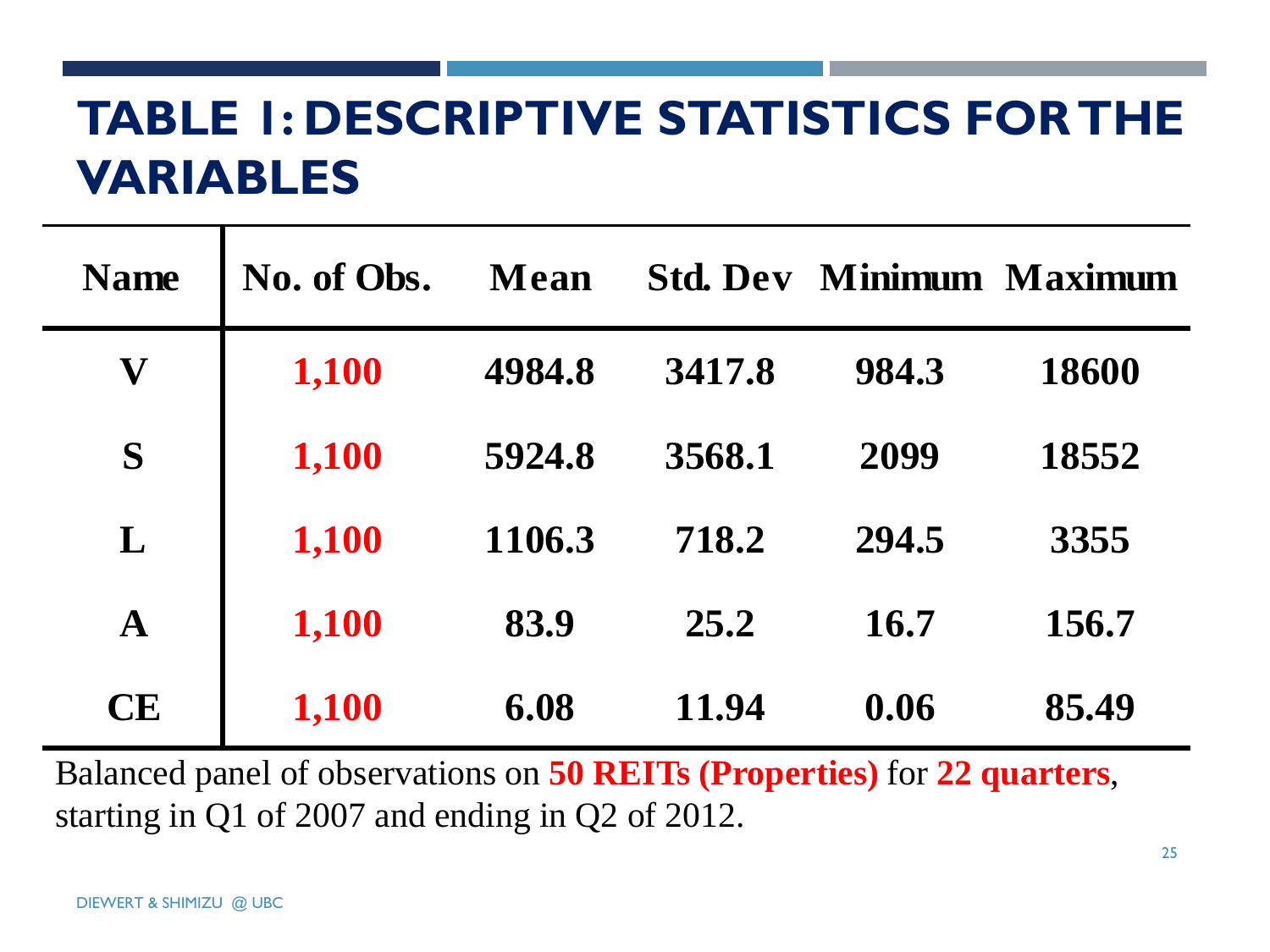# **3. THE ASSET VALUE PRICE INDEX FOR COMMERCIAL PROPERTIES IN TOKYO**

- Denote the estimated asset value for REIT n during quarter t by  $V_{\text{tn}}$  for t = 1,...,22 and n = 1,...,50 where t=1 corresponds to the first quarter of 2007 and  $t = 22$  corresponds to the second quarter of 2012**.**
- If we ignore capital expenditures and depreciation of the structures on *the properties, each property can be regarded as having a constant quality over the sample period.*
- Thus each property value at time t for REIT  $n, V_{tn}$ , can be decomposed into a **price component, Ptn**, times **a quantity component, Q**<sub>tn</sub>, which can be regarded as being constant over time.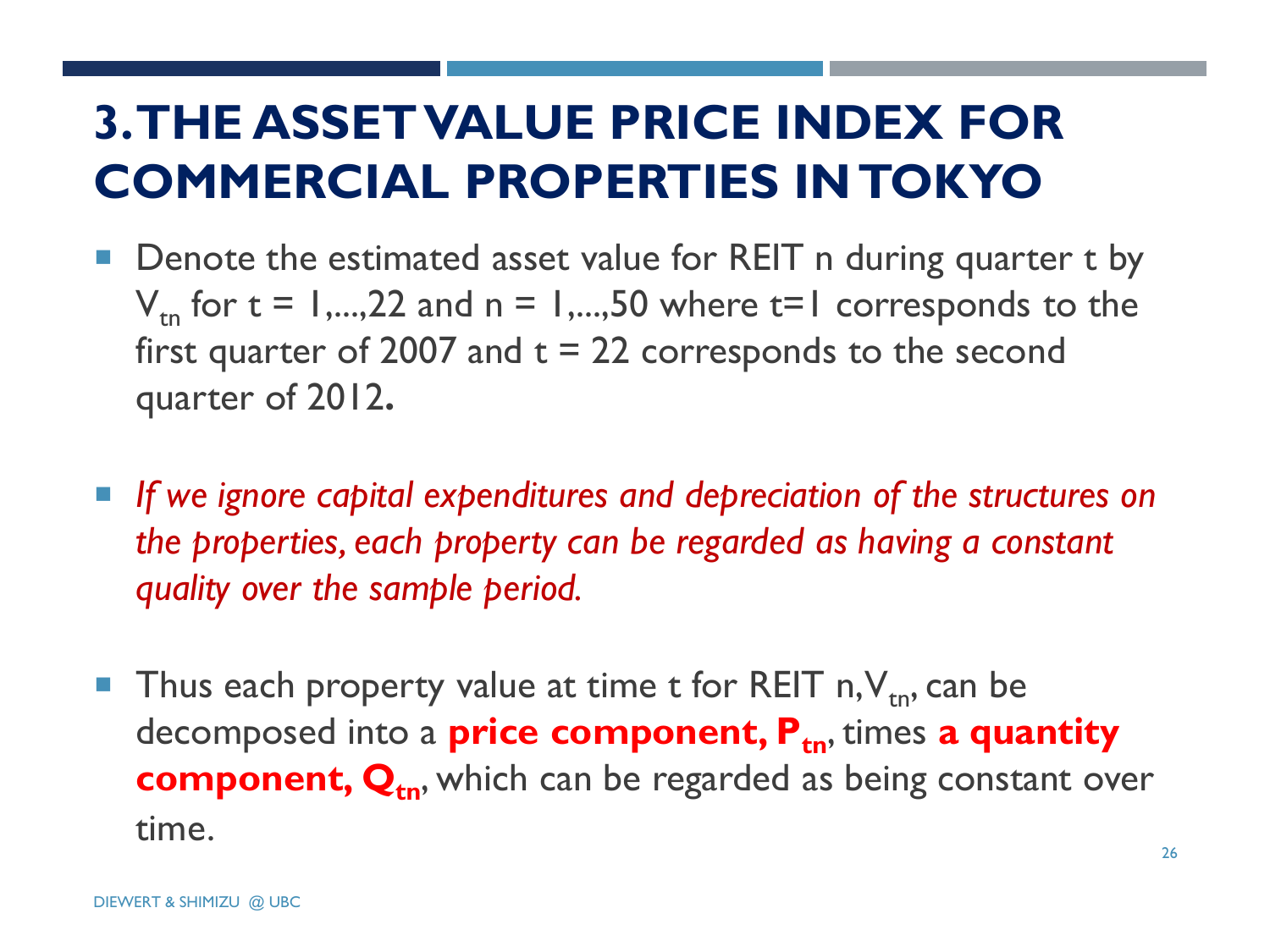# **LOWE (1823) INDEX:**

- We can choose units of measurement so that each quantity is set equal to unity.
- **Thus the price and quantity data for the 50 REITs has the following** structure:  $Q_{tn} = 1$ ;  $P_{tn} = V_{tn}$  for  $t = 1,...,22$  and  $n = 1,...,50$ .
- **The** *asset value price index* **for period t for this group of REITs is the** following **Lowe (1823) index**:

$$
\bullet \quad (1) \ P_{A}^{\ t} = \sum_{n=1}^{50} P_{tn} Q_{1n} / \sum_{n=1}^{50} P_{1n} Q_{1n} = \sum_{n=1}^{50} V_{tn} / \sum_{n=1}^{50} V_{1n} ;
$$

$$
t = 1,...,22.
$$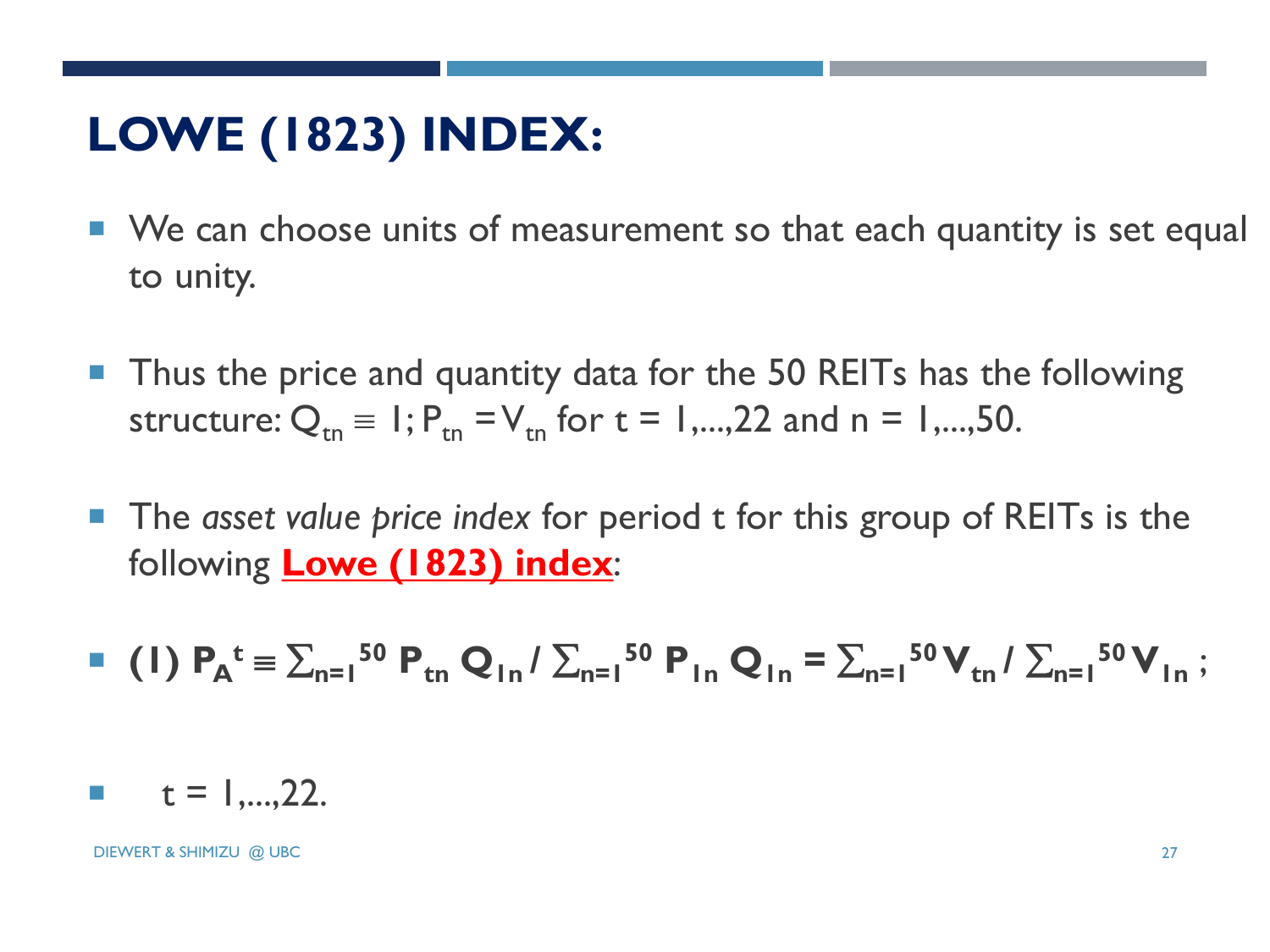## **THREE MAJOR PROBLEMS WITH THE ASSESSED VALUE PRICE INDEX:**

- **a** a) The index relies on assessed values for the properties and there is some evidence that **assessed values are smoother and lag behind indexes** that are based strictly on sales at market values;(Shimizu and Nishimura (2006) )
- **E** b) The index **does not take into account that** *capital expenditures* will generally change the quality of each property over time (so that the  $Q_{tn}$  are not in fact constant) and
- c) The index **does not take into account** *depreciation* of the underlying structure, which of course also changes the quality of each property.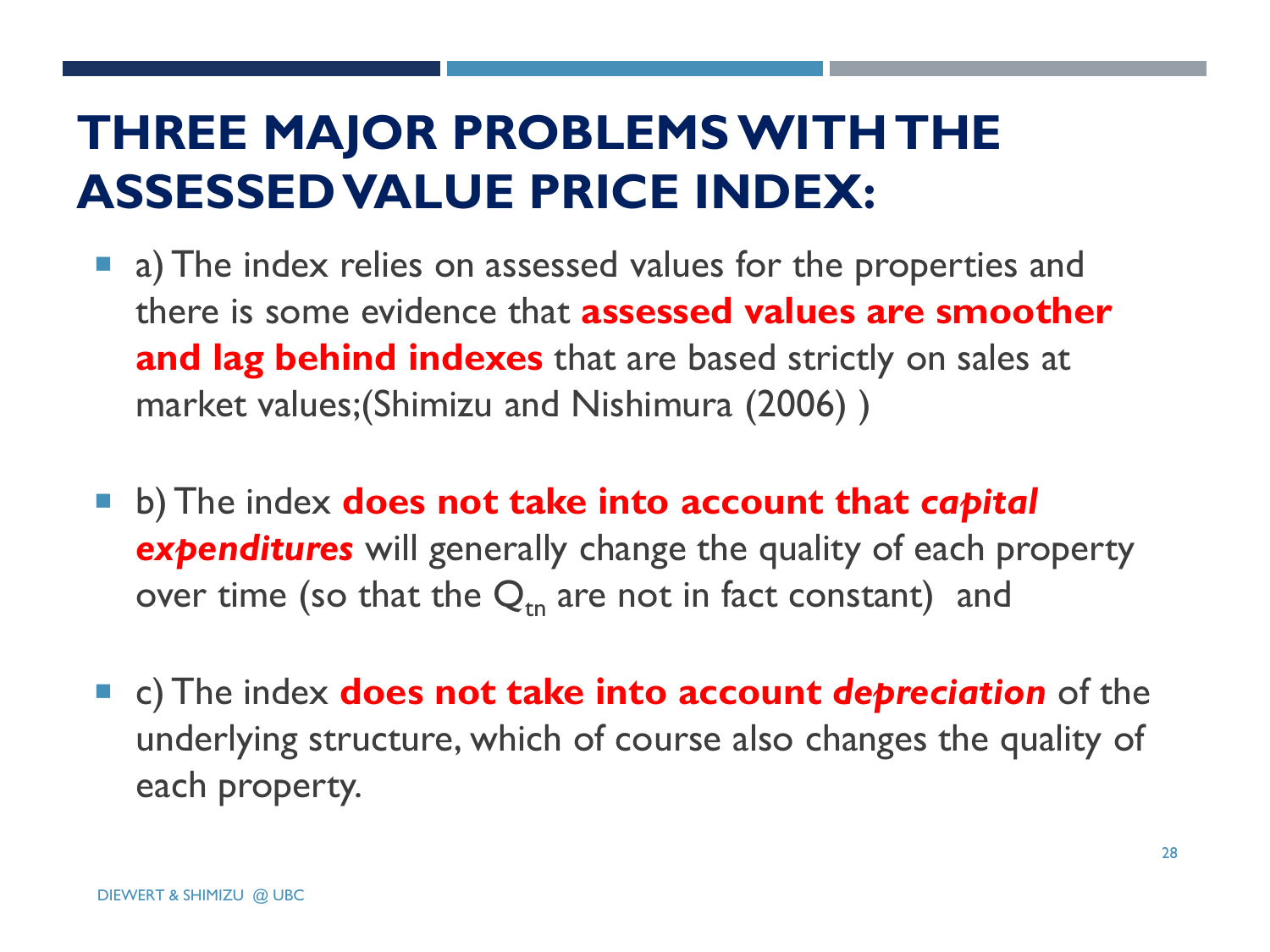# **4. A NATIONAL BALANCE SHEET ACCOUNTING APPROACH TO THE CONSTRUCTION OF COMMERCIAL PROPERTY PRICE INDEXES.**

- National income accountants build up capital stock estimates for a production sector *by deflating investments* by asset and then *adding up depreciated* real investments made in prior periods.
- **For commercial** *property capital expenditures* and the expenditures on the initial structure, we will more or less follow national income capital stock construction procedures.
- 29 ■ We will assume that the assessed values for each property represents a good estimate for the **total value of the structure and the land that the structure sits on**.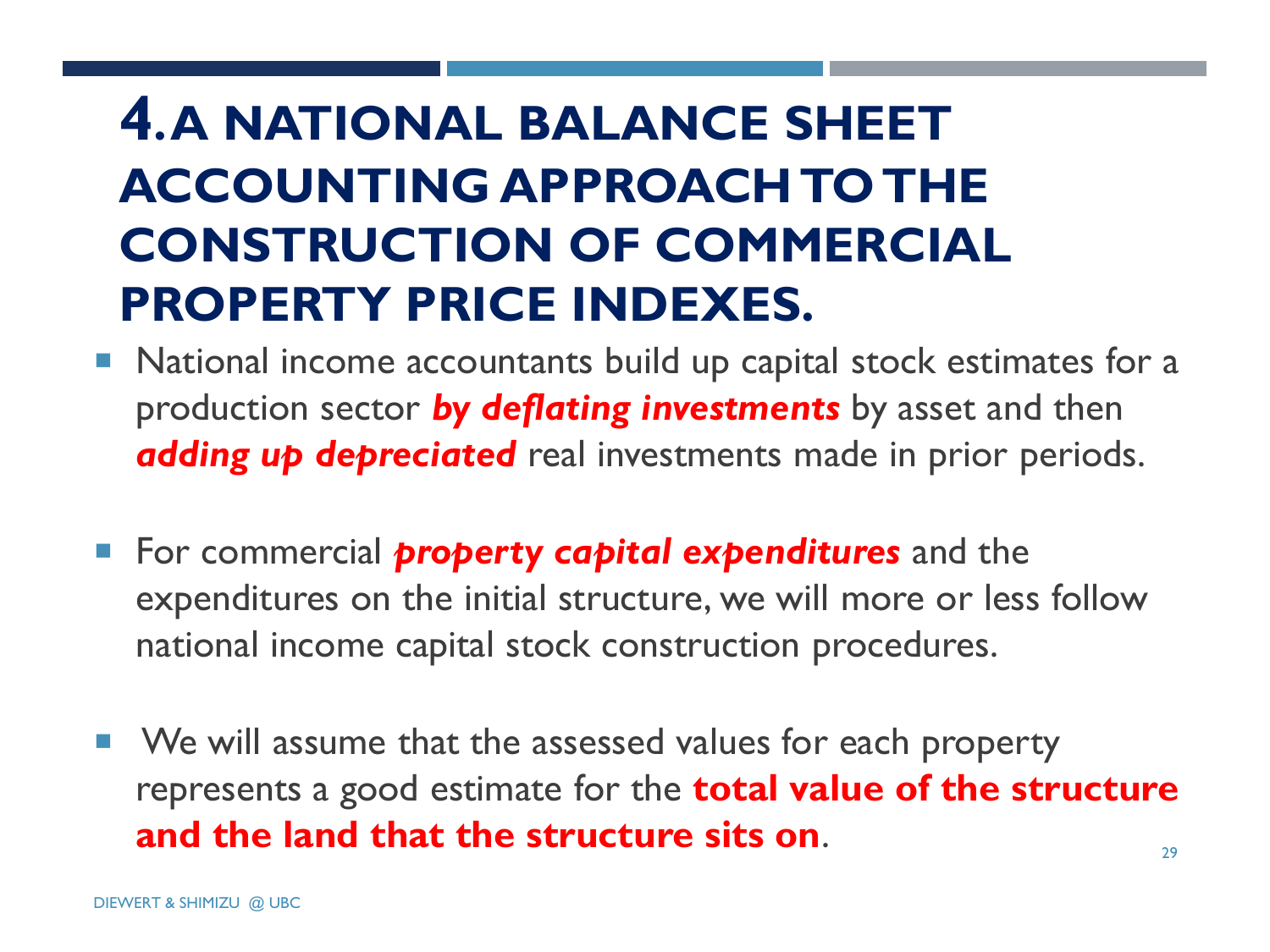# **SUM OF THREE COMPONENTS= V<sub>TN</sub>**

- We postulate that the assessed asset value of REIT n in quarter t,  $V_{\text{tn}}$ , is equal to the sum of three components:
- **The value of the land** plot  $V_{\text{Ltn}}$  for the property;
- The **value of the structure** on the property,  $V_{\rm Stn}$ , and
- The *value of the cumulated (but also depreciated) capital*  **expenditures** on the property made in prior periods,  $V_{CFtn}$ .

(a) b) c)  
(2) 
$$
V_{\text{tn}} = V_{\text{Ltn}} + V_{\text{Stn}} + V_{\text{CEtn}}
$$
;  $n = 1,...,50$ ; t = 1,...,22.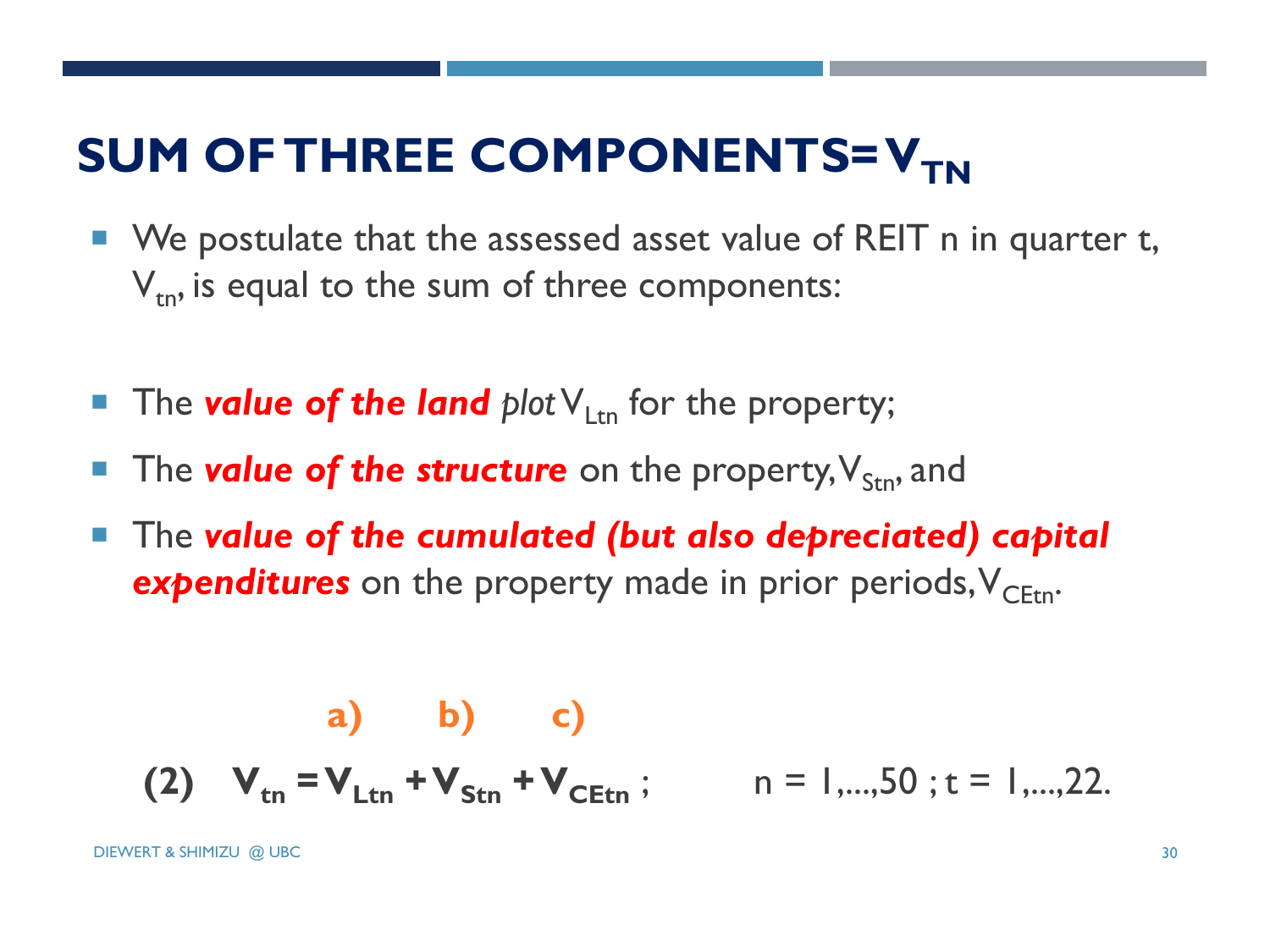# **A) THE** *VALUE OF THE LAND PLOT***VLTN**

■ We start off by considering the decomposition of the **property land values, V<sub>Ltn</sub>, into price and quantity components**; i.e., we assume that the following equations hold:

$$
(3) V_{\text{Ltn}} = P_{\text{Ltn}} Q_{\text{Ltn}}; Q_{\text{Ltn}} = L_{\text{tn}} = L_n; \qquad n = 1,...,50; t = 1,...,22
$$

where  $L_n$  (which is equal to  $L_{tn}$ ) is the area of the land plot for REIT n, which is part of our data base (and constant from period to period), and  $P_{Ltn}$  is the price of a square meter of land for REIT n in quarter t (which is not known yet).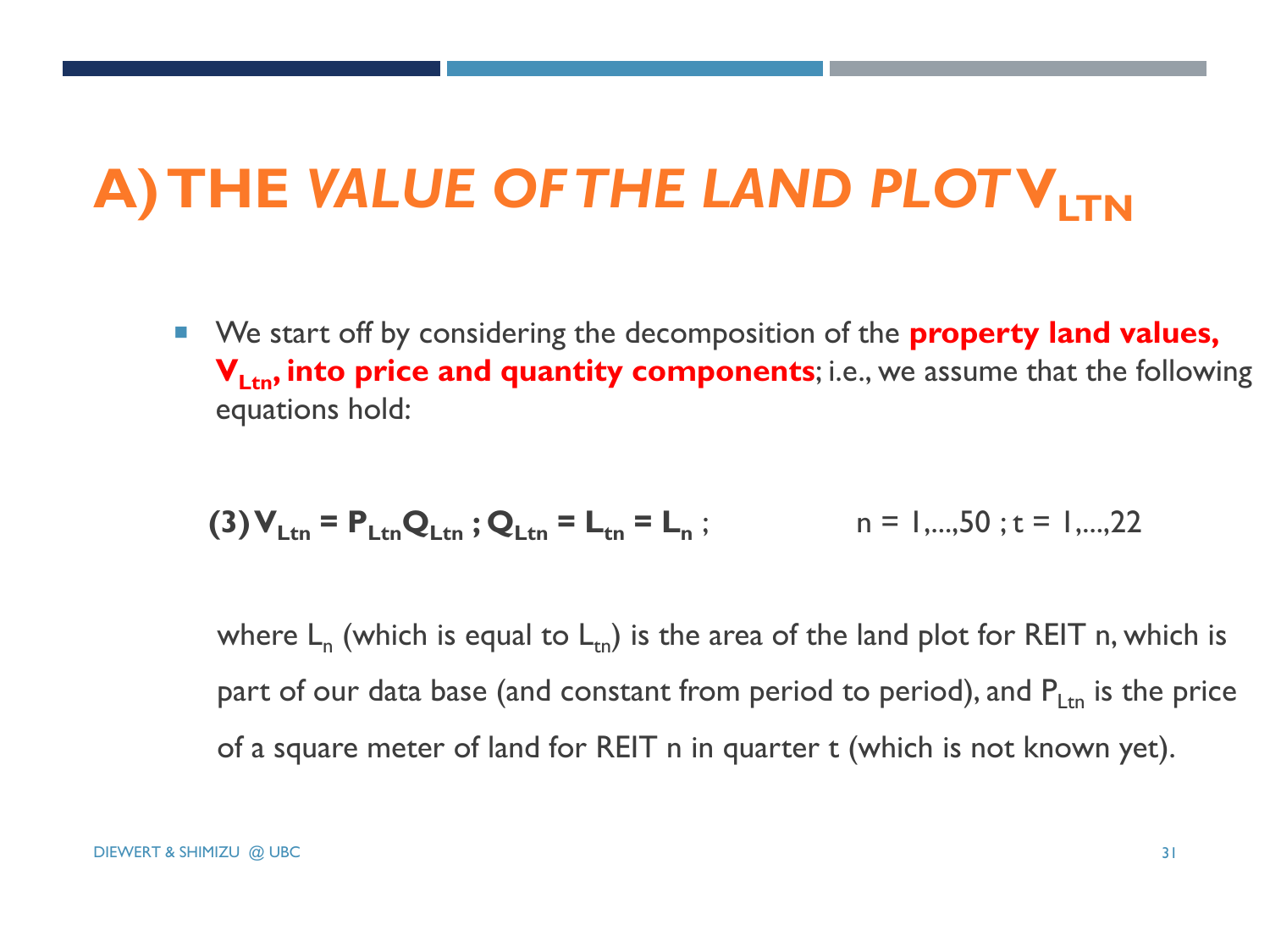# **B) THE** *VALUE OF THE STRUCTURE* **ON THE PROPERTY, V<sub>STN</sub>**

**(4)**  $V_{\text{Stn}} = .3P_{\text{St}}S_{\text{tn}}(1-\delta_{\text{S}})^{\text{A}(t,n)}$ ; n = 1,...,50; t = 1,...,22

where  $A(t,n) \equiv A_{tn}$ . Thus we obtain the following decomposition of  $V_{\rm Stn}$  into price and quantity components:

(5) 
$$
V_{\text{Stn}} = P_{\text{Stn}} Q_{\text{Stn}}
$$
;  $P_{\text{Stn}} = P_{\text{St}}$ ;  $Q_{\text{Stn}} = .3 S_{\text{tn}} (1 - \delta_{\text{s}})^{A(\text{t}, n)}$ ;  
n = 1,...,50; t = 1,...,22

where  $P_{\text{St}}$  is the known official construction price index for quarter t (lagged one quarter),  $S_{tn}$  is the known floor space for REIT n in quarter t,  $A(t,n)$  is the known age of REIT n in quarter t and  $\delta_{\varsigma}$  = **0.005** is the assumed known quarterly geometric structure depreciation rate.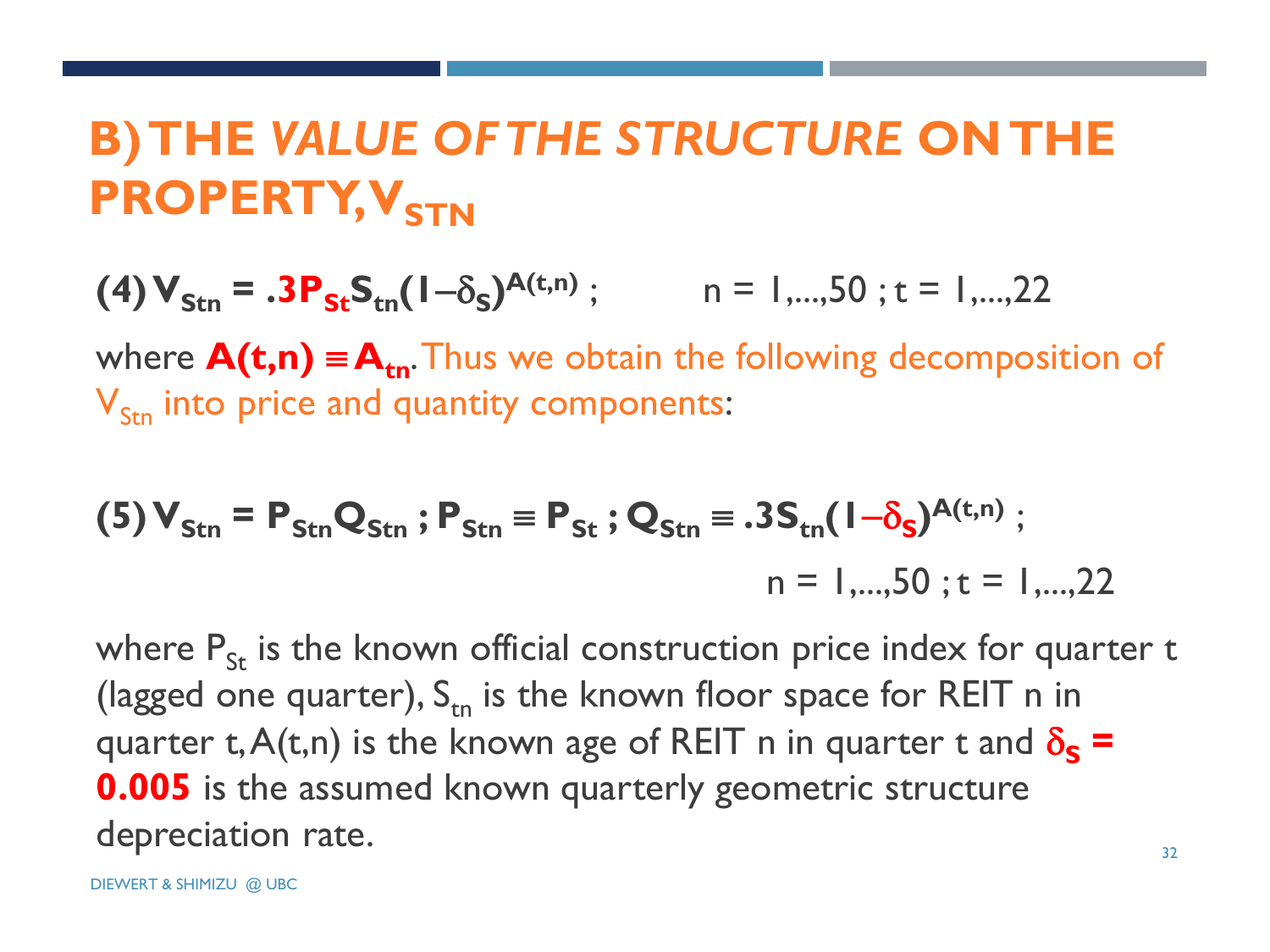# **C) THE** *VALUE OF THE CUMULATED (BUT ALSO DEPRECIATED) CAPITAL EXPENDITURES* **ON THE PROPERTY**

- Define the capital expenditures of REIT n in quarter t as  $CE$ <sub>tn</sub>.
- We need a deflator to convert these nominal expenditures into real expenditures. It is difficult to know precisely what the appropriate deflator should be.
- We will simply assume that the official structure price index,  $P_{St}$ , is a suitable deflator. Thus define *real capital expenditures* for REIT n in quarter t,  $q_{\text{CEm}}$ , as follows:

**(6)** 
$$
q_{\text{CEtn}} \equiv \text{CE}_{\text{tn}} / \text{P}_{\text{St}}; n = 1, \dots, 50; t = 1, \dots, 22.
$$

DIEWERT & SHIMIZU @ UBC 33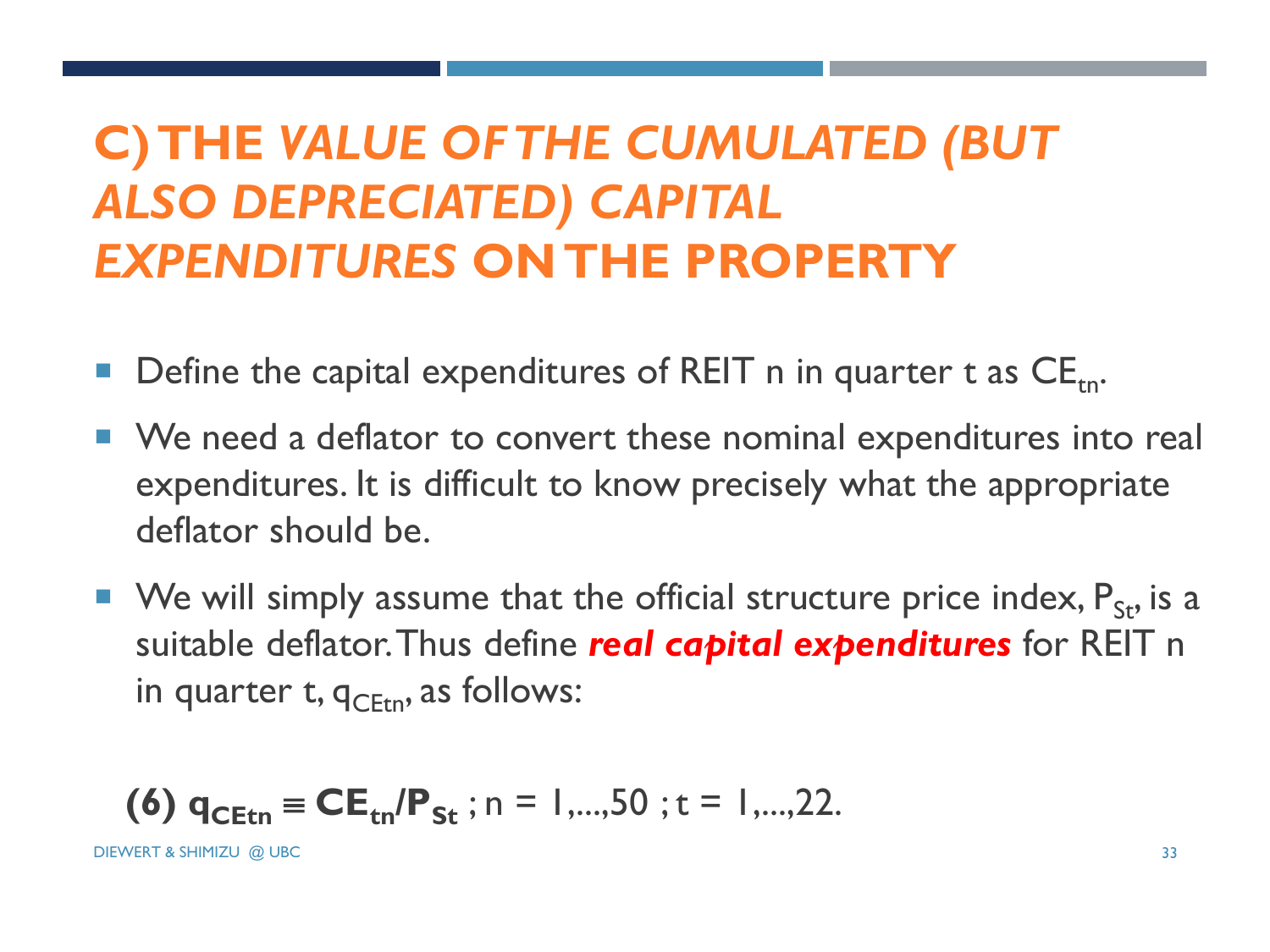# **DEFINITION OF 3 COMPONENTS FOR COMMERCIAL PROPERTY**

- The above material shows how to construct estimates for the price of land, structures and capital expenditures for each REIT n for each quarter t ( $P_{\text{Ltn}}$ ,  $P_{\text{Str}}$  and  $P_{\text{CEt}}$ ) and the corresponding quantities (**QLtn, QStn and QCEtn**).
- Now use this price and quantity information in order to construct *quarterly value aggregates* (over all 50 REITs in our sample) for the properties and for the land, structure and capital expenditure components; i.e., make the following definitions:

$$
(12) V^{t} = \sum_{n=1}^{50} V_{tn} ; \qquad V_{L}^{t} = \sum_{n=1}^{50} V_{Ltn} ;
$$

$$
V_{S}^{t} = \sum_{n=1}^{50} V_{Stn} ; \qquad V_{CE}^{t} = \sum_{n=1}^{50} V_{CEtn} ; \qquad t = 1,...,22.
$$

DIEWERT & SHIMIZU @ UBC 34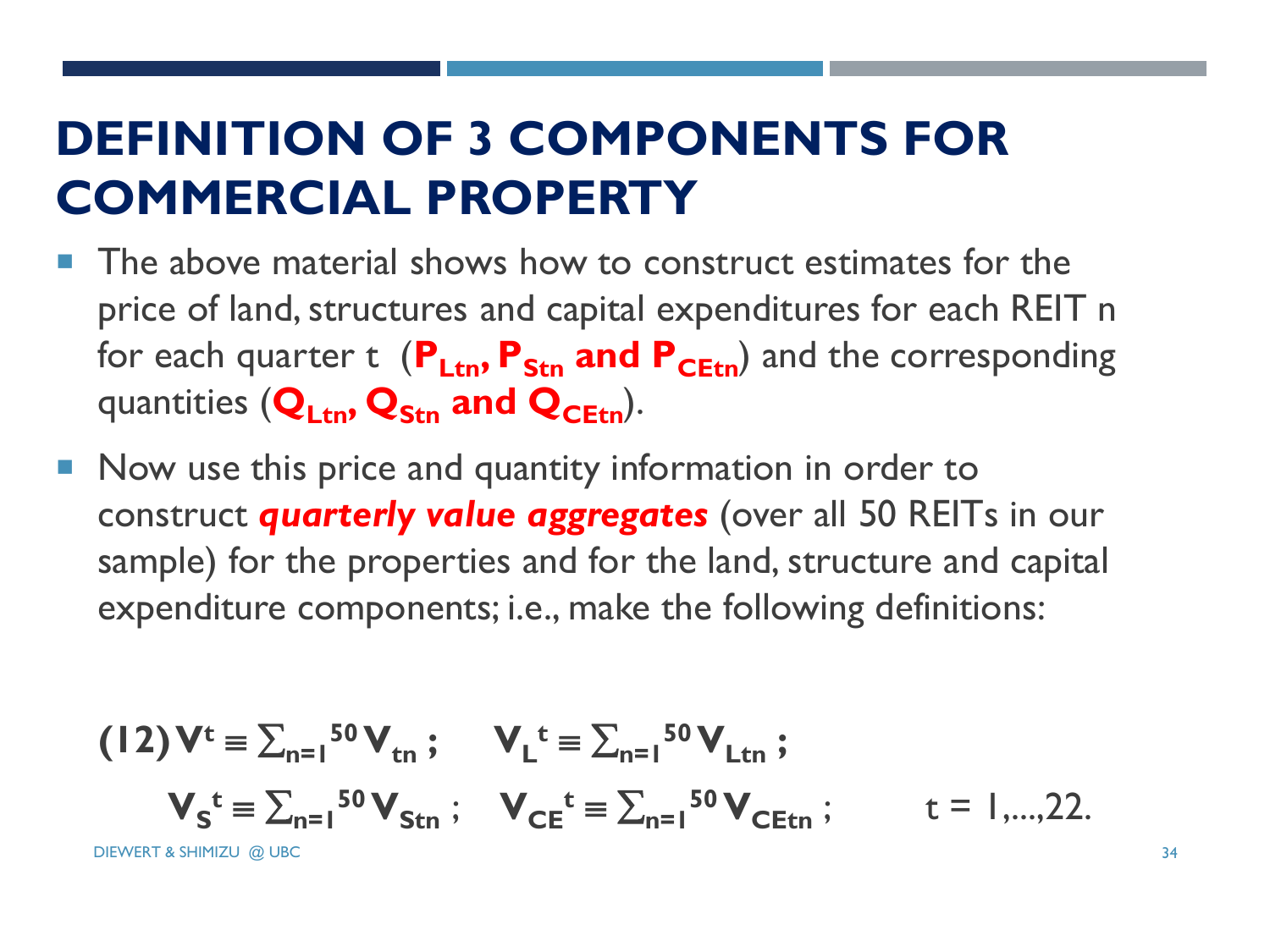#### **LASPEYRES LAND PRICE INDEXES**

■ Define the Laspeyres chain link land index going from quarter t $-1$  to quarter t,  $P_{L,\text{Land}}$ <sup>t $-1,t$ </sup>, as follows:

(13) 
$$
P_{L, Land}^{t-1,t} = \sum_{n=1}^{50} P_{Ltn} Q_{L,t-1,n} / \sum_{n=1}^{50} P_{L,t-1,n} Q_{L,t-1,n}
$$
;  
\n $t = 2,3,...,22.$ 

■ The above chain links are used in order to define the *overall* Laspeyres land price indexes, P<sub>L,Land</sub><sup>t</sup>, as follows:

(14) 
$$
P_{L, Land}^{\dagger} \equiv 1
$$
;  $P_{L,Land}^{\dagger} \equiv P_{L,Land}^{\dagger-1} P_{L, Land}^{\dagger-1, t}$ ;   
  $t = 2,3,...,22.$ 

**Thus the Laspeyres price index starts out at I in period I and** then we form the index for the next period by updating the index for the previous period by the chain link indexes defined by (13).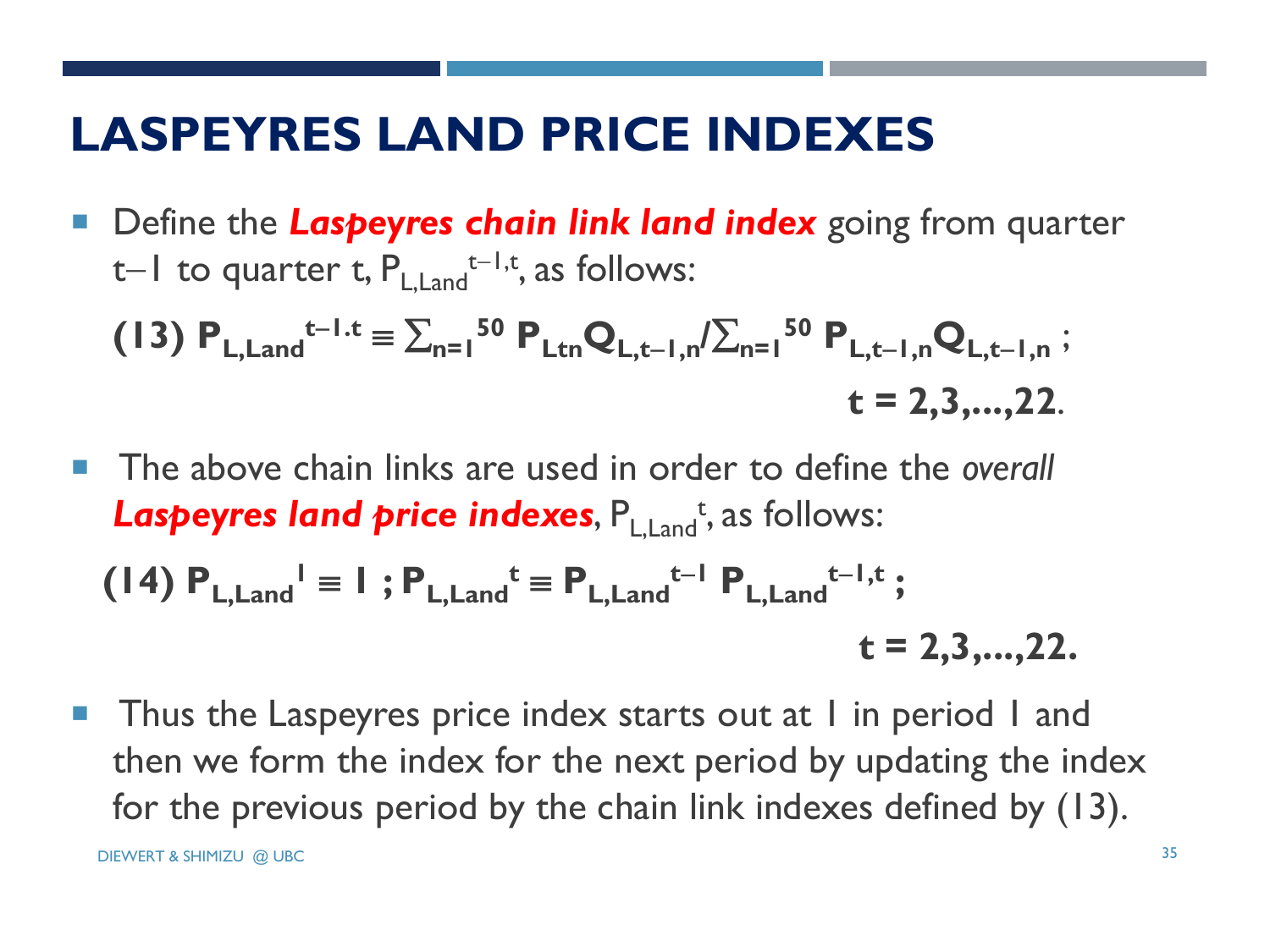#### **PAASCHE CHAIN LINK LAND INDEX**

**Define the** *Paasche chain link land index* **going from** quarter t-1 to quarter t,  $P_{P, Land}$ <sup>t-1,t</sup>, as follows:

(15) 
$$
P_{P,\text{Land}}^{t-1.t} \equiv \sum_{n=1}^{50} P_{\text{Ltn}} Q_{\text{Ltn}} / \sum_{n=1}^{50} P_{\text{L},t-1,n} Q_{\text{Ltn}}
$$
;  
  $t = 2,3,...,22.$ 

**The above chain links are used in order to define the overall** Paasche land price indexes, P<sub>P,Land</sub><sup>t</sup>, as follows:

(16) 
$$
P_{P,\text{Land}}^{\dagger} \equiv 1
$$
;  $P_{P,\text{Land}}^{\dagger} \equiv P_{P,\text{Land}}^{\dagger-1} P_{P,\text{Land}}^{\dagger-1,\text{t}}$ ;  
\n $t = 2,3,...,22.$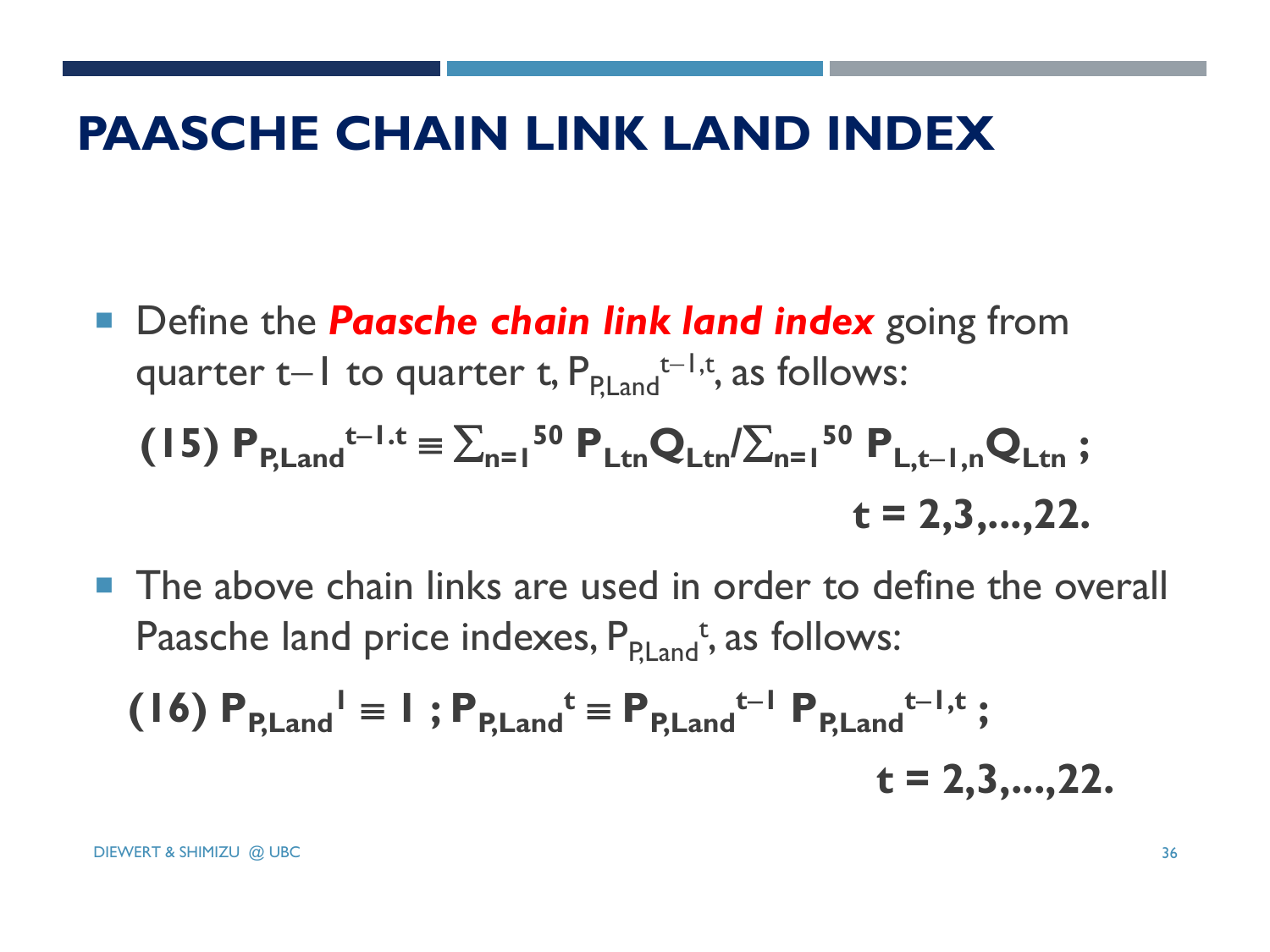#### **FISHER IDEAL LAND PRICE INDEX**

**The sequences of Laspeyres and Paasche land price indexes, PL,Land** and P<sub>P,Land</sub>t, have been constructed, the **Fisher ideal land price** index for quarter t,  $\mathsf{P}_{\mathsf{F},\mathsf{Land}}^{\mathsf{t}},$  is defined as the geometric mean of the corresponding Laspeyres and Paasche indexes; i.e., define

(17) 
$$
P_{F,Land}^t \equiv [P_{L,Land}^t P_{P,Land}^t]^{1/2}
$$
;  $t = 1,...,22$ .

 **The Fisher chained price indexes for structures and**  capital expenditures,  $P_{F,S}^t$  and  $P_{F,CE}^t$ , are constructed in an entirely analogous way, except that the REIT micro price and quantity data on land,  $P_{\text{Ltn}}$  and  $Q_{\text{Ltn}}$ , are replaced by the corresponding REIT micro price and quantity data on structures,  $P_{Str}$  and  $Q_{Str}$ , or on capital expenditures,  $P_{CFtn}$  and  $Q_{CFtn}$ , in equations (13)-(17). [For land, Fisher  $=$  Laspeyres  $=$  Paasche]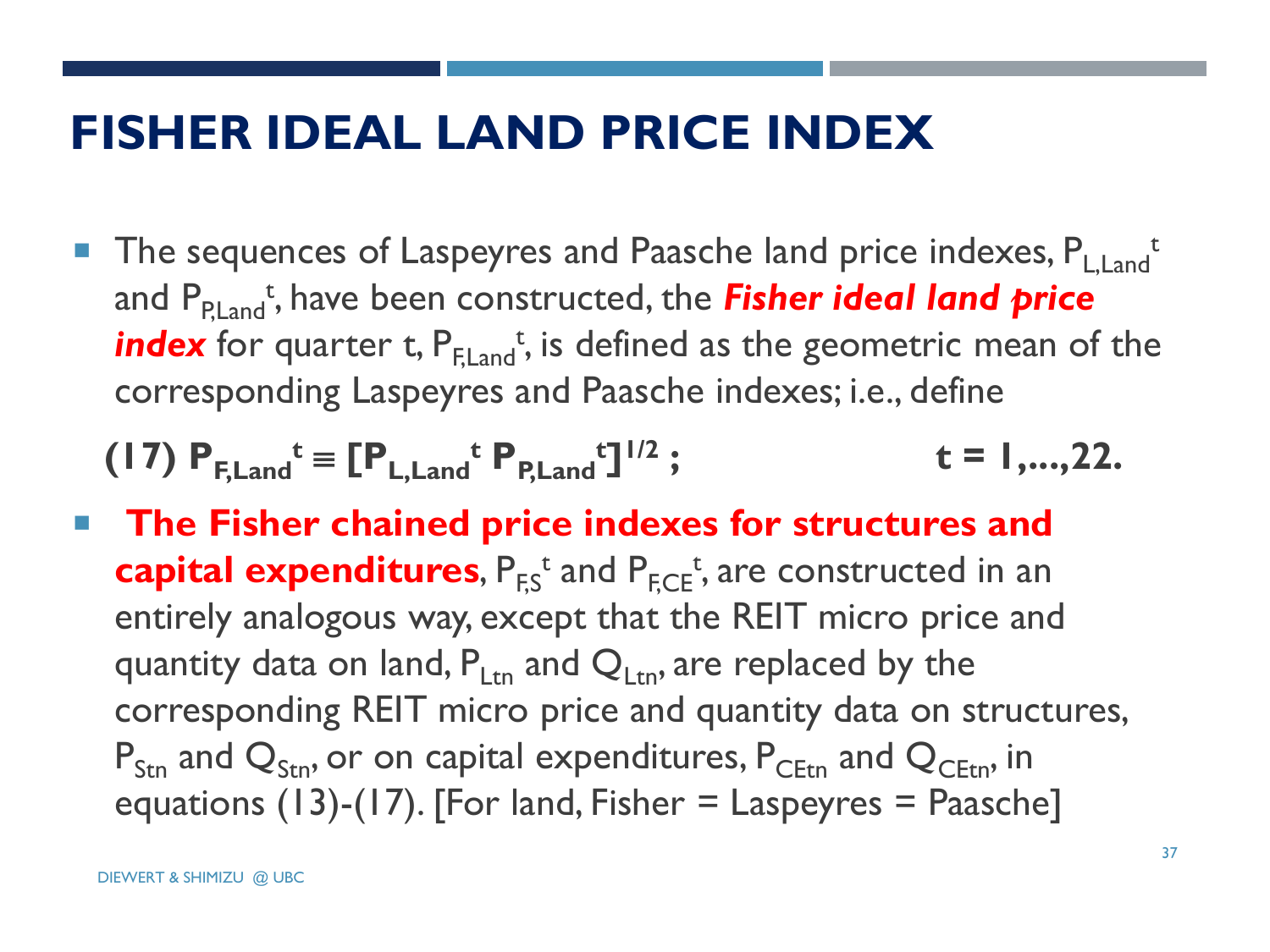#### **THE OVERALL PROPERTY PRICE INDEX**

- **Finally, an overall chained Fisher property price index, P<sub>F</sub><sup>t</sup>, can be** constructed in the same way except that the summations in the numerators and denominators of (13) and (15) above sum over 150 separate price components (all of the  $P_{Ltn}$ ,  $P_{Str}$  and  $P_{CFtn}$ ) instead of just 50 price components.
- **The Fisher price indexes**  $P_f^t$ **,**  $P_{F, Land}^t$ **,**  $P_{F,S}^t$  **and**  $P_{F,CE}^t$  **are listed in Table** A1 in the Appendix, except that we dropped the subscript F; i.e., in what follows, denote these series by  $P^t$ ,  $P_L^t$ ,  $P_S^t$  and  $P_{CE}^t$  respectively.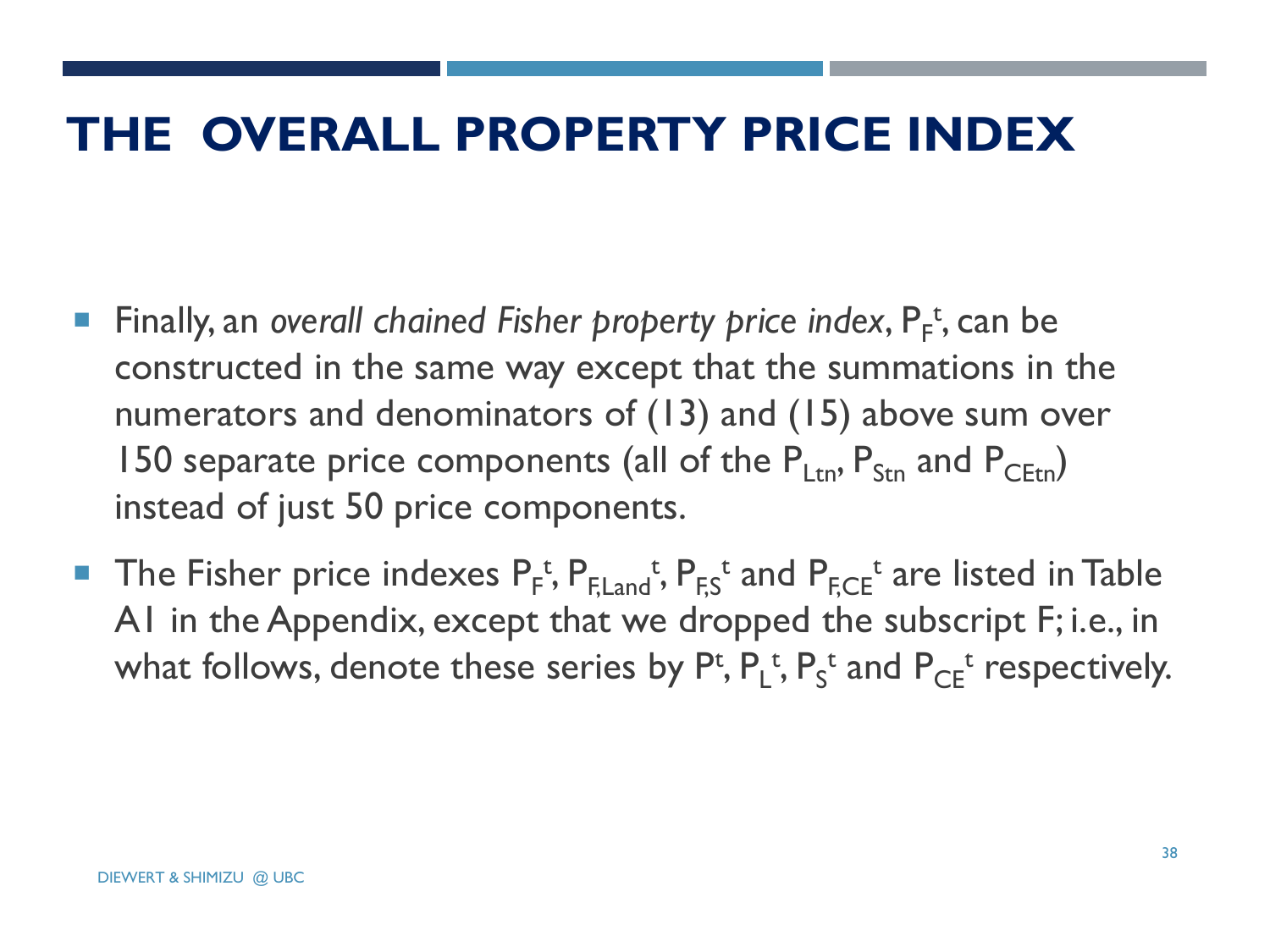# **FISHER IMPLICIT QUANTITY INDEXES**

- The Fisher price index of capital expenditures,  $P_{CE}^{t}$ , defined above also turns out to equal the official index,  $P_{St}$ .
- Thus the fairly complicated construction of the **Fisher implicit quantity indexes** that was explained above can be replaced by the following very simple shortcut equations:

 $(Q_5^t = V_s^t)P_{St}$ ;  $Q_{CE}^t = V_{CE}^t$  $\mathbf{t} = 1, \ldots, 22.$ 

- The overall REIT price index P<sup>t</sup> (P) is charted on the next slide along with the corresponding aggregate land and structure price indexes,  $P_{1t}$  and  $P_{St}$  (PS and PL).
- **An asset value index PA** is also charted; this is simply the sum of the 50 quarter t REIT asset values divided by the quarter 1 asset values. (This index is similar to a *repeat sales index* in that it does not take into account CE and depreciation.)
- Note that **PA** has a small upward bias relative to **P**.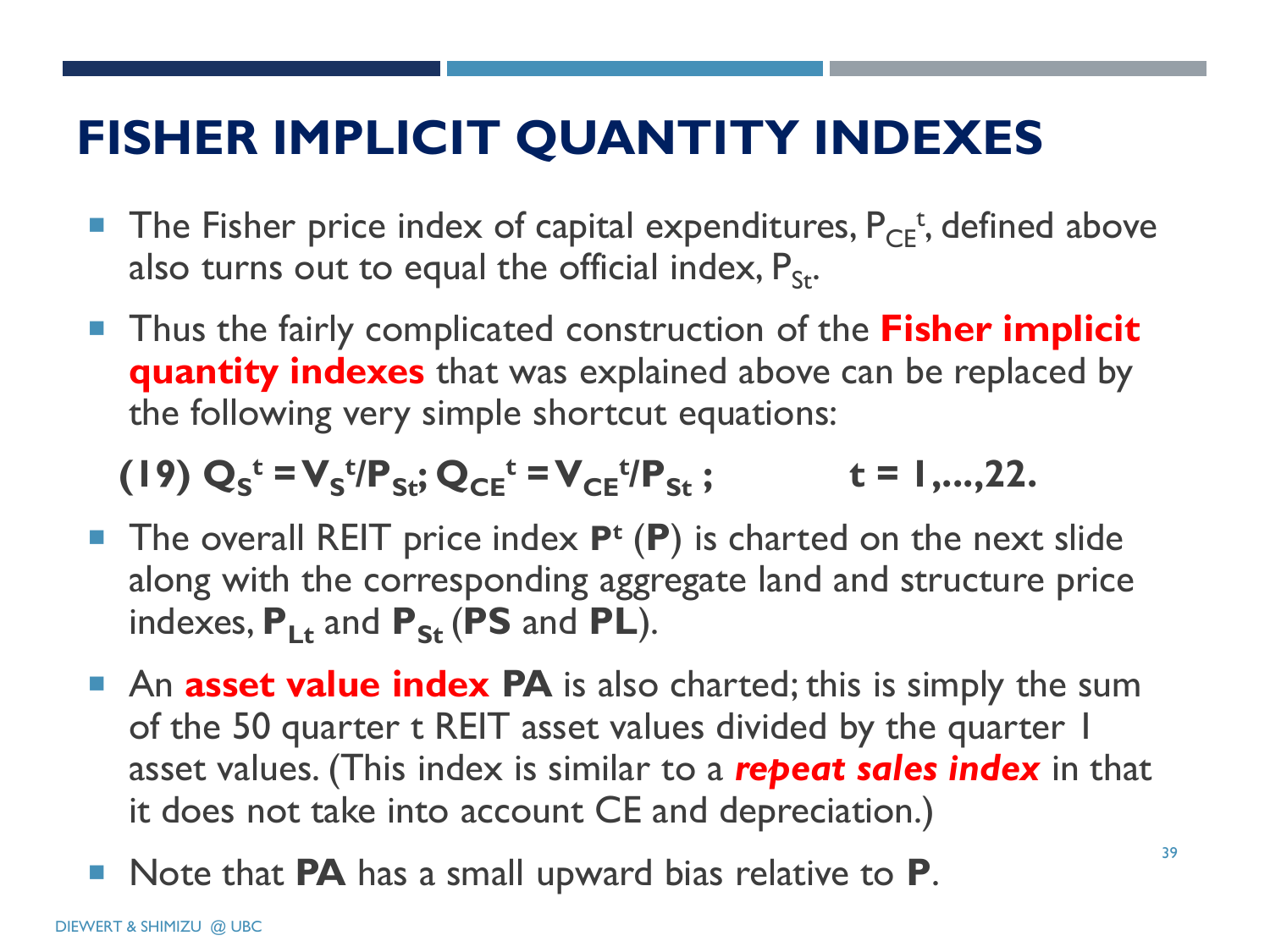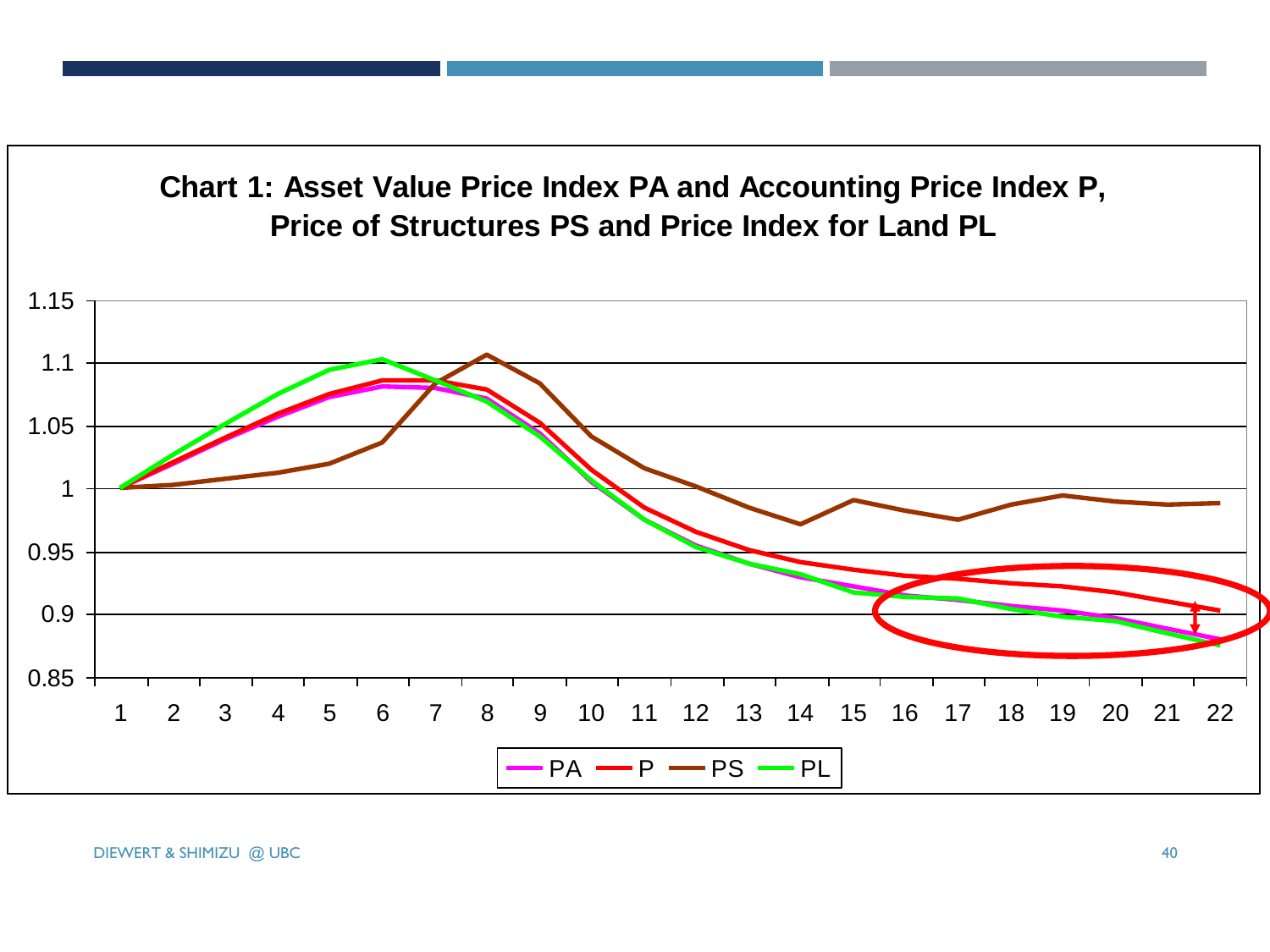# **5. TRADITIONAL HEDONIC REGRESSION APPROACHES TO INDEX CONSTRUCTION**

- **Most hedonic commercial property regression models are based** on the *time dummy approach* where the log of the selling price of the property is regressed on either a linear function of the characteristics or on the logs of the characteristics of the property along with time dummy variables.
- The time dummy method does not generate **decompositions of the asset value into land and structure components** and so it is not suitable when such decompositions are required but the time dummy method can be used to **generate overall property price indexes**, which can then be compared with the overall price indexes  $P_A^t$  and P<sup>t</sup>.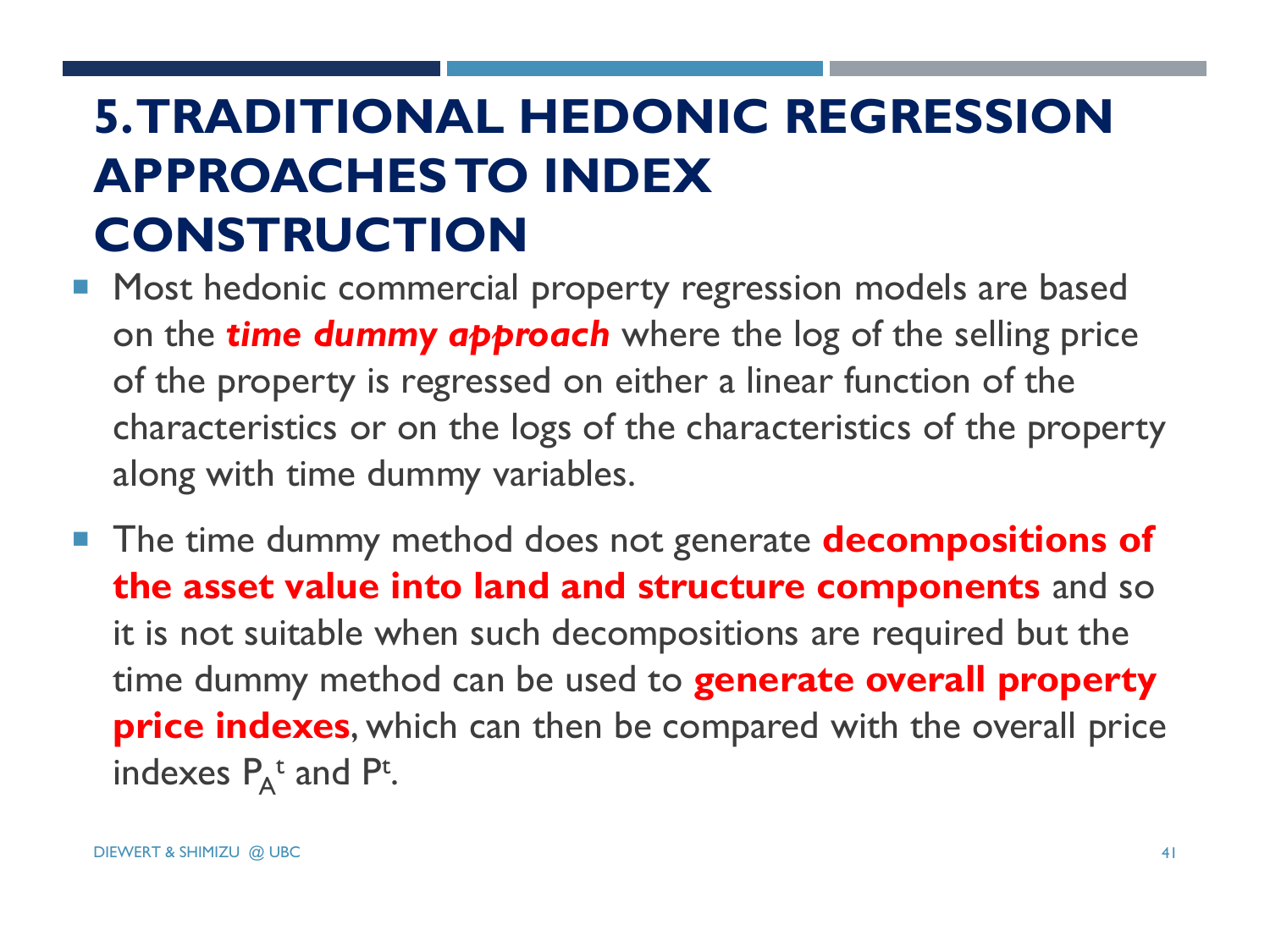# **TIME DUMMY HEDONIC REGRESSION MODEL**

Recall that  $V_{tn}$  is the assessed value for REIT n in quarter t,  $L_{tn}$  =  $L_n$  is the area of the plot,  $S_{tn} = S_n$  is the floor space area of the structure and  $A_{tn}$  is the age of the structure for REIT n in period t. In the time dummy linear regression defined below by (20), we have replaced  $V_{tn}$ ,  $L_{tn}$  and  $S_{tn}$  by their logarithms, lnV<sub>tn</sub>, lnL<sub>tn</sub> and  $\ln S$ <sub>tn</sub>. Our first time dummy hedonic regression model is defined for  $t = 1,...,22$  and  $n = 1,...,50$  by the following equations:

#### **(20)**  $\ln V_{tn} = \alpha + \alpha_t + \beta \ln L_{tn} + \gamma \ln S_{tn} + \delta A_{tn} + \epsilon_{tn}$

where  $\alpha_1$ ,..., $\alpha_{22}$ ,  $\alpha$ ,  $\beta$ ,  $\gamma$  and  $\delta$  are 25 unknown parameters to be estimated and the  $\varepsilon_{\rm m}$  are independently distributed normal error terms with mean 0 and constant variance.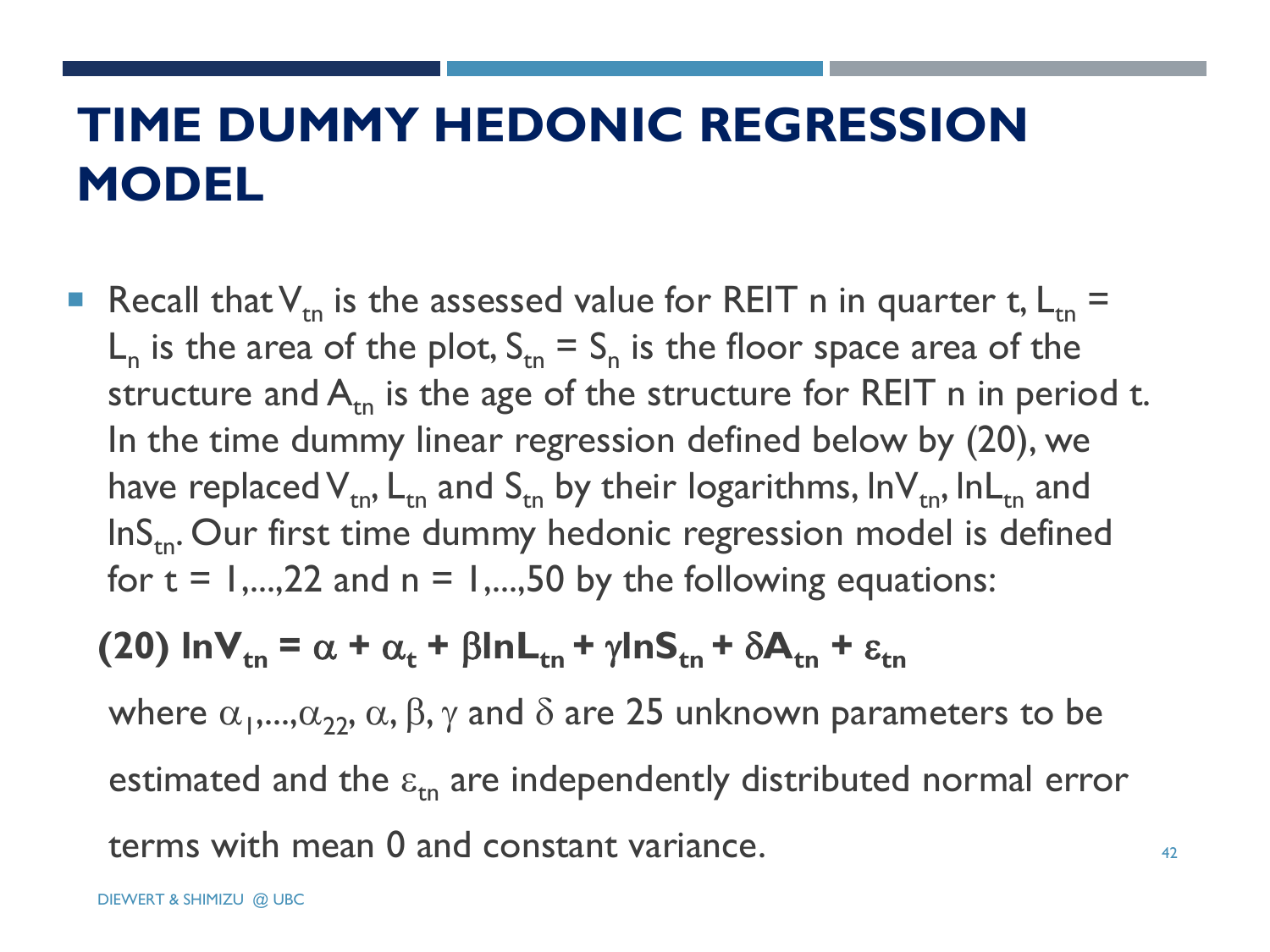# **THE** *OVERALL COMMERCIAL PROPERTY PRICE INDEXES* **FOR MODEL 1**

■ We choose the following normalization:

**(21)**  $\alpha_1 = 0$ .

- **This normalization makes the overall commercial price** index equal to  $l$  in the first period.
- **The overall commercial property price indexes** for Model  $I, P_1^t$ , are defined as the exponentials of the estimated time coefficients  $\alpha_t$ :

 $(22)$   $P_1^t \equiv \exp[\alpha_t]$ **]** ; **t = 1,....,22**.

**The resulting overall commercial property price** indexes generated by Hedonic Model 1, the  $P_1^t$ , will be shown on Chart 2 below.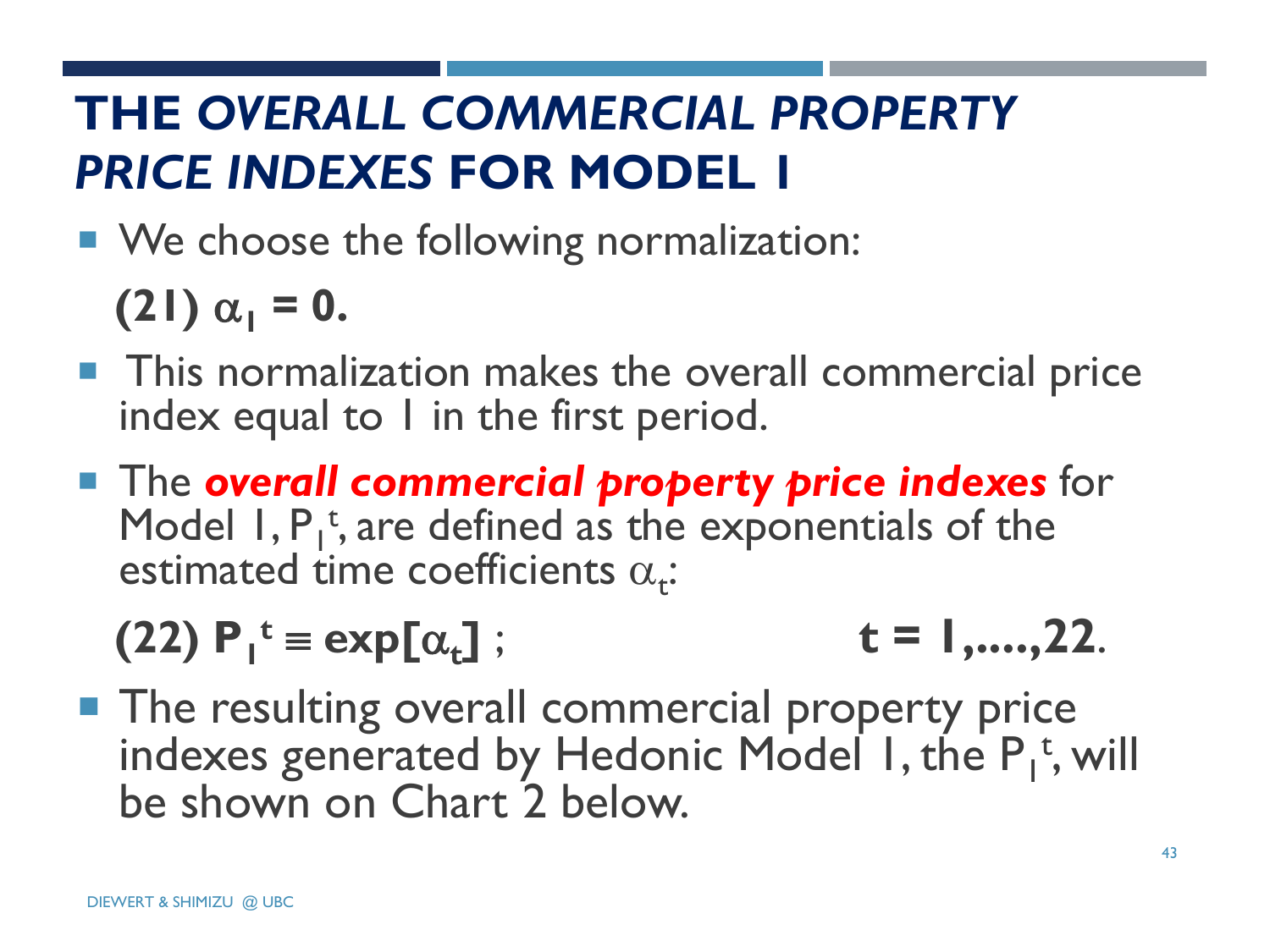# **SECOND TIME DUMMY HEDONIC REGRESSION MODEL**

**The second time dummy hedonic regression model is defined** for  $t = 1,...,22$  and  $n = 1,...,50$  by the following equations:

**(23)**  $\ln V_{tn} = \alpha + \alpha_t + \beta \ln L_{tn} + \gamma \ln S_{tn} + \delta A_{tn} + \omega_n + \epsilon_{tn}$ 

- where  $\alpha_1, ..., \alpha_{22}, \omega_1, ..., \omega_{50}, \alpha, \beta, \gamma$  and  $\delta$  are 76 unknown parameters to be estimated and the  $\varepsilon_{\rm in}$  are independently distributed normal error terms with mean 0 and constant variance. Note that we have introduced **property dummy variable parameters**, the  $\omega_n$ , into the regression model.
- **However, there is now exact collinearity in the above model** so on the following slide, we modify the above model.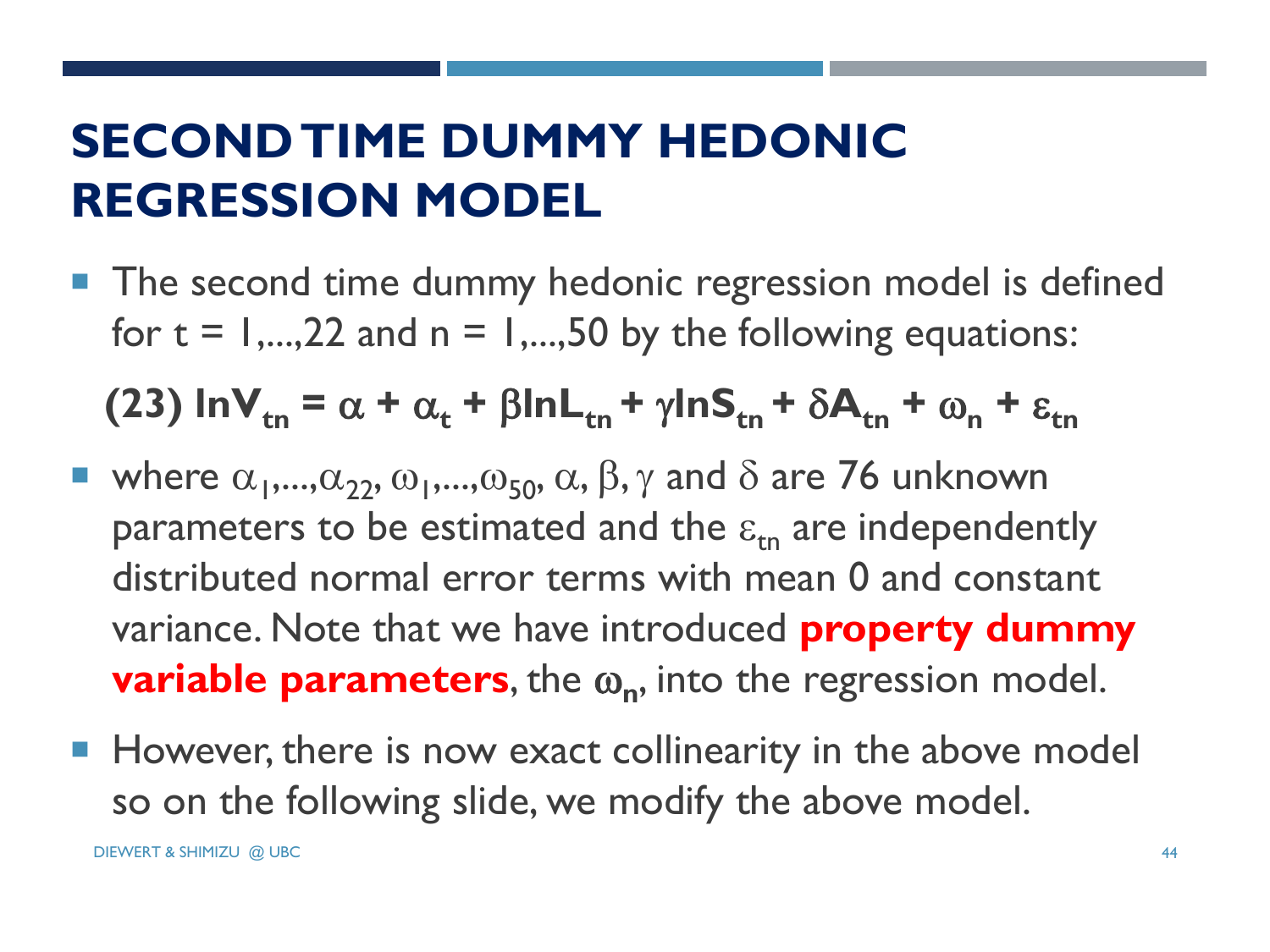#### **SECOND TIME DUMMY HEDONIC MODEL**

■ We drop the land variable (since it is constant for each property and hence collinear with the property dummy variables) and replace  $A_{t_n}$  by the logarithm of  $A_{t_n}$ . This leads to a regression model where all of the parameters are identified. Thus **our**  *second linear regression model* is the following one which has 72 independent parameters:

 $(24)$  lnV<sub>tn</sub> =  $\alpha_t$  +  $\omega_n$  +  $\delta$ lnA<sub>tn</sub> +  $\varepsilon_{tn}$ ; t = 1,...,22; n = 1,...,50.

- **Equations (24) and (21) (** $\alpha_1 = 0$ **) define Hedonic Model 2.**
- The  $\alpha_t$  parameters explain how, on average, the property values of the REIT sample shift over time and the REIT specific parameters, the  $\omega_{n}$ , reflect the effect on REIT value of the size of the structure and the size of the land plot as well as any locational characteristics.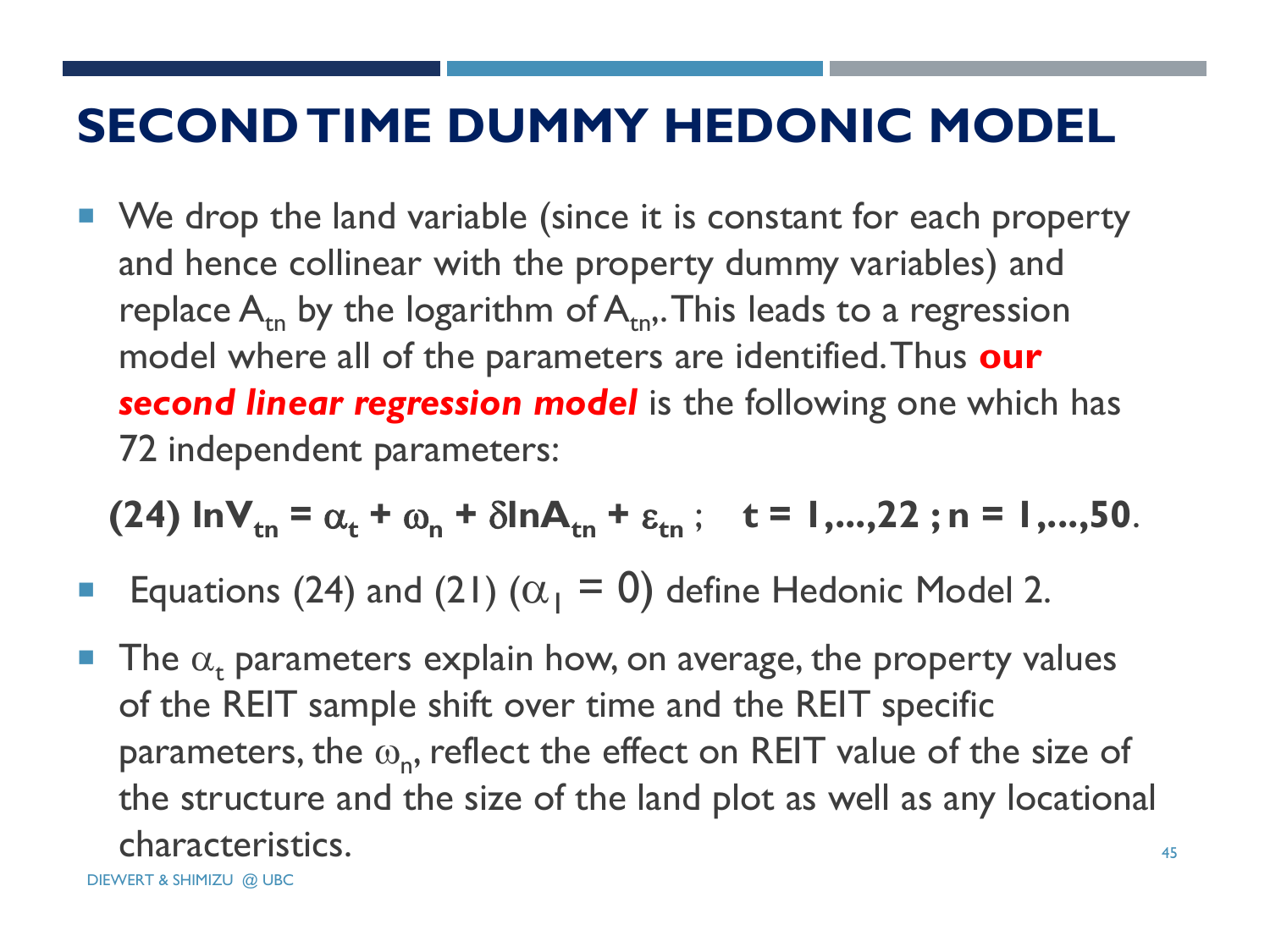# **THE** *OVERALL COMMERCIAL PROPERTY PRICE INDEXES* **FOR MODEL 2**

**The overall commercial property price indexes** for Model 2,  $P_2^t$ , were defined as the exponentials of the estimated time coefficients  $\alpha_{\mathbf{t}}$ :

(25) 
$$
P_2^t = exp[\alpha_t]
$$
;  $t = 1, ..., 22$ .

- These indexes **P2** are shown in Chart 2 below.
- When we set the age parameter  $\delta$  equal to 0, we obtain **Model 3**, which turns out to be identical to the time series counterpart to Summer's **Country Product Dummy Model**.
- We estimated Model 3 as well and the resulting overall price indexes **P3** are also shown on Chart 2.
- Note that P3 is virtually identical to the asset value index PA 46 and that P1 and P2 have severe downward biases relative to P.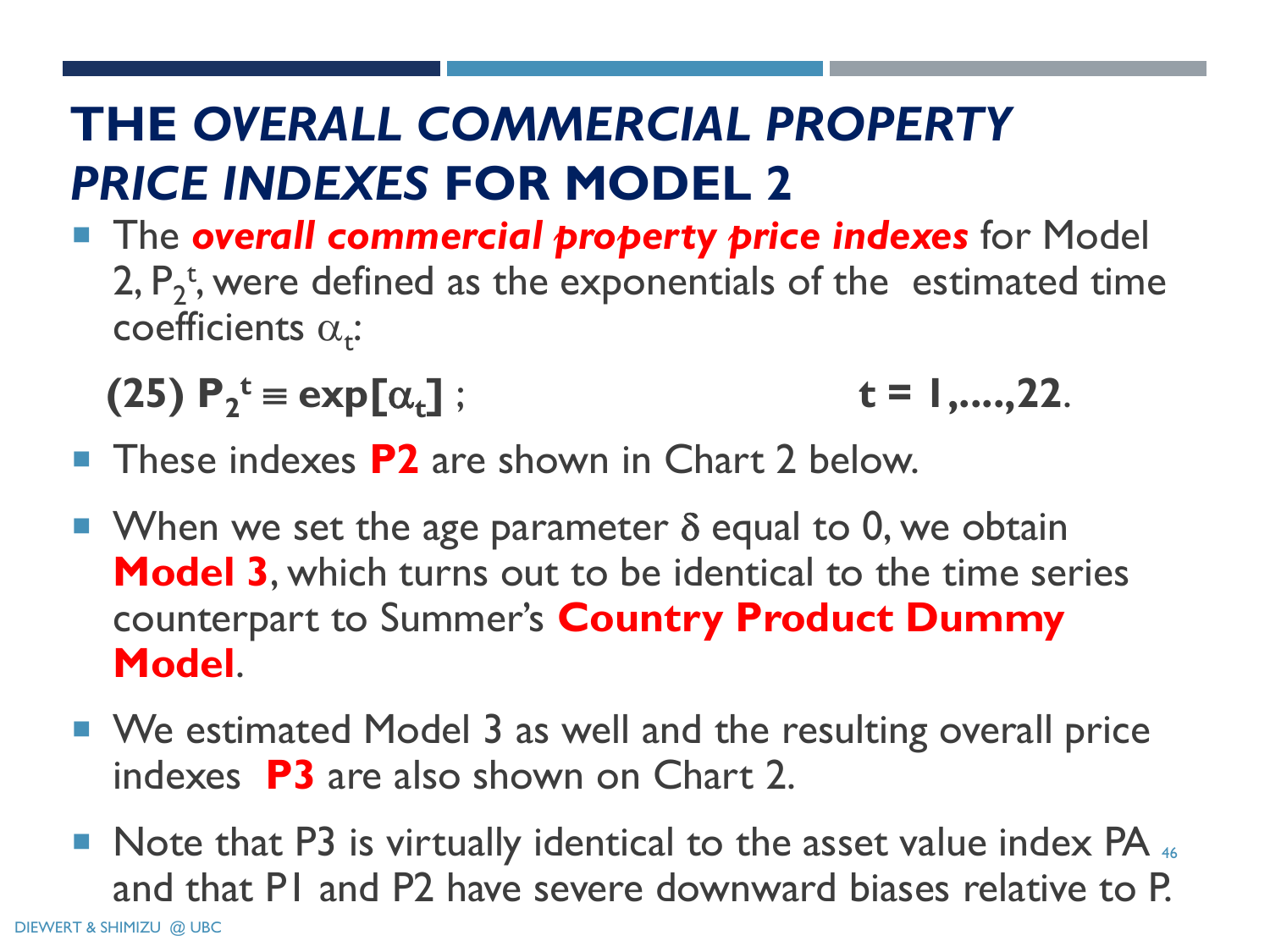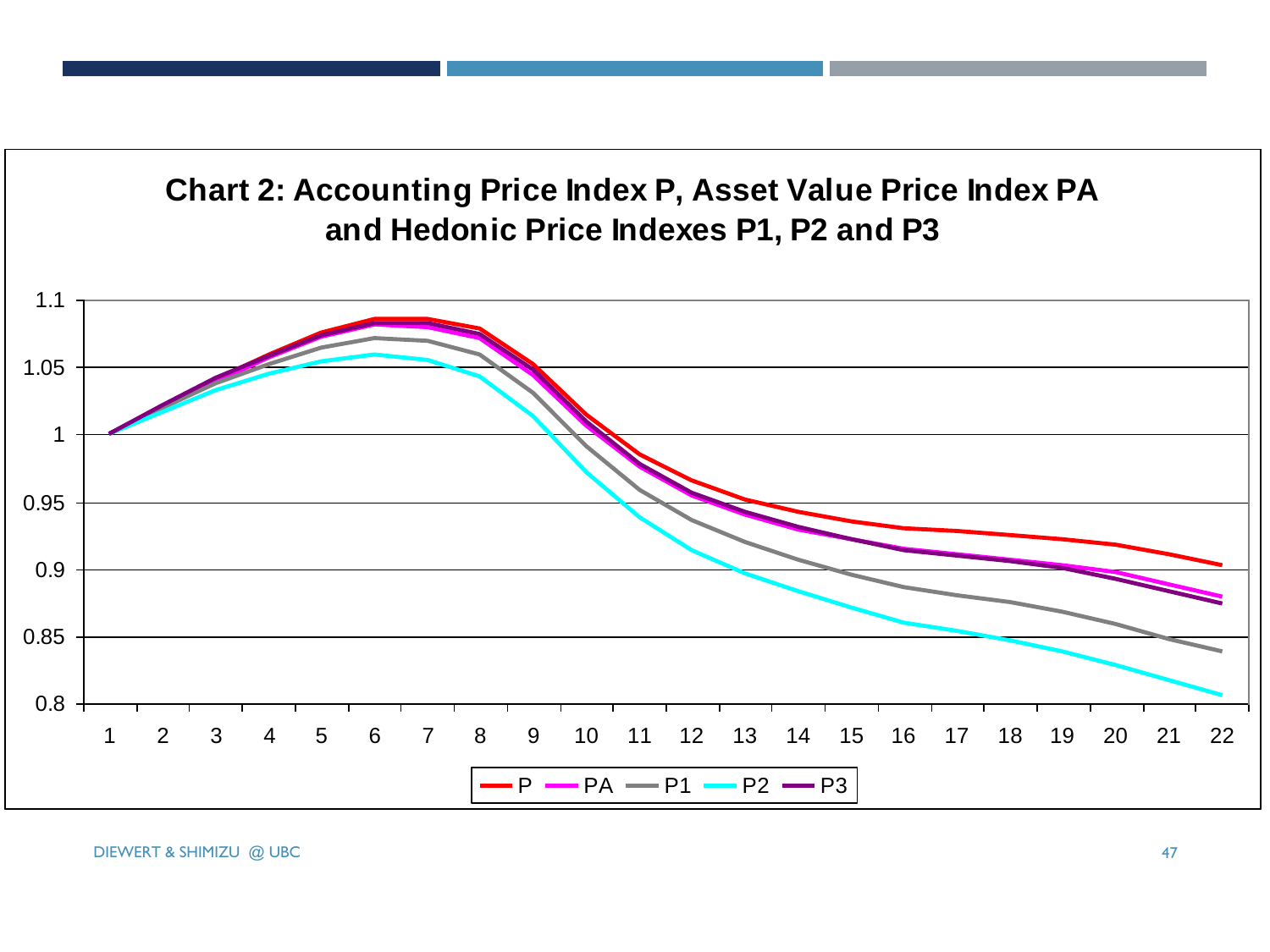# **TWO MAJOR PROBLEMS WITH TRADITIONAL LOG VALUE HEDONIC REGRESSION**

- **There are two major problems with traditional log value hedonic** regression models applied to property prices:
- **These models often do not generate reasonable estimates for structure depreciation** and
- **These models essentially allow for only one factor that shifts the** hedonic regression surface over time (the  $\alpha_{\rm t}$ ) when in fact, there are generally two major shift factors: the price of structures and the price of land. **Unless these two price factors move in a proportional manner over time**, the usual hedonic approach will not generate accurate overall price indexes.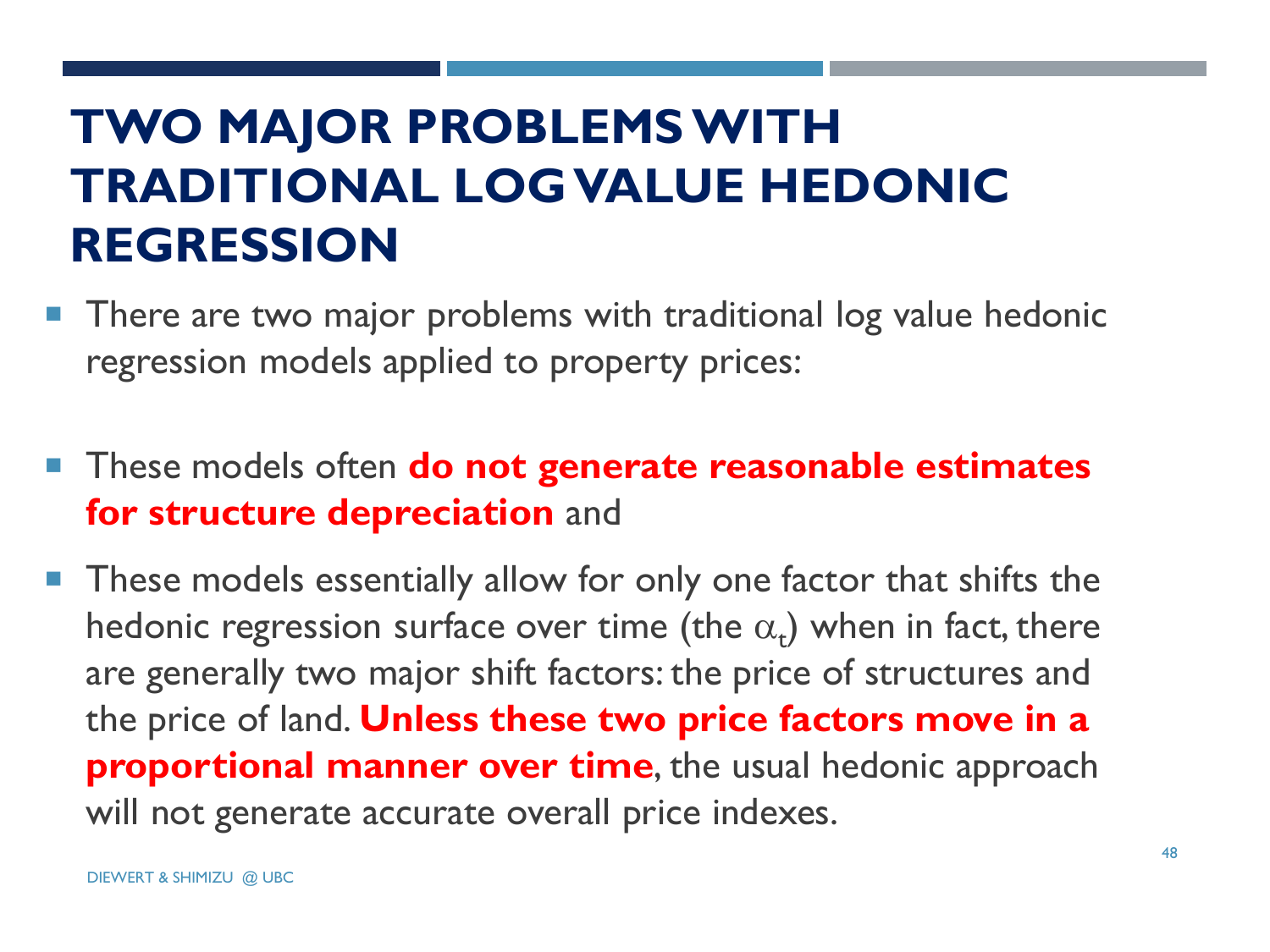# **6. THE BUILDER'S MODEL APPLIED TO COMMERCIAL PROPERTY ASSESSED VALUES**

- The *builder's model* for valuing a residential property postulates that the value of a residential property is the sum of two components: **the value of the land which the structure sits on plus the value of the residential structure**.
- **The total cost of the property after the structure is completed will** be equal to the floor space area of the structure, say  $S_{tn}$  square meters, times the building cost per square meter,  $\boldsymbol{\beta_t}$  say, plus the cost of the land, which will be equal to the land cost per square meter,  $\gamma_{tn}$  say, times the area of the land site,  $L_{tn}$ .
- 49 **Thus if REIT** n has a new structure on it at the start of quarter t, the value of the property,  $V_{tn}$ , should be equal to the sum of the structure and land value,  $\beta_t S_{tn} + \gamma_{tn} L_{tn}$ .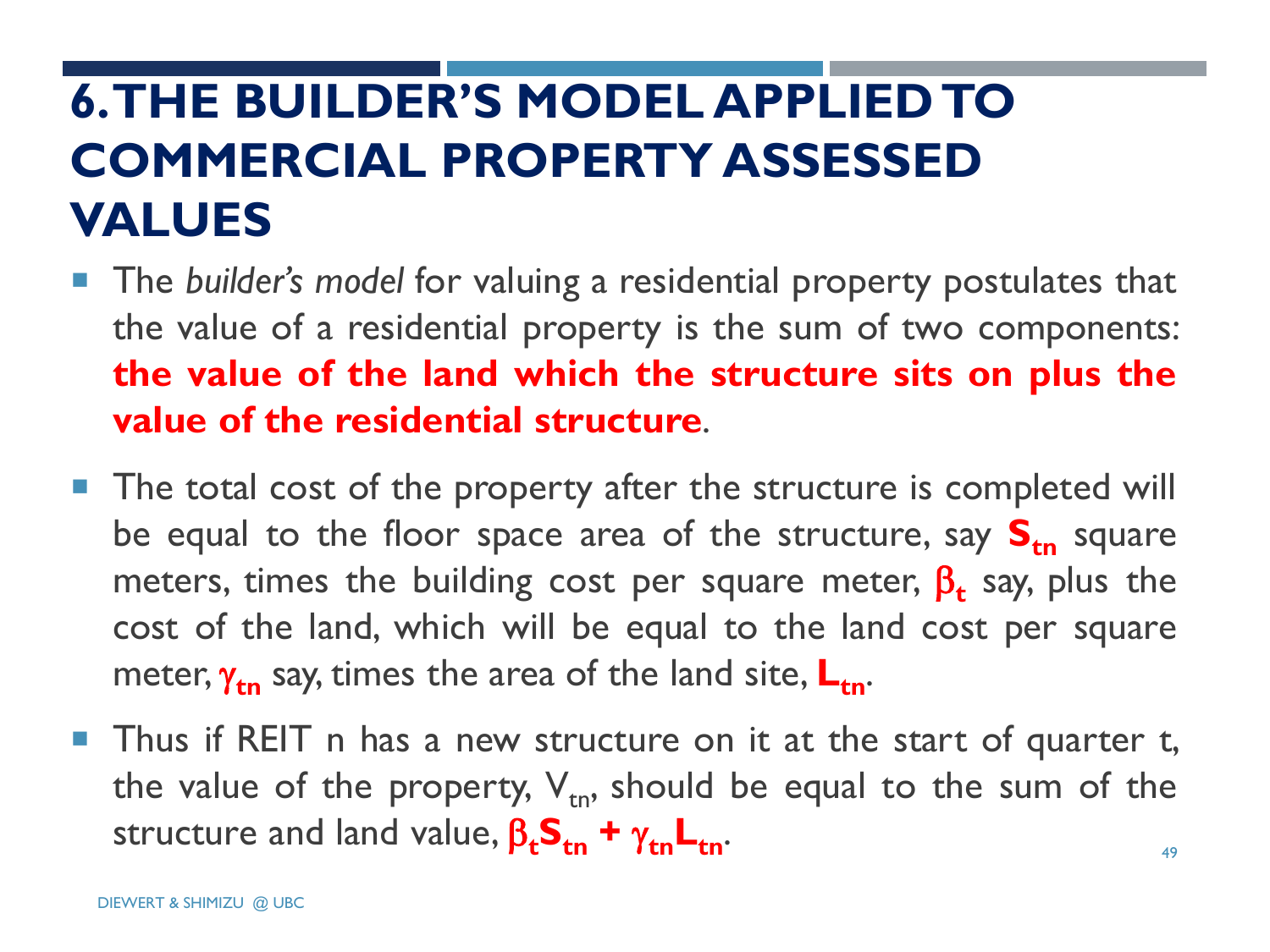# **BASIC BUILDER'S MODEL**

 Assuming that we have information on the age of the structure n at time t, say  $A_{tn} \equiv A(t,n)$  and assuming a **geometric depreciation model**, a more realistic hedonic regression model is the following *basic builder's model*:

$$
(26)\mathbf{V}_{\mathsf{tn}} = \beta_{\mathsf{t}} \mathbf{S}_{\mathsf{tn}} \left[ e^{\phi} \right]^{A(\mathsf{t},\mathsf{n})} + \gamma_{\mathsf{tn}} \mathbf{L}_{\mathsf{tn}} + \varepsilon_{\mathsf{tn}} \, ;
$$

 $t = 1$ ...., 22; n = 1,..., 50

- where the parameter  $e^{\phi}$  is defined to be  $1 \delta$  and  $\delta$  in turn is defined as the quarterly depreciation rate for the structure.  $\gamma_{\text{tn}}$  is the price of land in quarter t for REIT n.
- What about capital expenditures? We replace the assessed value  $V_{tn}$  by  $V_{tn} - V_{C E f n}$  where  $V_{C E f n}$  is the capital expenditures stock that we constructed earlier (mostly by assumption!).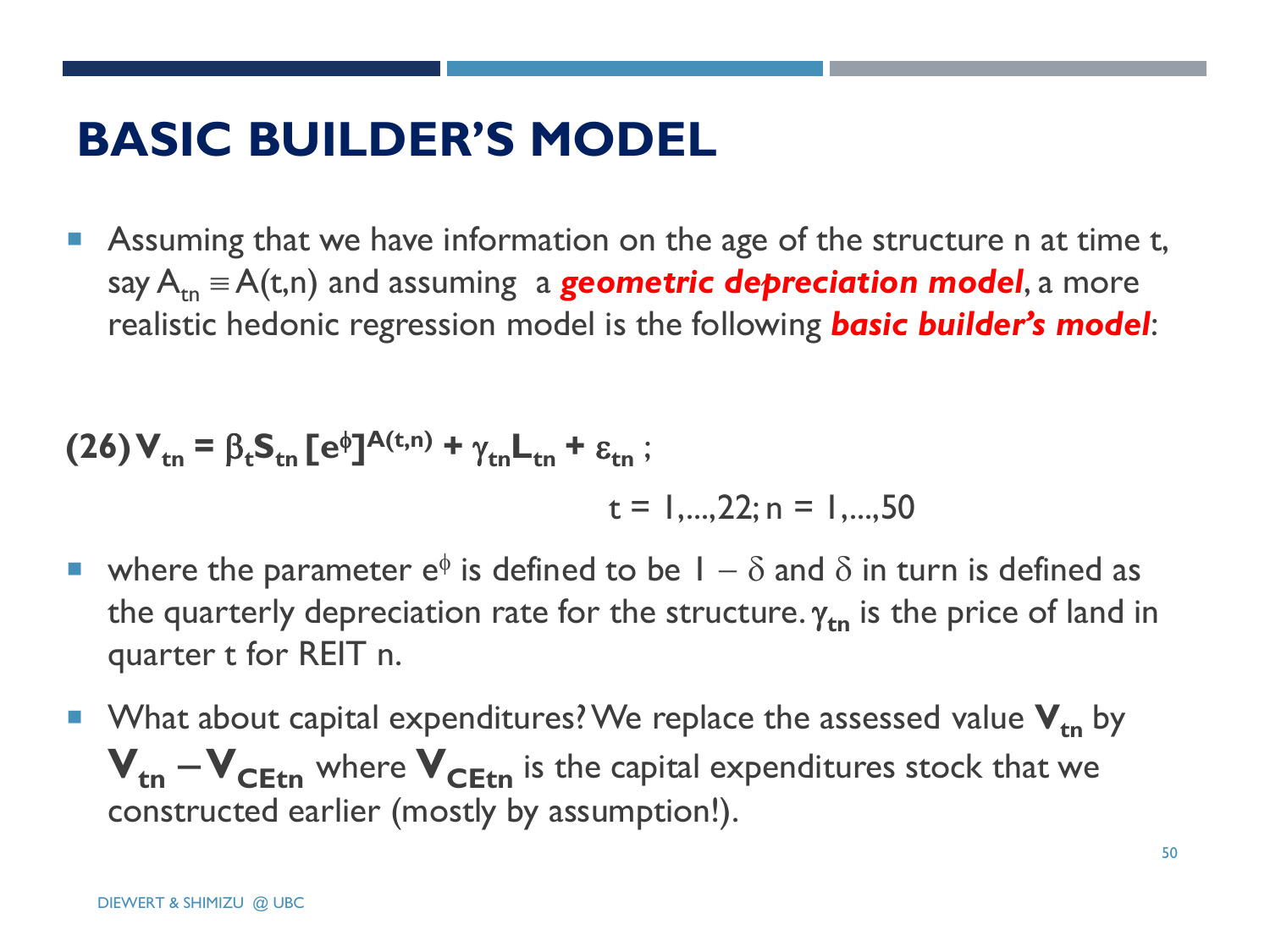# **THE COUNTRY PRODUCT DUMMY METHODOLOGY**

- **Thus we use a hedonic regression to decompose**  $V_{tn} V_{CFtn}$ into structure and land components.
- **There are too many land price parameters**  $\gamma_{tn}$  **to estimate.** We deal with this problem by applying the Country Product Dummy methodology to the land component on the right hand side of equations (26) above; i.e., we set

(27) 
$$
\gamma_{\text{tn}} = \alpha_{\text{t}} \omega_{\text{n}}
$$
; t = 1,...,22; n = 1,...,50.

where  $\alpha_t$  is an overall price of land for all 50 REITs in

quarter t and  $\omega_n$  is a quality of land adjustment factor

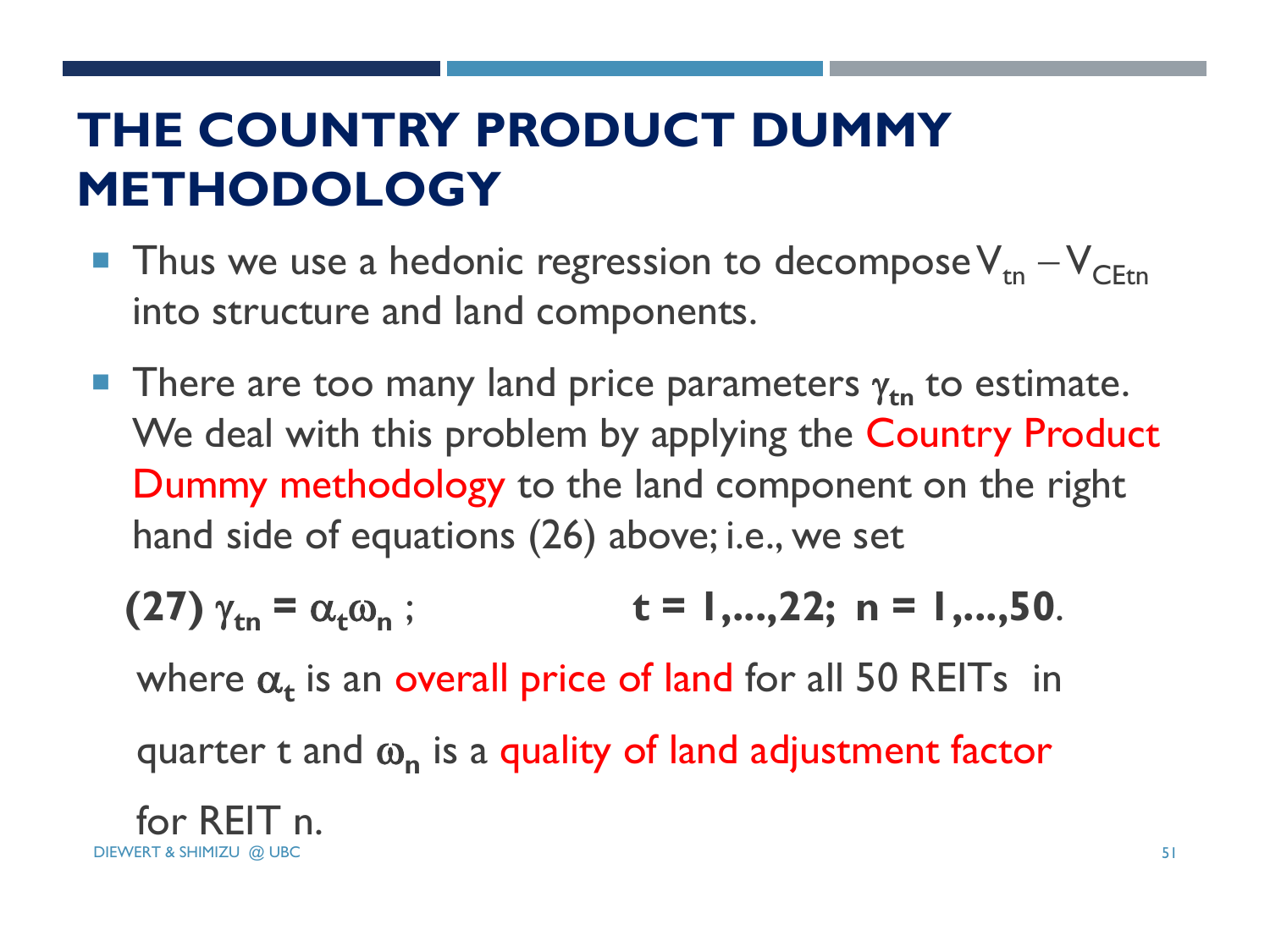## **HEDONIC REGRESSION MODEL 4**

• We also set the new structure prices for each quarter t,  $\beta_t$ , equal to a single price of structures in quarter 1, say  $\beta$ , times our official construction cost index  $P_S^t$  described in earlier sections.Thus we have:

$$
(28) \beta_t = \beta P_s^t; \qquad t = 1,...,22.
$$

Replacing  $V_{tn}$  by  $V_{tn} - V_{CEt}$  and substituting (27) and (28) into the modified equations (26) leads to the following nonlinear regression model:

$$
(29) V_{\text{tn}} - V_{\text{CEtn}} = \beta P_s^t S_{\text{tn}} [e^{\phi}]^{A(t,n)} + \alpha_t \omega_n L_{\text{tn}} + \varepsilon_{\text{tn}} ;
$$
  

$$
t = 1,...,22; n = 1,...,50.
$$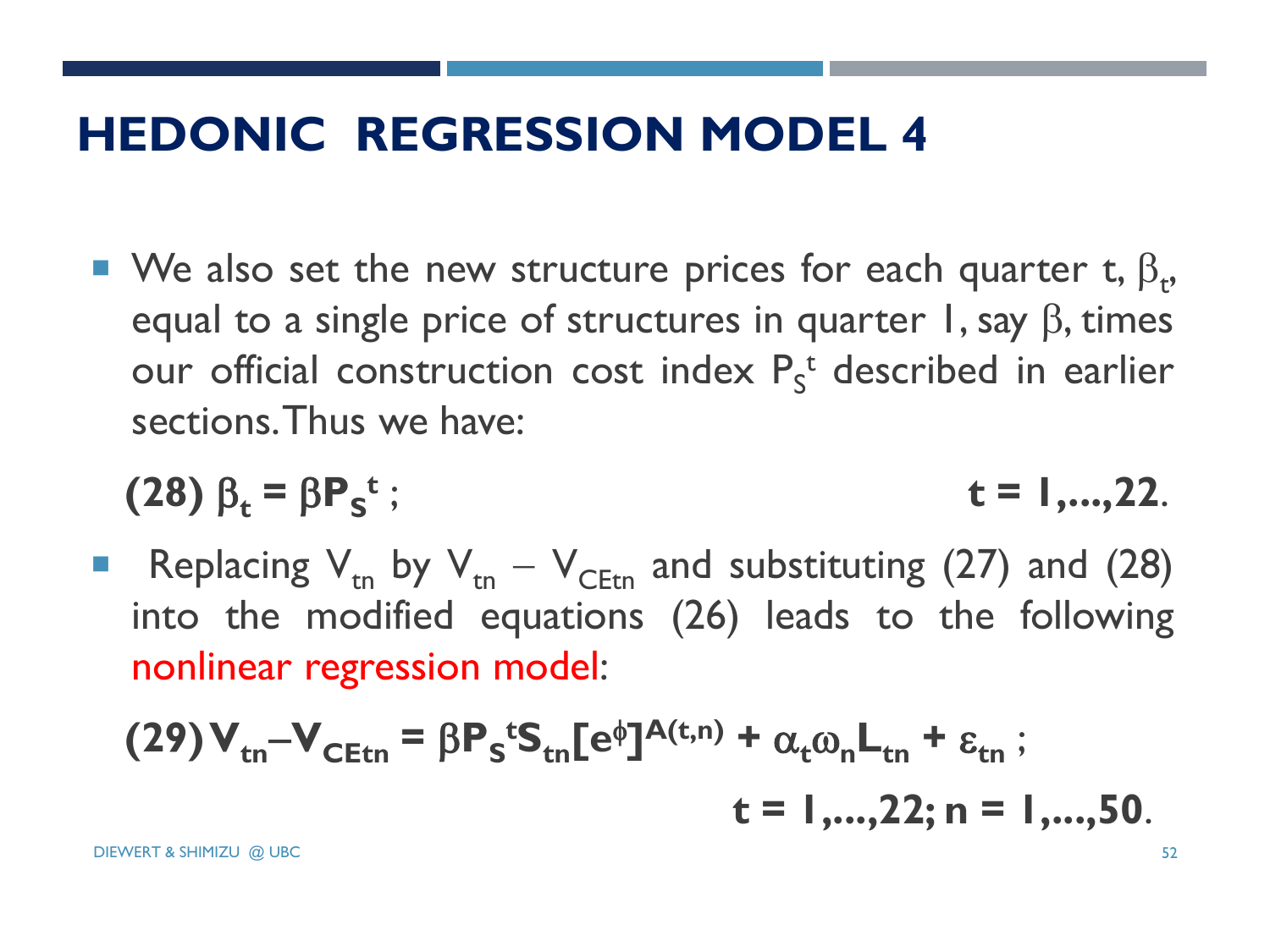# **NEW LAND PRICE SERIES**

- $\blacksquare$  We need to explain how our new land price series  $\mathsf{P}_{\mathsf{L4}}$ <sup>t</sup> can be combined with our structures (and capital expenditures) price series  $P_s^t$ . Denote the estimated Model 4 parameters as  $\beta^*, \alpha_1^* = 1, \alpha_2^*, ..., \alpha_{22}^*, \phi^*$  and  $\omega_1$ <sup>\*</sup>,..., $\omega_{50}$ <sup>\*</sup>. Note: the estimated depreciation rate turned out to be close to 0.5 % per quarter!
- We can break up the fitted value on the right hand side of equation (29) for observation tn into *a fitted*  structures component,  $V_{\text{S4tn}}^*$ , and a fitted land **component**,  $V_{L4tn}^*$ , for  $n = 1, \ldots, 50$  and  $t = 1, \ldots, 22$  as follows:

$$
(30) V_{S4tn}^* = \beta^* P_S^t S_{tn} [e^{\phi^*}]^{A(t,n)} ;
$$

$$
(31) V_{L4tn}^* = \alpha_t^* \omega_n^* L_{tn}.
$$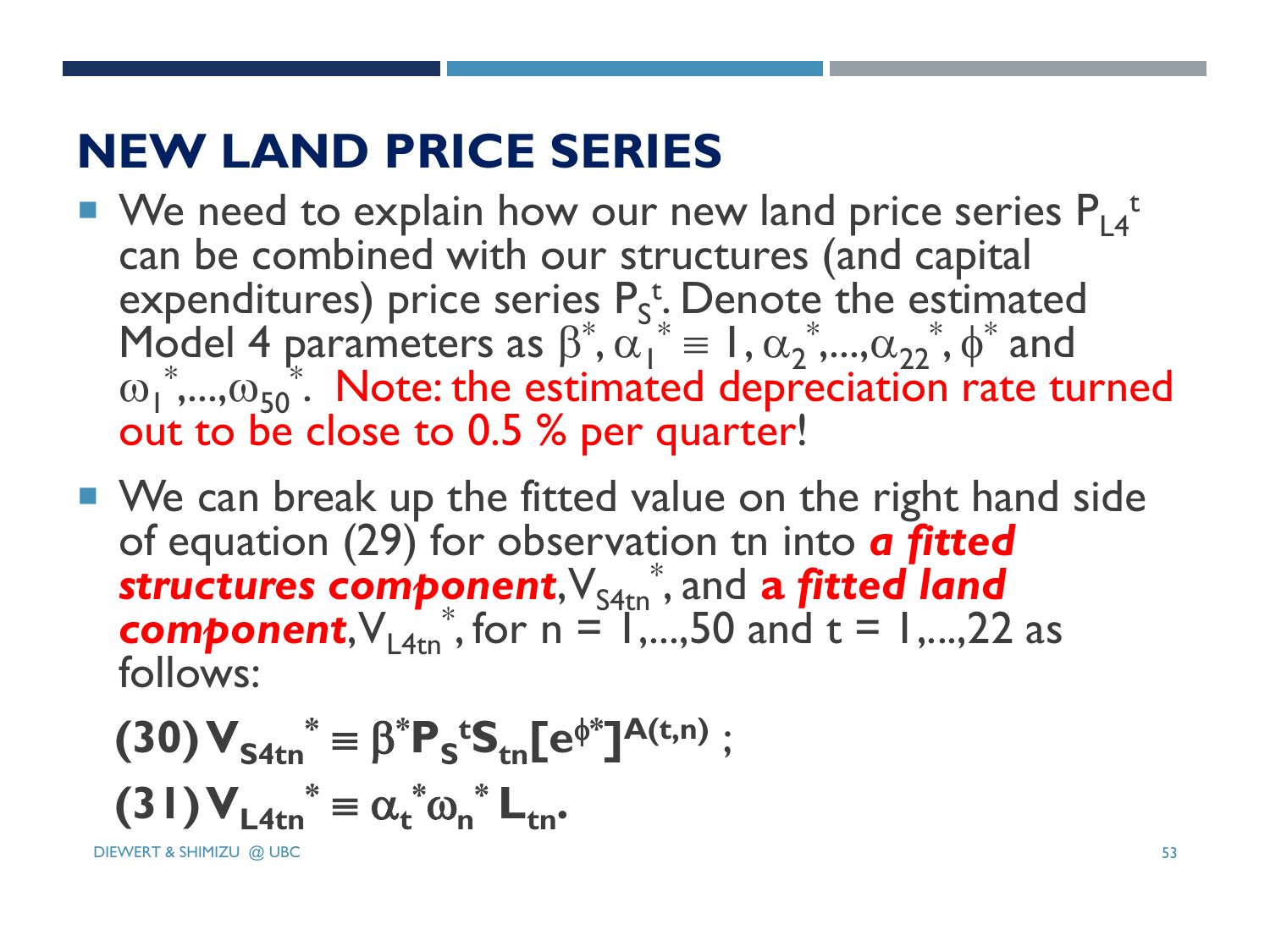# **STRUCTURE AND LAND VALUES**

Now form structures and capital expenditures aggregate (over all REITS), $\mathsf{V}_{\mathsf{S4t}}^*$ , by adding up the fitted structure values $\mathsf{V_{S4tn}}^*$  defined by (30) and the capital expenditures capital stocks  $V_{CFtn}$  that were defined by equations (10) in section 4 for each quarter:

$$
(32) V_{S4t}^* = \sum_{n=1}^{50} [V_{S4tn}^* + V_{CEt}]; \qquad t = 1,...,22.
$$

■ In a similar fashion, form a land value aggregate (over all REITS),  $V_{L4t}^*$ , by adding up the fitted land values  $V_{L4tn}^*$ defined by (31) for each quarter t:

$$
(33) V_{L4t}^* = \sum_{n=1}^{50} V_{L4tn}^* ; \qquad t = 1,...,22.
$$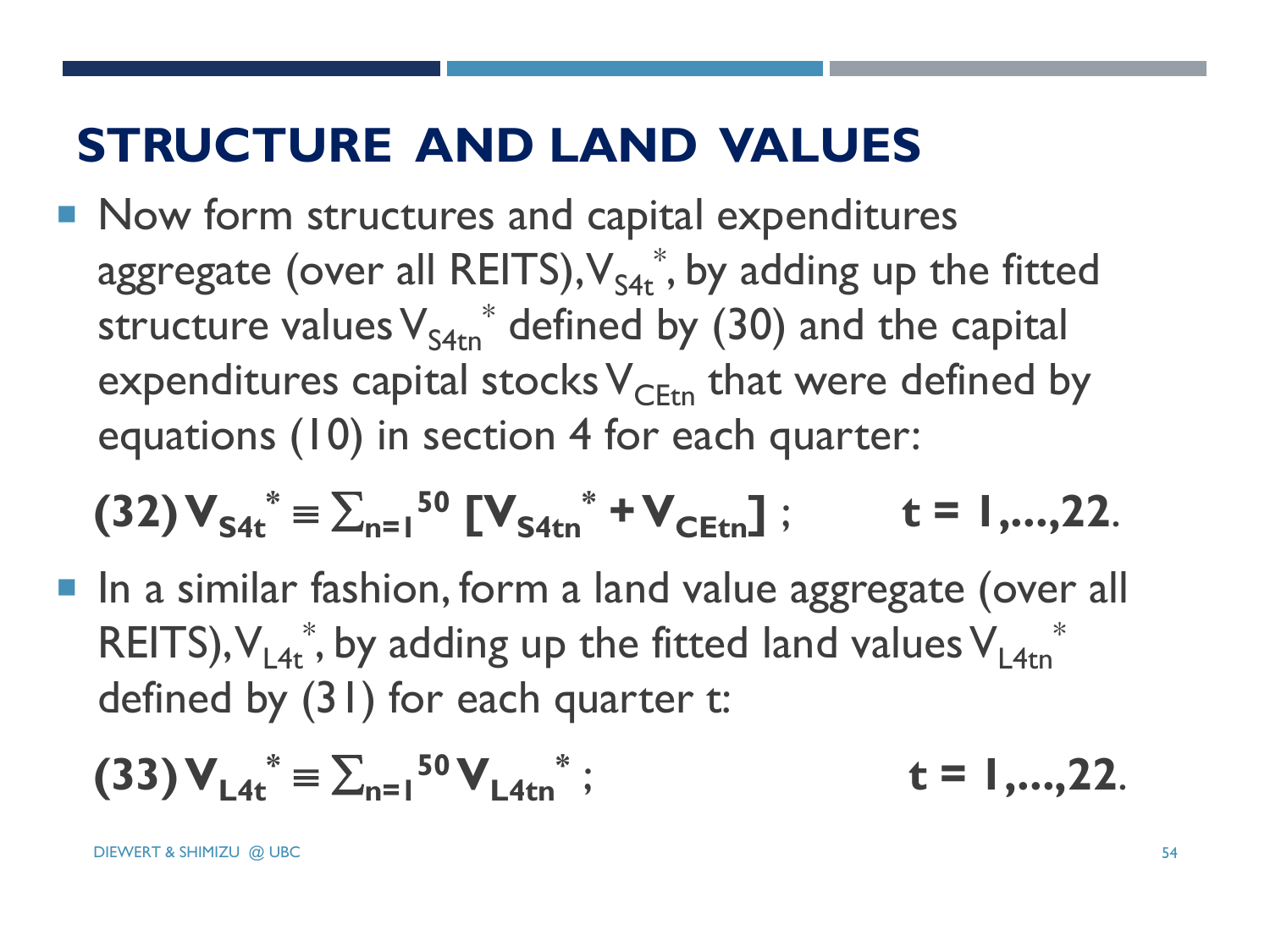#### **THE CHAINED FISHER PRICE INDEX**

 Now define the *period t aggregate structure* (including capital expenditures) *quantity* or volume,  $Q_{S4t}^*$ , by (34) and *the period t* aggregate land quantity or volume, Q<sub>L4t</sub>\*, by (35):

(34) 
$$
Q_{S4t}^* = V_{S4t}^* / P_S^t
$$
;  
\n(35)  $Q_{L4t}^* = V_{L4t}^* / P_{L4}^t$ ;  
\n $t = 1,...,22$ .

- **Thus for each period t, we have 2 prices,**  $P_s^t$  **and**  $P_{L4}^t$ **, and the** corresponding 2 quantities,  $Q_{S4t}^*$  and  $Q_{L4t}^*$ . We form an overall commercial property price index,  $P_4^{\ t}$ , by calculating **the chained Fisher price index of these two price components**.
- Chart 3 below shows the resulting overall Fisher Property Price Index P4 (it is virtually identical to our SNA property price index P) along with the Asset Value Index PA (slight downward bias) and a final hedonic regression model based index P5.

55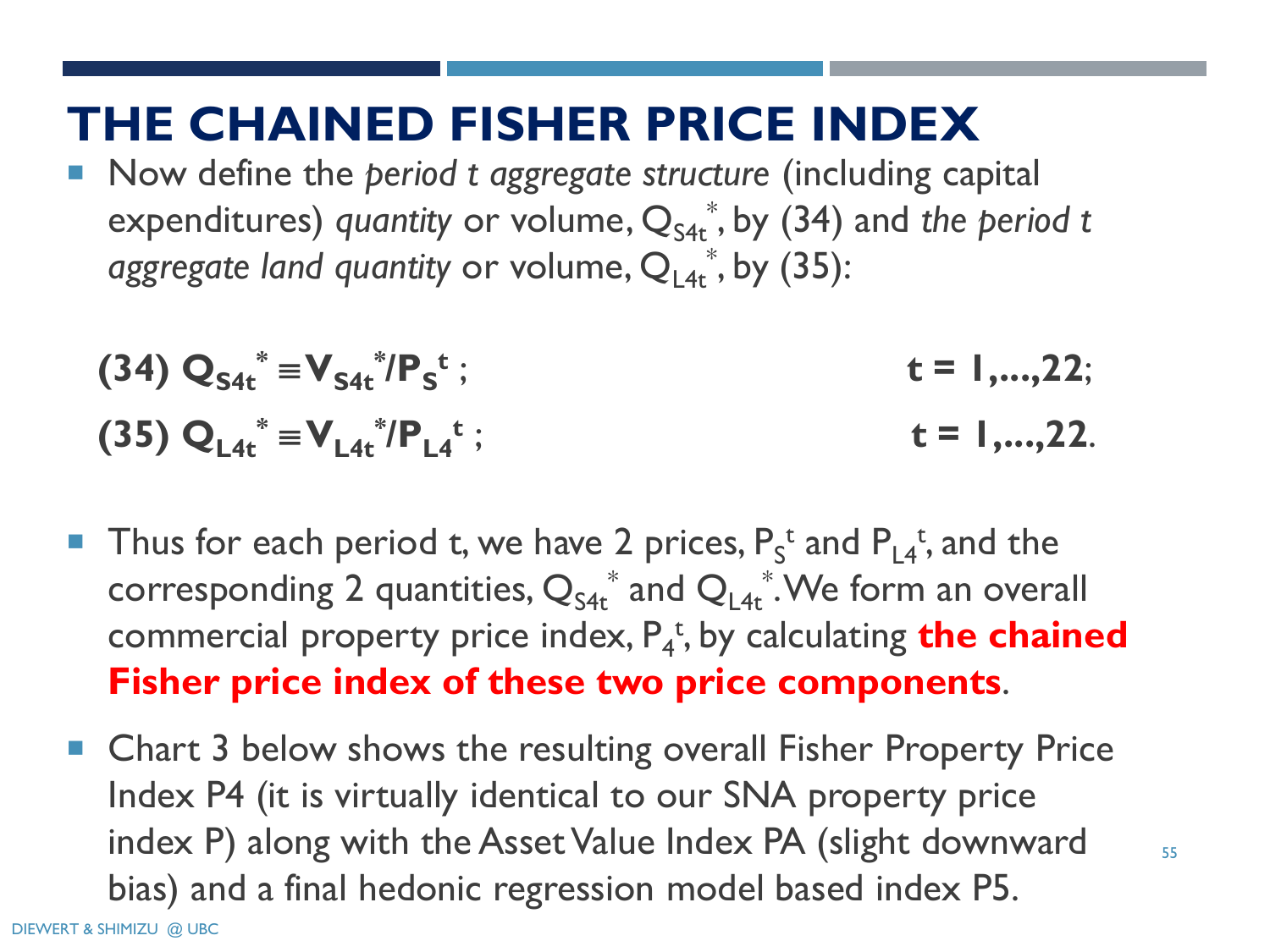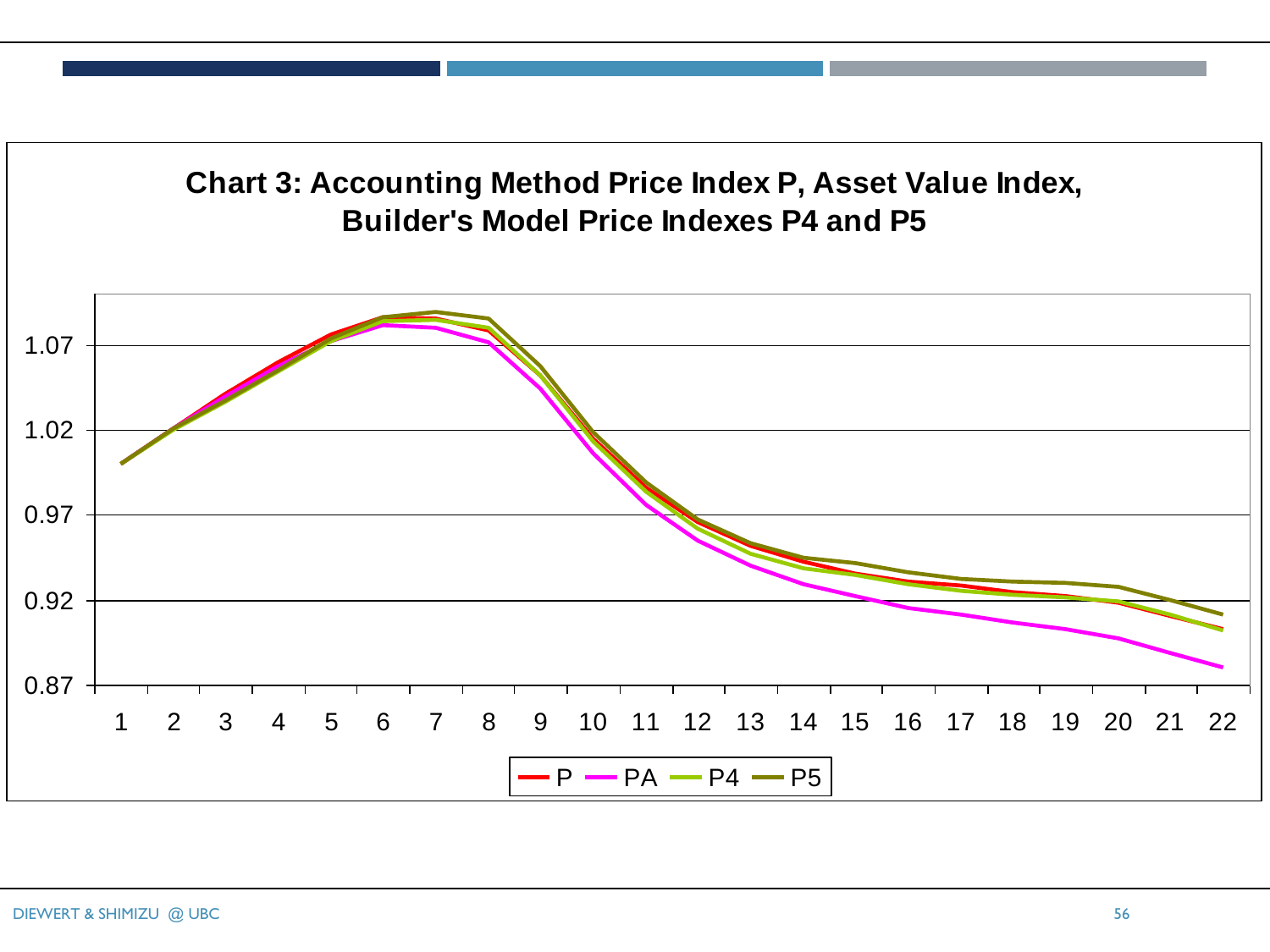# **7. THE BUILDER'S MODEL WITH GEOMETRIC DEPRECIATION RATES THAT DEPEND ON THE AGE OF THE STRUCTURE**

- **The age of the structures in our sample of Tokyo commercial office** buildings ranges from about 4 years to 40 years. One might question **whether the quarterly geometric depreciation rate is constant from year to year**. Thus in this section, we experimented with a model that allowed for different rates of geometric depreciation every 10 years.
- However, we found that there were not enough observations of "young" buildings to accurately determine separate depreciation rates for the first and second age groups so we divided observations up into three groups where the change in the depreciation rates occurred at ages (in quarters) 80 and 120. observations where the building was 0 to 80 quarters old, 80 to 120 quarters old and over 120 quarters old.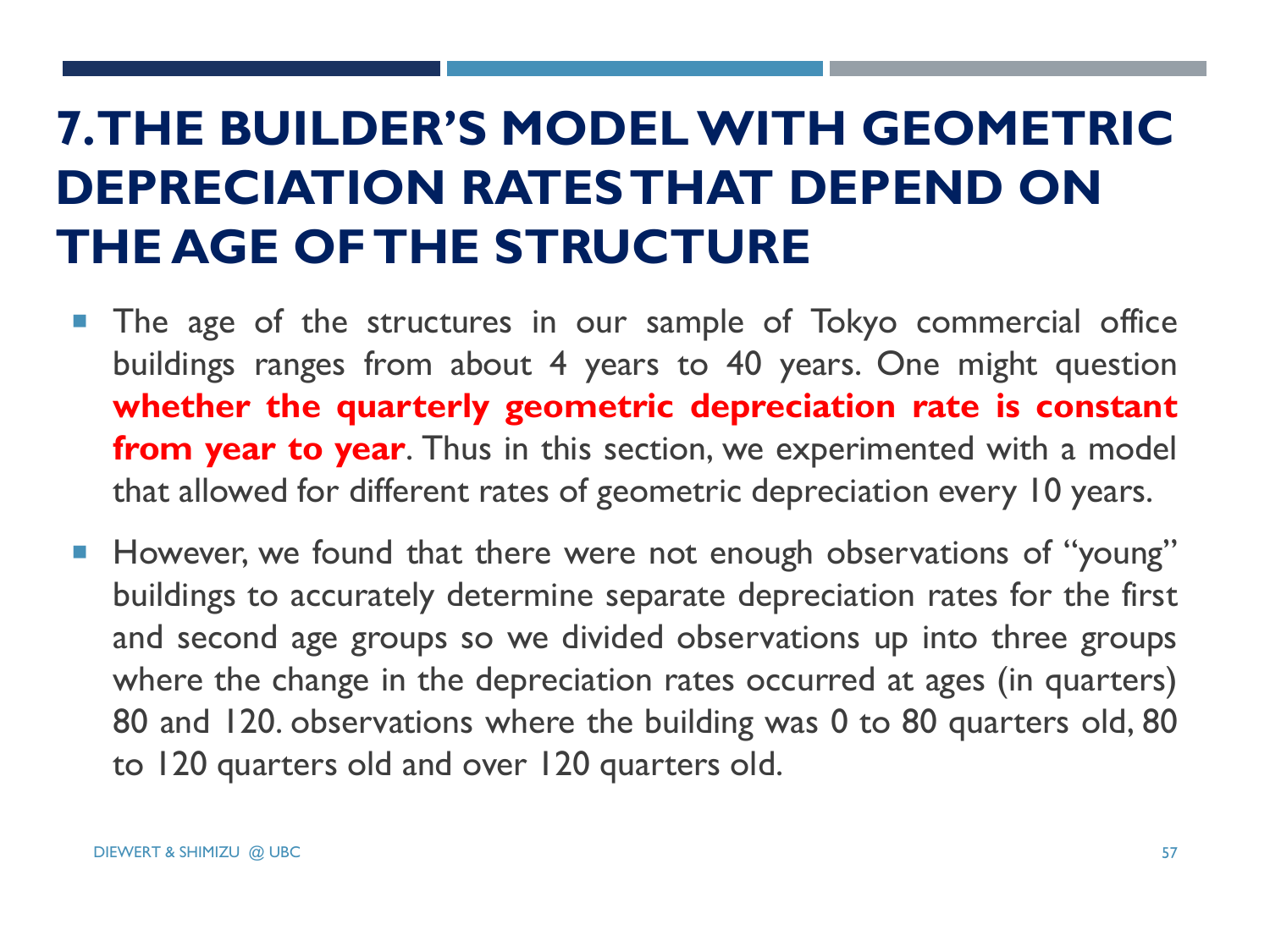#### **THREE** *AGE DUMMY VARIABLES*

- We label the three sets of observations that fall into the three groups as **groups 1-3**. For each observation n in period t, we define the three *Age*  **dummy variables**,  $D_{\text{rnm}}$ , for  $m = 1,2,3$  as follows:
	- **(36)**  $D_{\text{tnm}} = 1$  if observation tn has a building  **whose age belongs to group m;**  $\equiv$  0 if observation tn has a building  **whose age is** *not* **in group m.**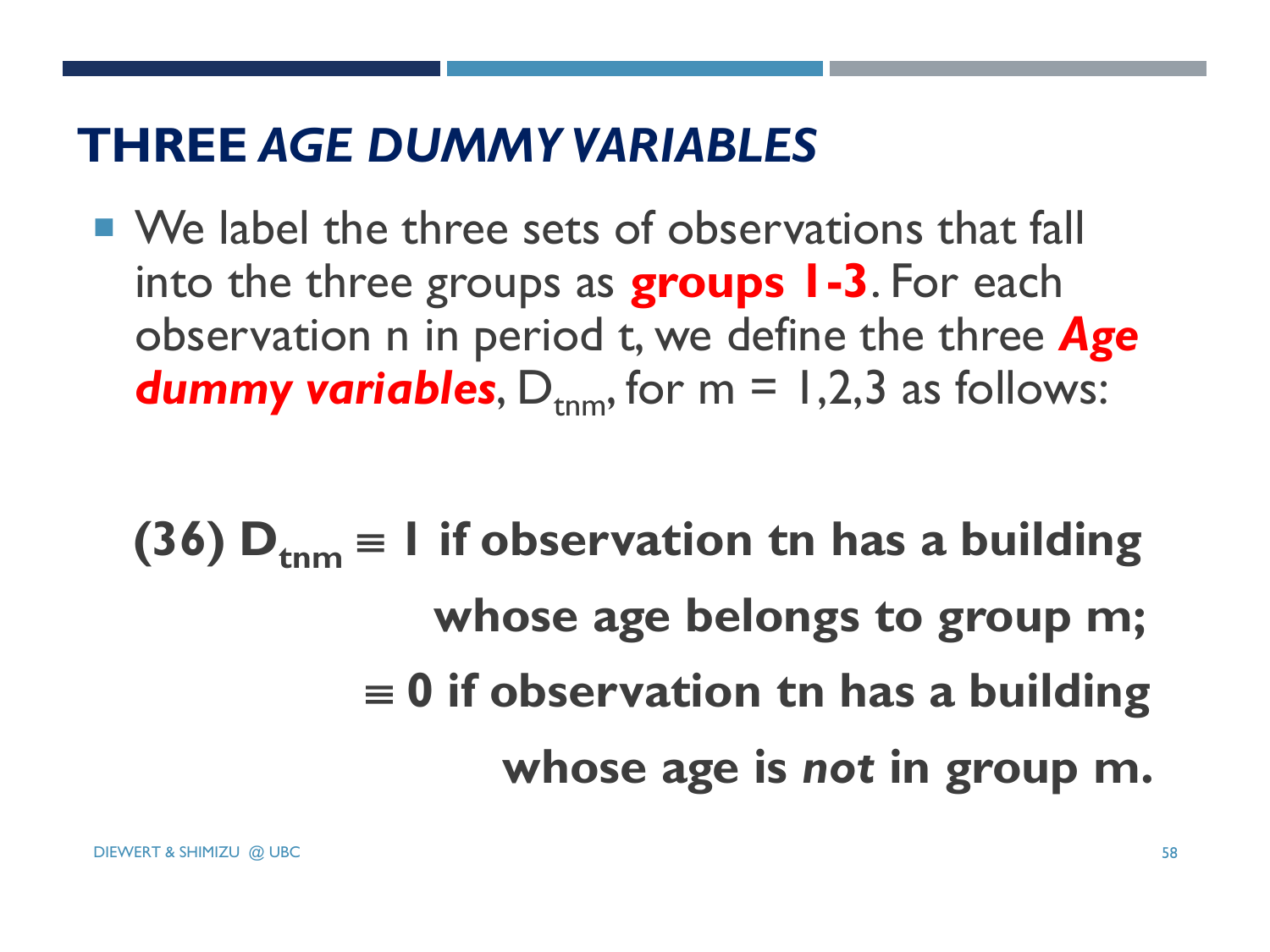# **THE FUNCTION OF AGE A<sub>TN</sub>**

**These dummy variables are used in the definition of the** following function of age  $A_{tn}$ ,  $g(A_{tn})$ , defined as follows where the break points, $A_1$  and  $A_2$ , are defined as  $A_1 \equiv 80$  and  $A_2 \equiv$ 120:

$$
(37) g(Atn) = exp{Dtn1 \phi1Atn + Dtn2[ \phi1A1 + \phi2(Atn - A1)]
$$
  
+ D<sub>tn3</sub>[ \phi<sub>1</sub>A<sub>1</sub> + \phi<sub>2</sub>(A<sub>2</sub> - A<sub>1</sub>) + \phi<sub>3</sub>(A<sub>tn</sub> - A<sub>2</sub>)]}

• where  $\phi_1$ ,  $\phi_2$  and  $\phi_3$  are parameters to be estimated. As in the previous section, each  $\phi_{\mathsf{i}}$  can be converted into a depreciation rate  $\delta_i$  where the  $\delta_i$  are defined as follows:

$$
(38) \delta_i \equiv 1 - \exp[\phi_i]; \qquad i = 1, 2, 3.
$$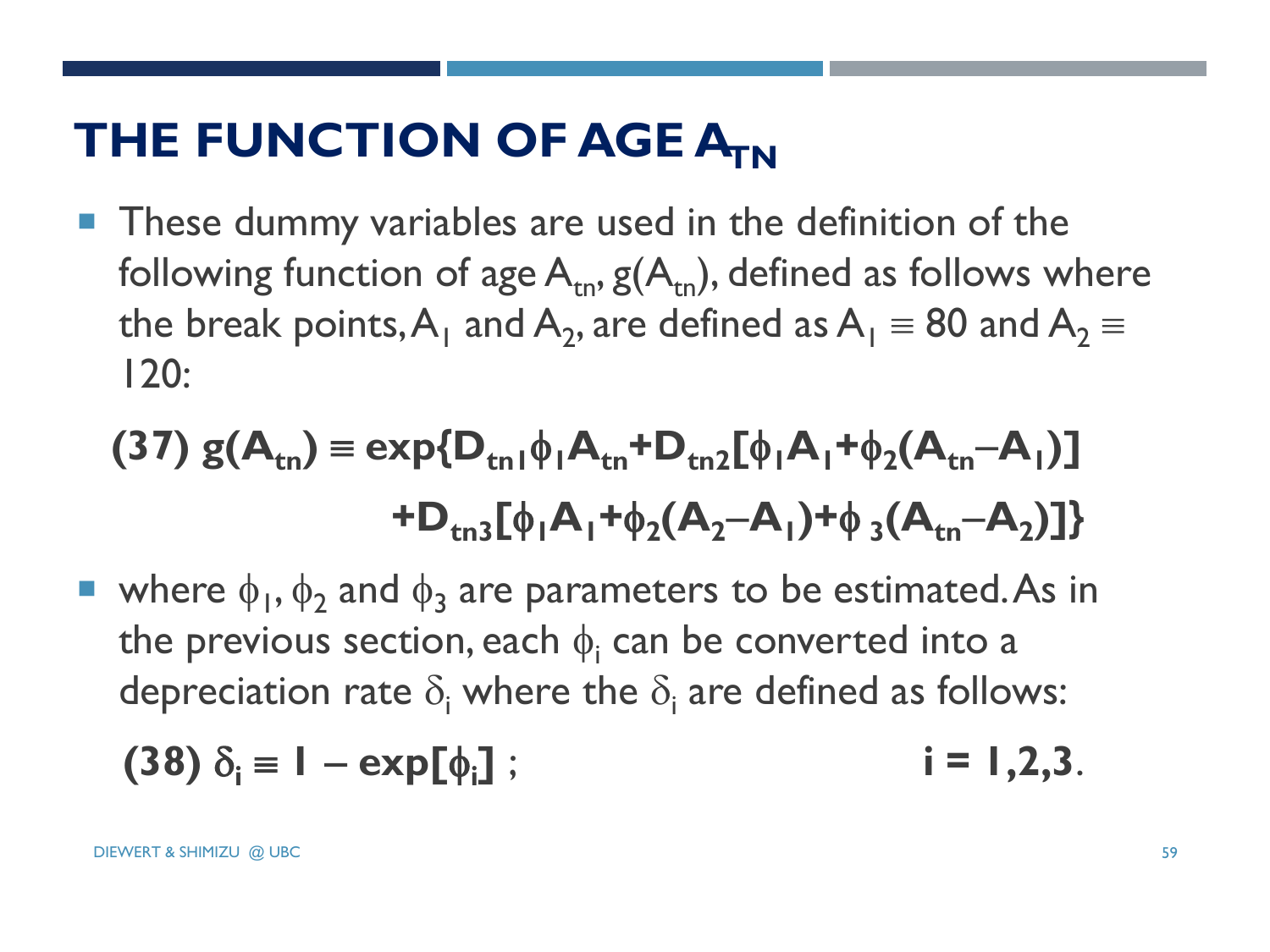#### **NEW NONLINEAR REGRESSION MODEL**

Now we are ready to define our new nonlinear regression model that generalizes the model defined by (29) and (21) in the previous section. **Model 5** is the following nonlinear regression model:

(39) 
$$
V_{\text{tn}}-V_{\text{CEtn}} = \beta P_s^{t}S_{\text{tn}}g(A_{\text{tn}}) + \alpha_{t}\omega_{n}L_{\text{tn}} + \varepsilon_{\text{tn}}
$$
;  
\n $t = 1,...,22; n = 1,...,50$   
\nwhere  $g(A_{\text{tn}})$  is defined by (37).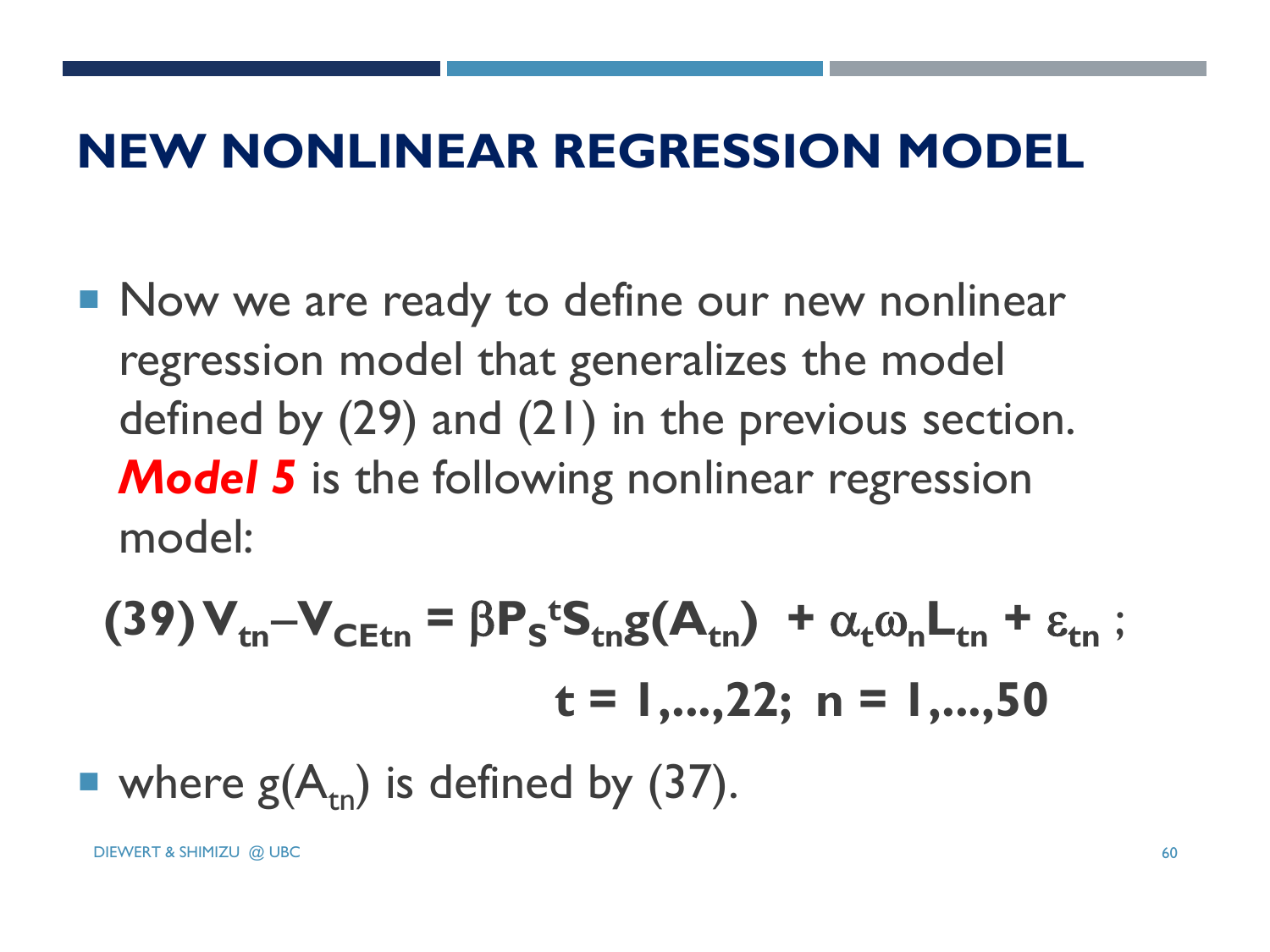# **NEW REGRESSION MODEL: RESULTS**

- $\blacksquare$  The R<sup>2</sup> between the observed variables and the predicted variables turned out to be 0.9946.  $(R^2$  for Model 4= 0.9943).
- **The estimated**  $\phi_i$  **parameters turned out to be -0.00328,**  $-0.00705$  and  $-0.03623$  and the corresponding quarterly depreciation rates are  $\delta_1 = 0.00327$ (first 20 years of building life),  $\delta_2$  = 0.00702 (next 10 years) and  $\delta_3$  = 0.03558 (remaining life).
- **The single quarterly geometric depreciation rate from** Model 4 was 0.00514.
- Chart 4 below shows the Model 4 and 5 land price indexes PL4 and PL5 along with PL, the land price index from our SNA based initial model. PL5 is slightly above PL4 and PL.

61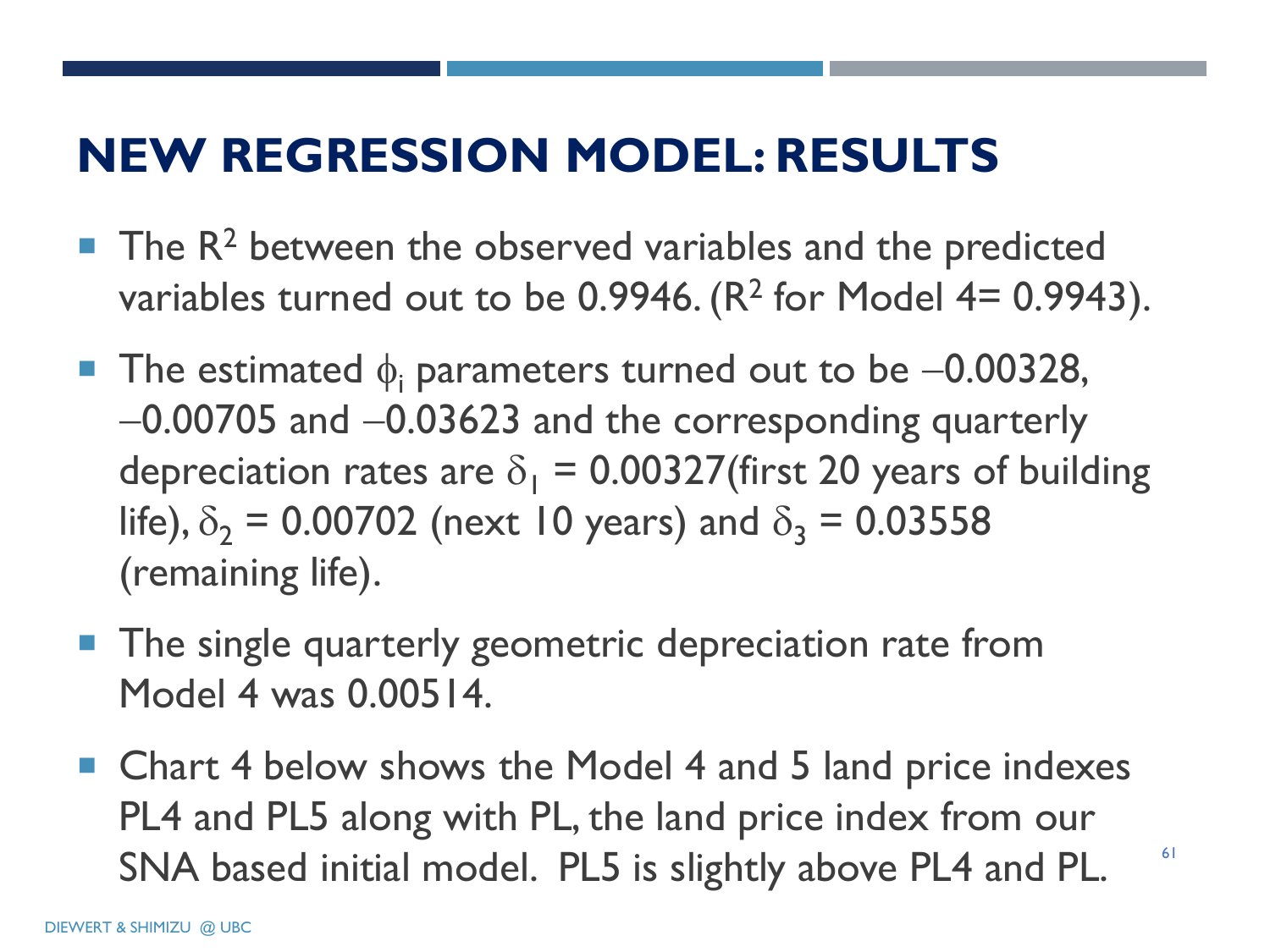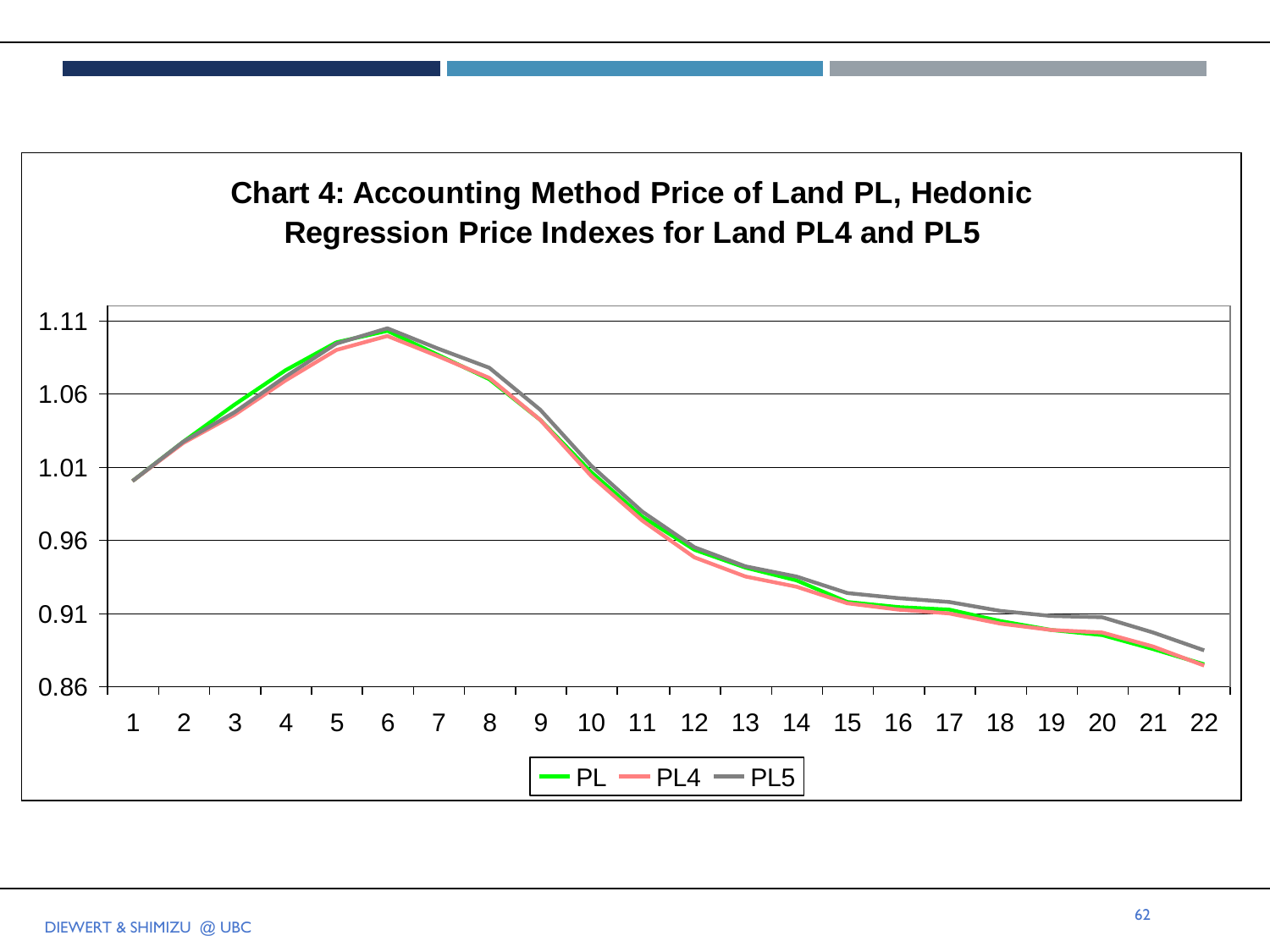# **8. CONCLUSION**

- **The traditional time dummy approach to hedonic property** price regressions does not always work well. The basic problem is that there are two main drivers of property prices over time: changes in the price of land and changes in the price of structures. The hedonic time dummy method allows for only one shifter of the hedonic surface when in fact there are at least two major shifters. Moreover, the traditional approach does not lead to sensible decompositions of overall price change into land and structure component changes.
- **The simple asset value price index suggested in section 3** seemed to work better than indexes based on the traditional time dummy hedonic regression approach.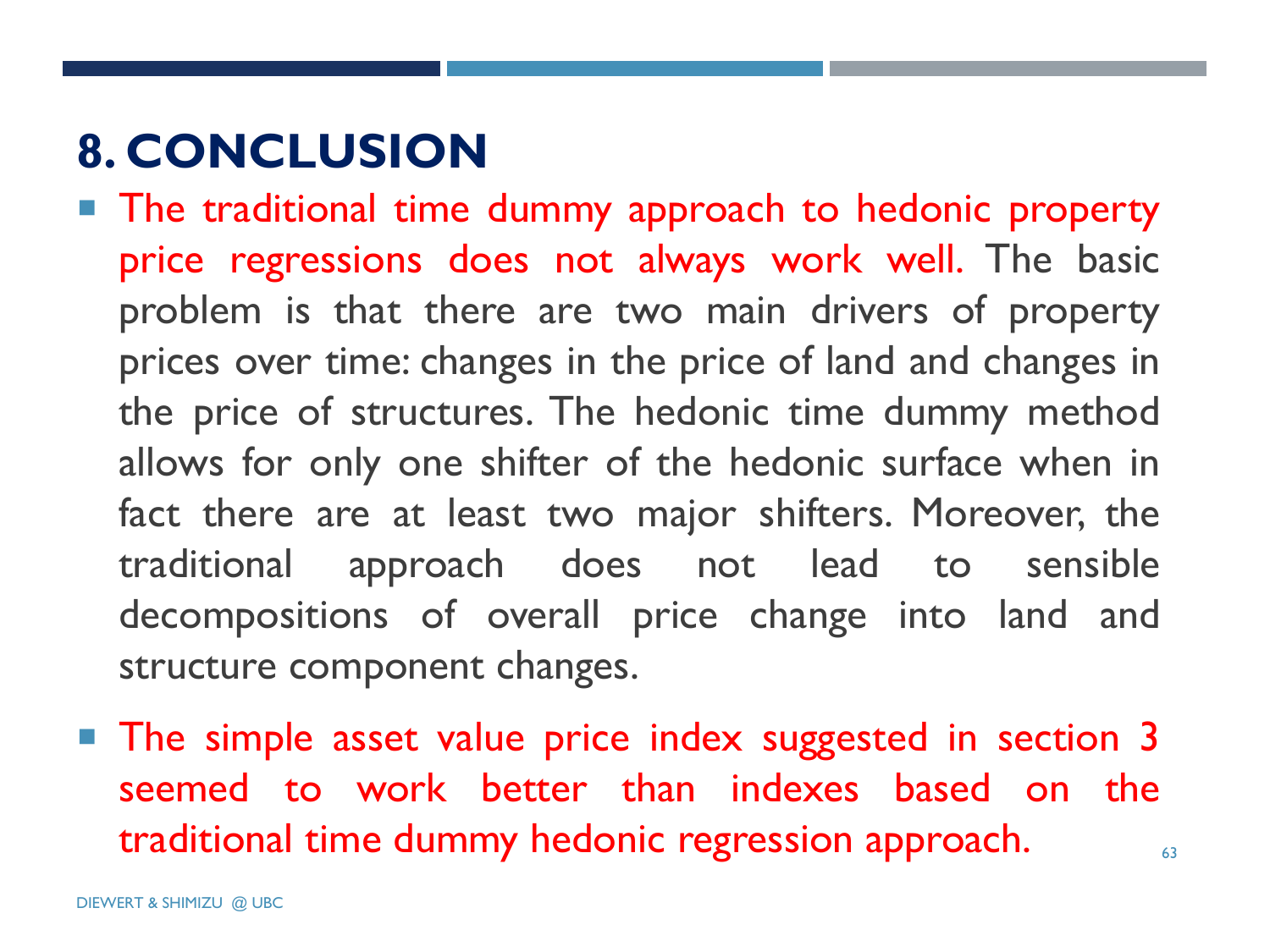- **The accounting method for constructing land, structure and** overall property price indexes that was described in section 4 turned out to generate price indexes that were pretty close to the hedonic indexes based on the builder's model that were developed in sections 6 and 7.
- **The methods suggested in sections 4, 6 and 7 are practical** and probably could be used by statistical agencies to improve their balance sheet estimates for commercial properties.
- **We experimented with capitalizing REIT Net Operating** Income into capital stock indexes but the volatility in REIT cash flows presents practical problems in implementing this method. Even after smoothing cash flows, we could not generate sensible capital stock estimates with our data set.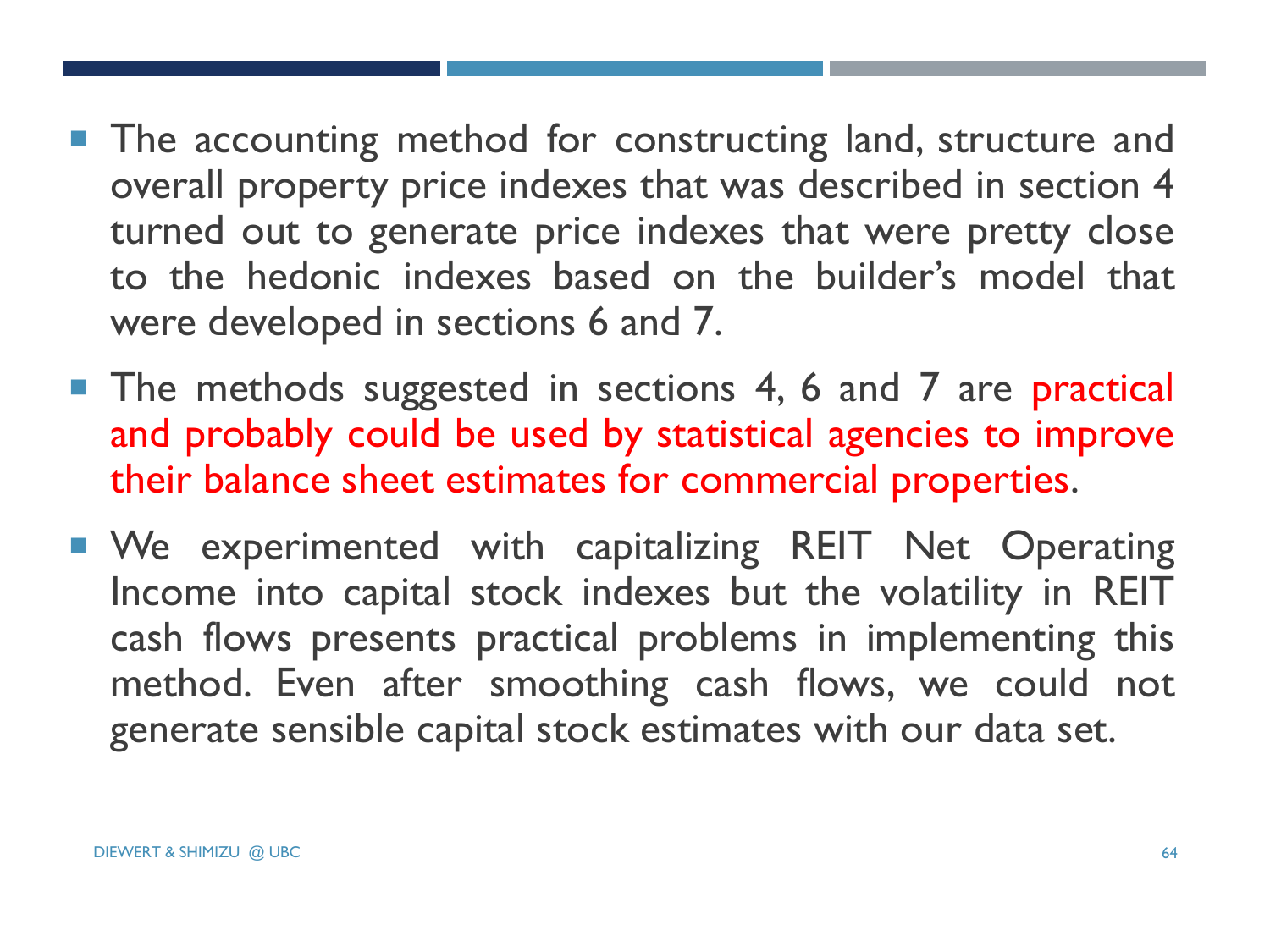- We also tried to use an econometric model to determine what an appropriate quarterly depreciation rate for capital expenditures should be but we found that the likelihood function was very flat over a very large range of depreciation rates so we simply settled on a quarterly rate of 10% without good evidence to back up this rate.
- **The depreciation rates that we estimate in sections 6 and 7** understate the actual amount of structure depreciation that takes place. Our approach is fine as far as it goes but it applies only to continuing structures. Unfortunately, structures are not all demolished at the same age: many structures still generate cash flow but yet they are demolished before they are fully amortized. Taking this effect into account is of course possible, but it is still an open question on how exactly should we deal with this problem.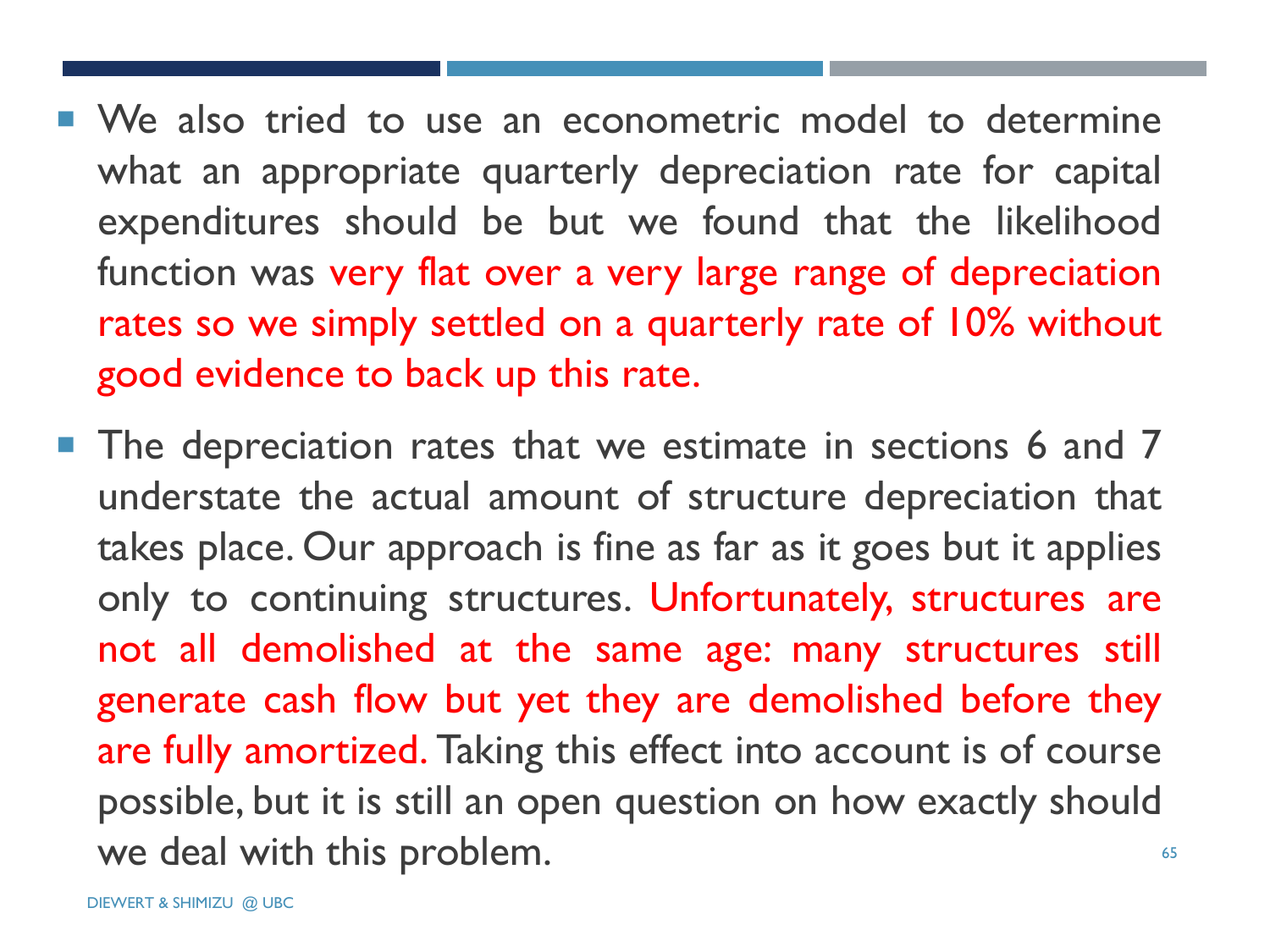#### **OVERALL CONCLUSION**

- Our overall conclusion is that constructing usable commercial property price indexes is **a very challenging task**;
- **a much more difficult task that the construction of residential property price indexes.**

#### **International Handbook on COMMERCIAL PROPERTY PRICE INDICATORS**

 $\rightarrow$